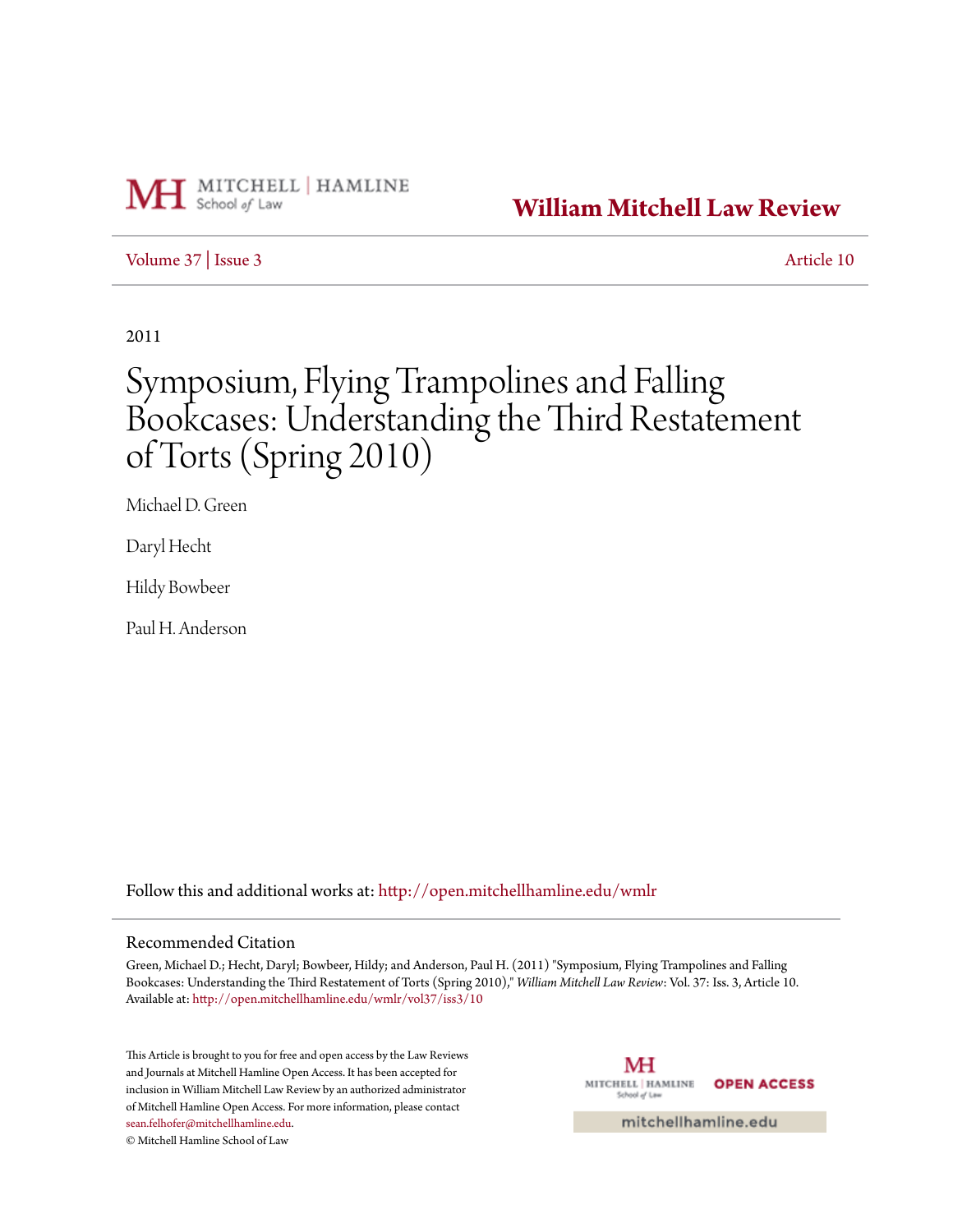### **SYMPOSIUM, FLYING TRAMPOLINES AND FALLING BOOKCASES: UNDERSTANDING THE THIRD RESTATEMENT OF TORTS (SPRING 2010)**

#### By Michael D. Green

**Michael Green:** On Monday, I was in my office. I had finished writing my exam for my students, and I started thinking about what I would say here and then putting together a PowerPoint presentation—which, if I know what I'm going to say, I usually find helpful. I don't know if any of you read the New York Times, but yesterday, there was a front-page article trashing PowerPoint presentations.<sup>1</sup> So we have General James N. Mattis, and this is a quote, "PowerPoint makes us stupid."<sup>2</sup> We have a Four-Star General declaring that PowerPoint is dangerous. In the same New York Times article, Brigadier General H.R. McMaster said that "some problems in the world are not bullet-izable."<sup>3</sup> So I thought about just throwing this presentation in the garbage, but then I wouldn't know what to say. So I'm going to hold onto it and use it in my presentation.

For those of you who don't know, I've snuck a little marketing into the first slide—a demon deacon into here. If you know Wake Forest University, this is our mascot, and the President of the University keeps me on retainer to promote the University.<sup>4</sup>

David<sup>5</sup> really covered what's going on in the Third Restatement,<sup>6</sup> which a lot of people don't understand largely

1

 <sup>1.</sup> Elizabeth Bumiller, *We Have Met the Enemy and He Is PowerPoint*, N.Y. TIMES, Apr. 26, 2010, at A1, *available at* http://www.nytimes.com/2010/04/27 /world/27powerpoint.html.

<sup>2</sup>*. Id.*

<sup>3</sup>*. Id.*

 <sup>4.</sup> WAKE FOREST UNIVERSITY, http://www.wfu.edu/athletics/deacon/ (last visited Jan. 25, 2011).

 <sup>5.</sup> J. David Prince, Professor of Law, William Mitchell College of Law.

 <sup>6.</sup> Referring generally to the Restatement (Third) of Torts: Liability for Physical and Emotional Harm (2010). References to the "Third Restatement," unless otherwise made clear, herein refer to the Restatement (Third) of Torts: Liability for Physical and Emotional Harm (2010).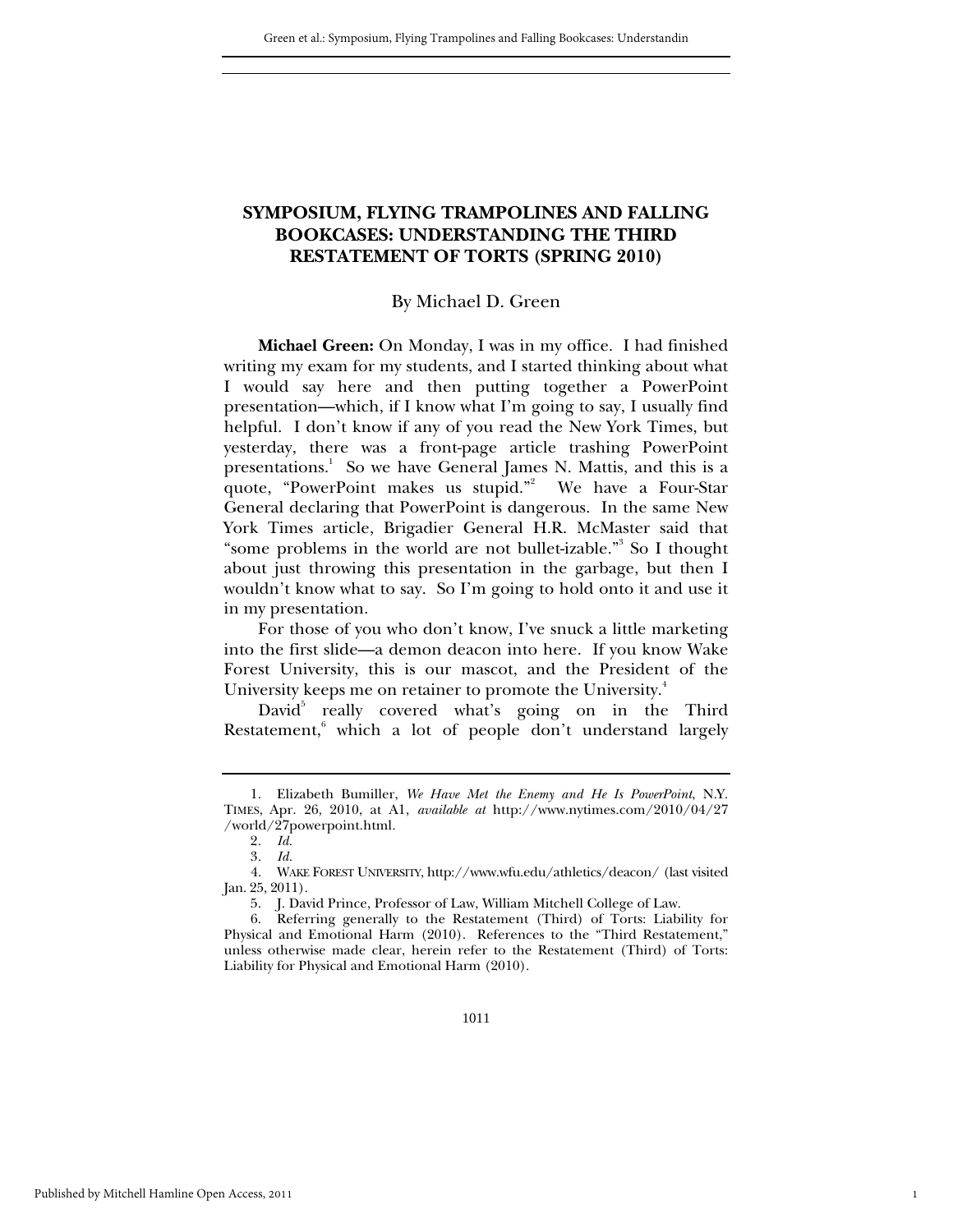because it's different from the way prior restatements have been done. In the past, there was one person who would take on a subject and write the entire restatement. William Prosser, back in the 1950s and 1960s, did the Second Restatement of Torts. $^7$  His predecessor was a Professor at the University of Pennsylvania School of Law named Francis Bohlen, who did the First Restatement.<sup>8</sup> When the American Law Institute (ALI)<sup>9</sup> began planning the Third Restatement, there was no one on the contemporary torts scene like those two titans who could do the comprehensive work that they did. That is why the Third Restatement is being done in discrete projects, as David said. The first one was Products Liability.<sup>10</sup> That was completed and published in 1998. Apportionment of Liability was published in 2000.<sup>11</sup> And the third project is Liability for Physical and Emotional Harm that will comprise of two volumes.<sup>12</sup> One was just published in January.<sup>13</sup> The second volume is waiting.<sup>14</sup> And further projects are contemplated, as David said.<sup>15</sup>

Economic loss—these are commercial torts. These torts occur, for example, when businesses interfere with contractual relationships. Fraud also results in economic loss. The project to restate this area of tort law had made significant progress and then stalled when the reporter, Mark Gergen, resigned.<sup>16</sup> The ALI is trying, and has been for a while, to find another reporter to do that project, which is sorely needed.<sup>17</sup> And I expect we'll see a project

<sup>7</sup>*. See* Herbert Wechsler, RESTATEMENT (SECOND) OF TORTS, Introduction (1965). References to the "Second Restatement," unless otherwise made clear, herein refer to the Restatement (Second) of Torts (1965).

 <sup>8.</sup> Referring to the Restatement (First) of Torts (1934).

 <sup>9. &</sup>quot;The American Law Institute is the leading independent organization in the United States producing scholarly work to clarify, modernize, and otherwise improve the law." AMERICAN LAW INSTITUTE, http://www.ali.org/ (last visited Jan. 14, 2011).

 <sup>10.</sup> RESTATEMENT (THIRD) OF TORTS: PRODS. LIAB. (1998).

 <sup>11.</sup> RESTATEMENT (THIRD) OF TORTS: APPORTIONMENT OF LIAB. (2000).

 <sup>12.</sup> RESTATEMENT (THIRD) OF TORTS: LIAB. FOR PHYSICAL & EMOTIONAL HARM (2010); *see also Current Projects: Restatement Third, Torts: Liability for Physical and Emotional Harm,* AMERICAN LAW INSTITUTE, http://www.ali.org/index.cfm?fuseaction =projects.proj\_ip&projectid=16 (last visited Jan. 26, 2011).

<sup>13</sup>*. Current Projects: Restatement Third, Torts: Liability for Physical and Emotional Harm*, *supra* note 12.

<sup>14</sup>*. Id.*

 <sup>15.</sup> J. David Prince, Professor of Law, William Mitchell College of Law.

<sup>16</sup>*. Update on ALI Tort Work*, THE ALI REPORTER, http://www.ali.org/\_news /reporter/winter2008/10\_ALI\_Torts.htm (last visited Jan. 26, 2011).

 <sup>17.</sup> In the time between the presentation and publication of these comments,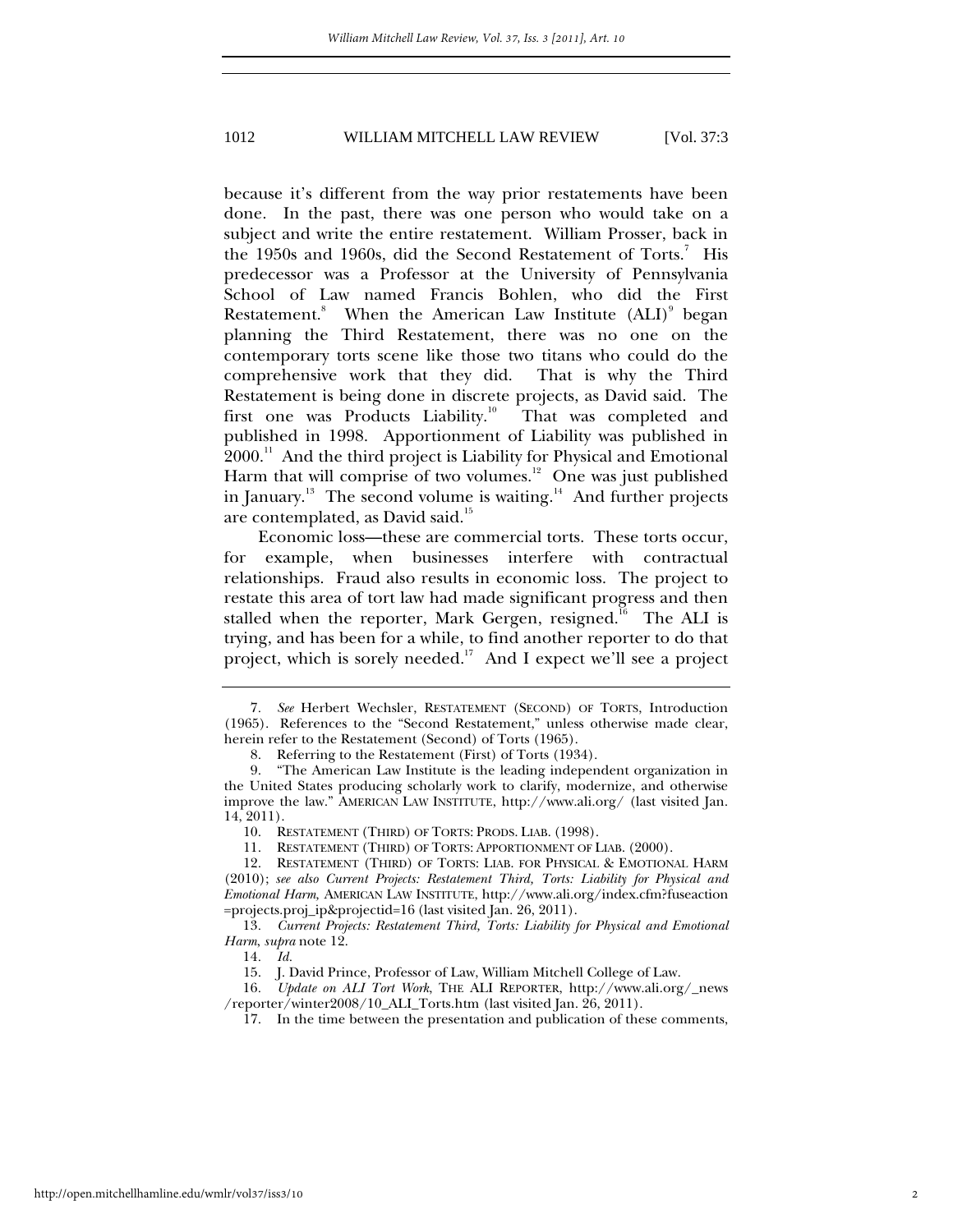addressing damages in the future. The property torts—and today public nuisance is a very major issue—also need a keen mind to bring them up to date. There are a couple of courts that have preliminarily confronted the use of public nuisance to deal with global warming.<sup>18</sup> So that is an area that needs attention, and it would not surprise me if we see a project on that—not just on nuisance, but on torts to land, including trespass—in the future. The impact of constitutionalizing speech that harms reputation that is, defamation—still remains to be done, and I'm not sure this will be completed in my lifetime. The Third Restatement is a rolling process in which a project is identified based on input from members, potential reporters are contacted, and a prospectus for the project is prepared. The ALI likes to do torts projects—people are interested in torts, they understand torts. It is also the area in which the ALI has been most influential. Torts restatements are the most cited restatement works that the Institute has done.<sup>19</sup> But for now, we'll have to wait and see what the future holds for the Third Restatement.

I thought I would explain a little bit of the Physical and Emotional Harm Restatement—this project is about protecting interests in physical integrity and emotional tranquility. That is what it covers. We identified the interests being protected and then worked backwards. There are other ways of organizing tort law, $2<sup>20</sup>$  but this is the way restatements have done it for over seventyfive years, and this is as good an organizing principle as any other.

Professor Ward Farnsworth of the Boston University School of Law has been named as the Reporter for the Liability for Economic Loss portion of the Third Restatement of Torts. *Restatement Third, Torts: Economic Torts and Related Wrongs: Members,* AMERICAN LAW INSTITUTE, http://www.ali.org/index.cfm?fuseaction =projects.members&projectid=15 (last visited Jan. 26, 2011).

 <sup>18.</sup> Comer v. Murphy Oil USA, 585 F.3d 855 (5th Cir. 2009), *reh'g granted en banc*, 598 F.3d 208 (5th Cir. 2010), *appeal dismissed*, 607 F.3d 1049 (5th Cir. 2010); Connecticut v. Am. Elec. Power Co., Inc., 582 F.3d 309 (2d Cir. 2009), *cert. granted*, 131 S.Ct. 813 (2010); Native Vill. of Kivalina v. ExxonMobil Corp., 663 F. Supp. 2d 863 (N.D. Cal. 2009).

 <sup>19.</sup> Email from Aron Goldschneider, Case Citations Director, The American Law Institute, to Michael D. Green, Bess and Walter Williams Distinguished Chair and Professor of Law, Wake Forest University School of Law (Feb. 16, 2011, 15:13:34 EST) (on file with author).

 <sup>20.</sup> For example, by the basis for liability—negligence, strict liability, and intentional torts.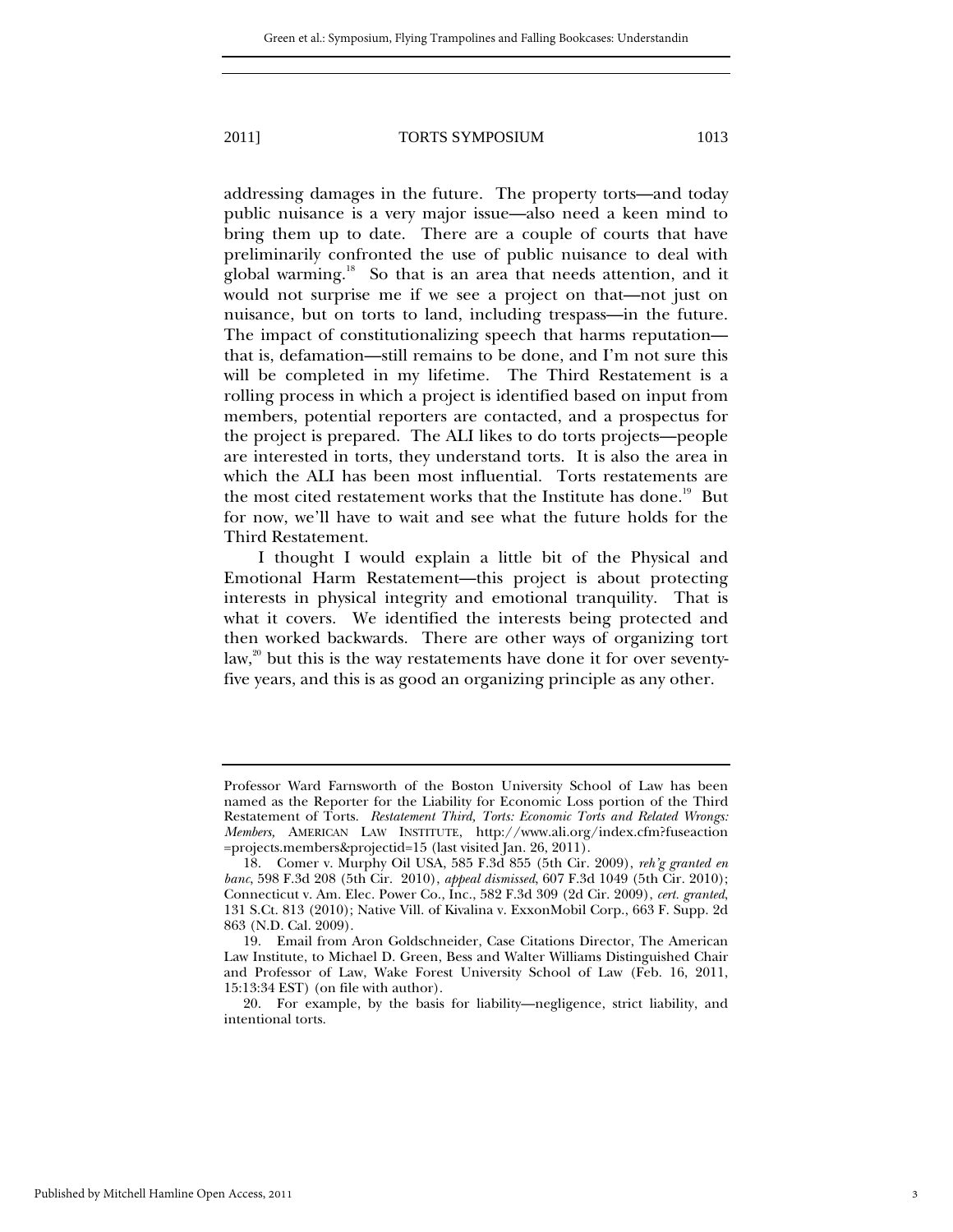In terms of the content of the Third Restatement, the first two chapters cover intent and negligence and provide definitions of those terms.<sup>21</sup> Those definitions are enduring and not terribly different in the Third Restatement from prior versions. The Third Restatement also covers a few of the strict liability torts, specifically strict liability for abnormally dangerous activity and strict liability for animals. $22$ 

Chapter 3 is probably the most significant chapter in the Physical and Emotional Harm Restatement; it deals with the legal issues that arise in negligence.<sup>23</sup> So the questions of res ipsa loquitur and the role of statutory violations are covered.<sup>24</sup> The emergency doctrine and the standard of care to which children and others with disabilities are all addressed. $25$  This is the stuff of first-year torts.

Chapter 4 is about strict liability for abnormally dangerous activities and for animals.<sup>26</sup>

Chapters 5 and 6 address what we teach in law school, at least, as factual cause and proximate cause. $27$  More on that later.

Chapter  $7$  is about duties to intervene and to rescue.<sup>28</sup>

Infliction of emotional harm, both negligent and intentional, is in Chapter  $8.^{29}$ 

And landowners' duties are contained in the last—well, not quite the last—chapter.<sup>30</sup>

Chapters 1 through 9 have been approved. As David said, they are available on Westlaw and Lexis Nexis. Chapters 1 through 6 have been published in Volume 1. Except for the fact that it seemed a bit like show and tell in elementary school, I was going to display Volume 1, which I brought with me. I can safely tell you that it looks like a restatement. Chapters 6 through 9, along with

 <sup>21.</sup> RESTATEMENT (THIRD) OF TORTS: LIAB. FOR PHYSICAL & EMOTIONAL HARM §§ 1, 3 (2010).

<sup>22</sup>*. Id.* §§ 20, 23.

<sup>23</sup>*. Id.* §§ 7–19.

<sup>24</sup>*. Id.* §§ 16, 17.

<sup>25</sup>*. Id.* §§ 9, 10.

<sup>26</sup>*. Id.* §§ 20–25.

<sup>27</sup>*. Id.* §§ 26–36.

<sup>28</sup>*. Id.* § 40 (Tentative Draft No. 5, 2010).

<sup>29</sup>*. Id.* §§ 45–47 (Tentative Draft No. 5, 2010).

<sup>30</sup>*. Id.* §§ 49–54 (Tentative Draft No. 6, 2009).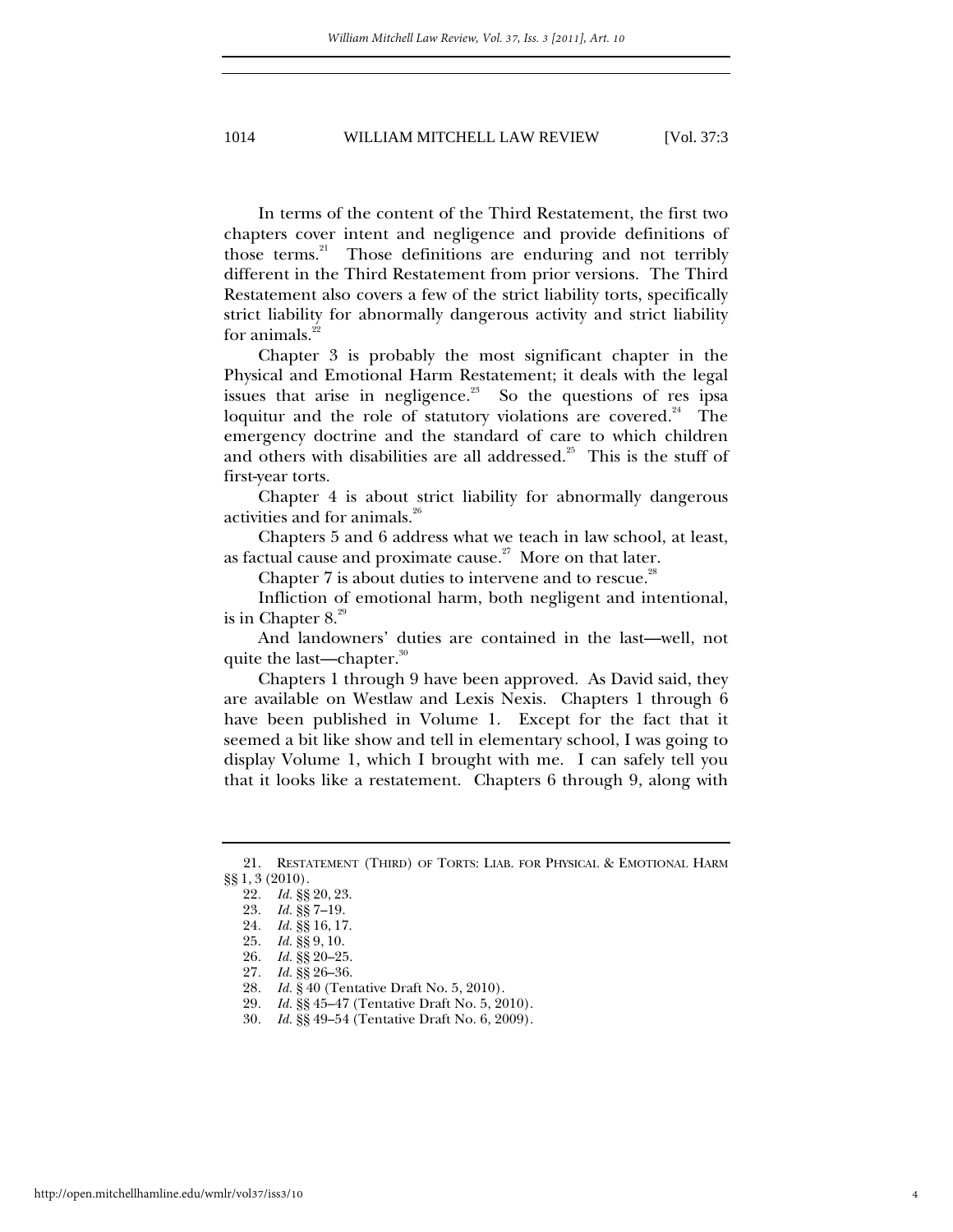Chapter 10, which is being prepared by Ellen Pryor from  $SMU$ ,<sup>31</sup>, will be published as Volume 2. And that's the reason there's a lag here. Ellen is in the process of preparing that additional chapter, Chapter 10. It deals with the liability of employers of independent contractors. So, this is the basic rule: no vicarious liability for employers of independent contractors, but there are a number of exceptions. And then there's also liability for employers of independent contractors for their own torts. So if I hire, as an independent contractor, someone to do a dangerous task, not paying attention to whether they're competent to do it, I may be liable for my own negligence in employing that independent contractor. All of this will be addressed in this Chapter  $10.^{32}$ 

So, these are the essential tort concepts in physical and emotional harm. I think if we pick out one linchpin in the Third Restatement, it is the idea of creating a risk—that is the first question I would ask in a tort case: Did the defendant create a risk? When you're driving a car, you create a risk. When you pilot an airplane, you create a risk. When you conduct underground excavations or manufacture a product, you create a risk. Indeed, walking across the street creates a little bit of a risk. I'm hardpressed to identify any activity—or even non-activity—in which you might not create some risk to others. But the first inquiry is: Have you created a risk? If you have, then there is a presumptive duty. That's the point of creating a risk. Once you create a risk to others, tort law becomes concerned and expects some attention by the actor. Thus, there is a presumptive duty and it is the ordinary duty, the familiar duty, of reasonable care under the circumstances. That's contained in section  $7.^{33}$ 

There are exceptions to that ordinary duty of reasonable care contained in section  $7(b)$ .<sup>34</sup> The Second Restatement, although its connection with the Third Restatement has been much ignored, is quite similar. You see the language on the slide there from the

 <sup>31.</sup> Ellen Smith Pryor, Associate Provost, Homer R Mitchell Professor of Law and University Distinguished Teaching Professor, SMU Dedman School of Law; *Current Projects: Restatement Third, Torts: Liability for Physical and Emotional Harm*, *supra* note 12.

 <sup>32.</sup> Ellen Pryor, *Restatement (Third) of Torts: Coordination and Continuation*, 44 WAKE FOREST L. REV. 1383, 1391 (2009).

 <sup>33.</sup> RESTATEMENT (THIRD) OF TORTS: LIAB. FOR PHYSICAL & EMOTIONAL HARM § 7 (2010).

<sup>34</sup>*. Id.* § 7(b).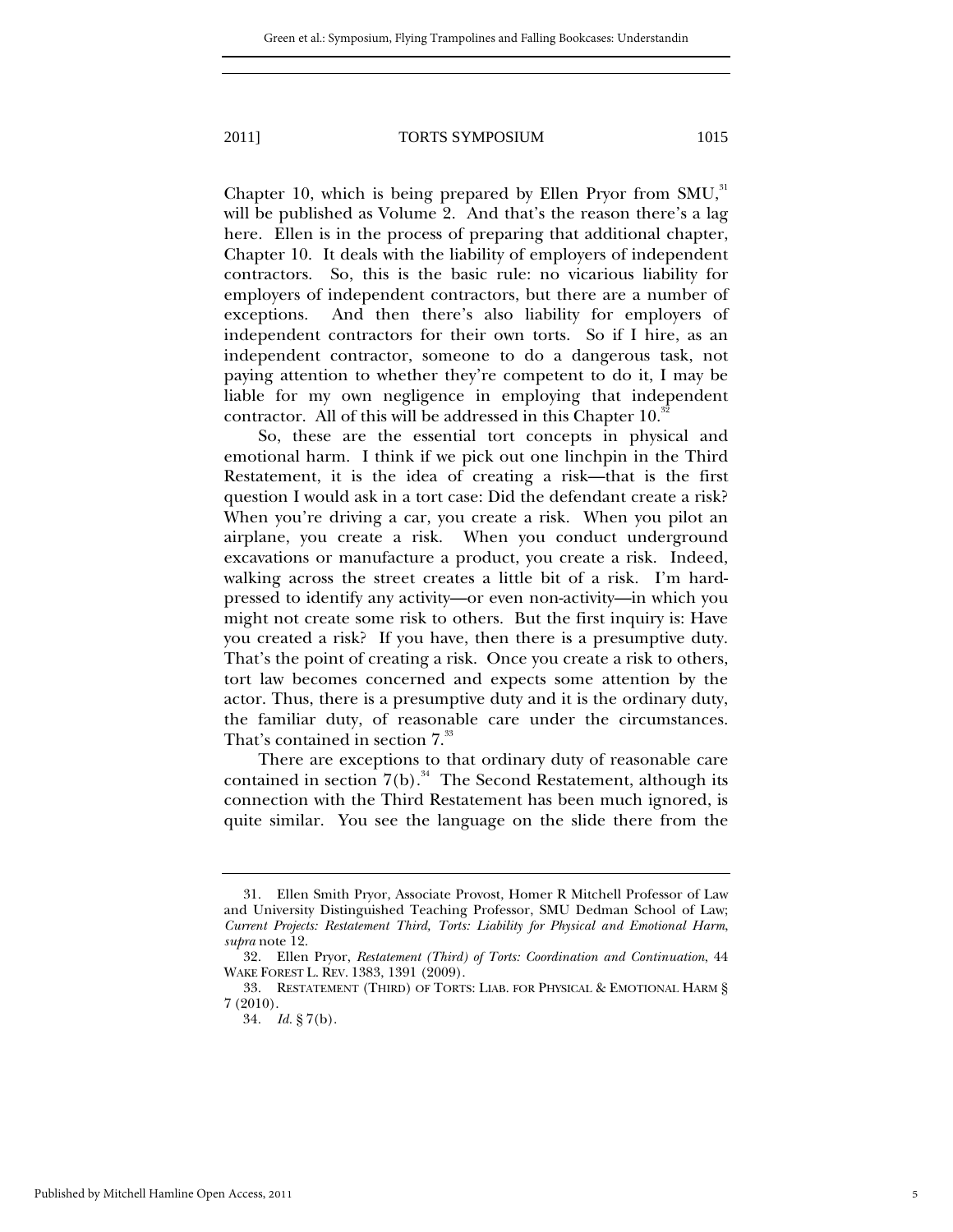Second Restatement.<sup>35</sup> In general, anyone who does an affirmative act is under a duty to others to exercise reasonable care. That's basically what section  $7(a)$  of the Third Restatement says.<sup>36</sup> There's an important caveat. There's a hook in section 7 providing for exceptions, contained in section 7(b). It says that in exceptional cases, for reasons of principle or policy, a court may adopt a noduty or limited-duty rule.<sup>37</sup> So it's not quite a universal duty of reasonable care when creating a risk.

For example, the issue of social host liability has been, for the most part, not adopted to impose an obligation of the host to exercise reasonable care on behalf of guests who imbibe.<sup>38</sup> It just seems to upset too much of the social interaction, conviviality, and lubrication that we think important to us, and we're concerned about affecting this ordinary and common behavior. That seems to be the reason for courts to decline to impose a duty on social hosts. And on the few occasions when they have imposed a duty, legislatures have often stepped in and overturned those decisions.<sup>39</sup> So a court would be free under the Third Restatement to say social host liability upsets too much of ordinary social behavior. We are not going to adopt a duty of reasonable care when it comes to social hosts—that is the import of section  $7(b)$ .<sup>40</sup>

 <sup>35.</sup> RESTATEMENT (SECOND) OF TORTS § 302 cmt. a (1965) ("In general, anyone who does an affirmative act is under a duty to others to exercise the care of a reasonable man . . . .").

 <sup>36.</sup> RESTATEMENT (THIRD) of TORTS: LIAB. FOR PHYSICAL & EMOTIONAL HARM § 7(a) ("An actor ordinarily has a duty to exercise reasonable care when the actor's conduct creates a risk of physical harm.").

<sup>37</sup>*. Id.* § 7(b) ("In exceptional cases, when an articulated countervailing principle or policy warrants denying or limiting liability in a particular class of cases, a court may decide that the defendant has no duty or that the ordinary duty of reasonable care requires modification.").

 <sup>38.</sup> Diane Schmauder Kane, Annotation, *Social Host's Liability for Death or Injuries Incurred by Person to Whom Alcohol Was Served,* 54 A.L.R. 5th 313 (1997) ("For the most part, the courts have been in agreement that a social host cannot be held liable for the injury or death of an adult guest to whom intoxicating beverages were furnished under either a common-law negligence theory or an averment that the host's act of serving the adult guest constituted wanton and reckless misconduct.").

<sup>39</sup>*. See* MARC A. FRANKLIN, ROBERT L. RABIN & MICHAEL D. GREEN, TORT LAW AND ALTERNATIVES 187 (8th ed. 2006).

 <sup>40.</sup> RESTATEMENT (THIRD) of TORTS: LIAB. FOR PHYSICAL & EMOTIONAL HARM § 7(b) (2010) (allowing the modification of ordinary duty of reasonable care if a "countervailing principle or policy" warrants it).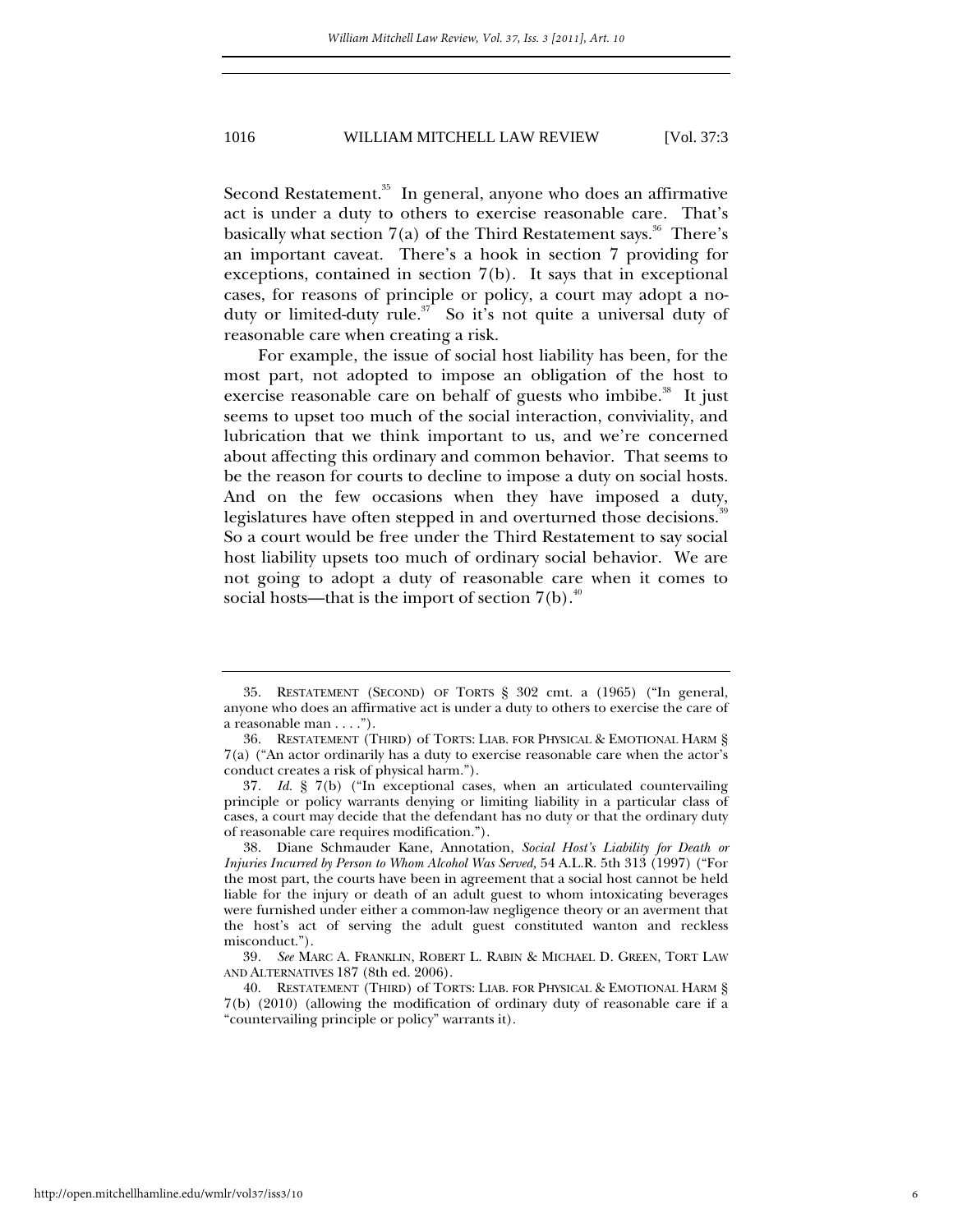Suppose that the defendant did not create a risk; remember, I said the central matter here is creation of risk. Well, Chapter 7 begins with the proposition that there is no duty to rescue. $41$  That is familiar enough; there is no duty to rescue if you don't create a risk. And then there are exceptions to that principle of no duty to rescue contained in Chapter  $7<sup>42</sup>$  The primary ones are special relationships—and I'll mention a little bit more about that later.

The role of foreseeability in duty determinations is probably the most controversial provision in this Third Restatement, I think.<sup>43</sup> The Third Restatement forcefully asserts that when courts analyze duty, they should do it on a categorical basis.<sup>44</sup> Courts are making law when they issue no-duty or duty rulings. This is a matter of law, and it lays down precedent for future cases. The existence of duty should not be based on the specific facts of the case. Specific facts of the case are for the jury to decide, not for the court. Of course, courts are always free—as they have been since the Supreme Court of the Garden of Eden—to declare that the facts are such that no reasonable jury could find otherwise. That's not a no-duty ruling; that is a ruling that, as a matter of law, there is no negligence because no reasonable jury could find otherwise. The Third Restatement goes to some pains to distinguish those two devices—no duty and no negligence, no breach as a matter of law.

What the Third Restatement says is that foreseeability is always context-specific and cannot be formulated on a categorical basis. To put it another way, consider the challenge I put to my students: Give me a category; a category that might be subject to a no-duty ruling. And if I cannot construct facts within that category that both create low-risk situations and high-risk situations, if I cannot do that for any category you identify, I'll buy you a free lunch. So far I have not paid off, although one student came to me two years ago with a category that had me concerned. "Blackwater," she said,

<sup>41</sup>*. Id.* § 37 (Proposed Final Draft No. 1, 2005) ("An actor whose conduct has not created a risk of physical harm to another has no duty of care to the other unless a court determines that one of the affirmative duties provided in §§ 38–44 is applicable."); RESTATEMENT (THIRD) of TORTS § 37 cmt. e (2010) (Proposed Final Draft No. 1, 2005) (discussing the rationale for the no duty to rescue rule).

<sup>42</sup>*. Id.* §§ 38–44 (Proposed Final Draft No. 1, 2005).

<sup>43</sup>*. Id.* § 7 cmt. j.

<sup>44</sup>*. Id.* ("The extent of foreseeable risk depends on the specific facts of the case and cannot be usefully assessed for a category of cases. . . . Thus, for reasons explained in Comment *i*, courts should leave such determinations to juries unless no reasonable person could differ on the matter.").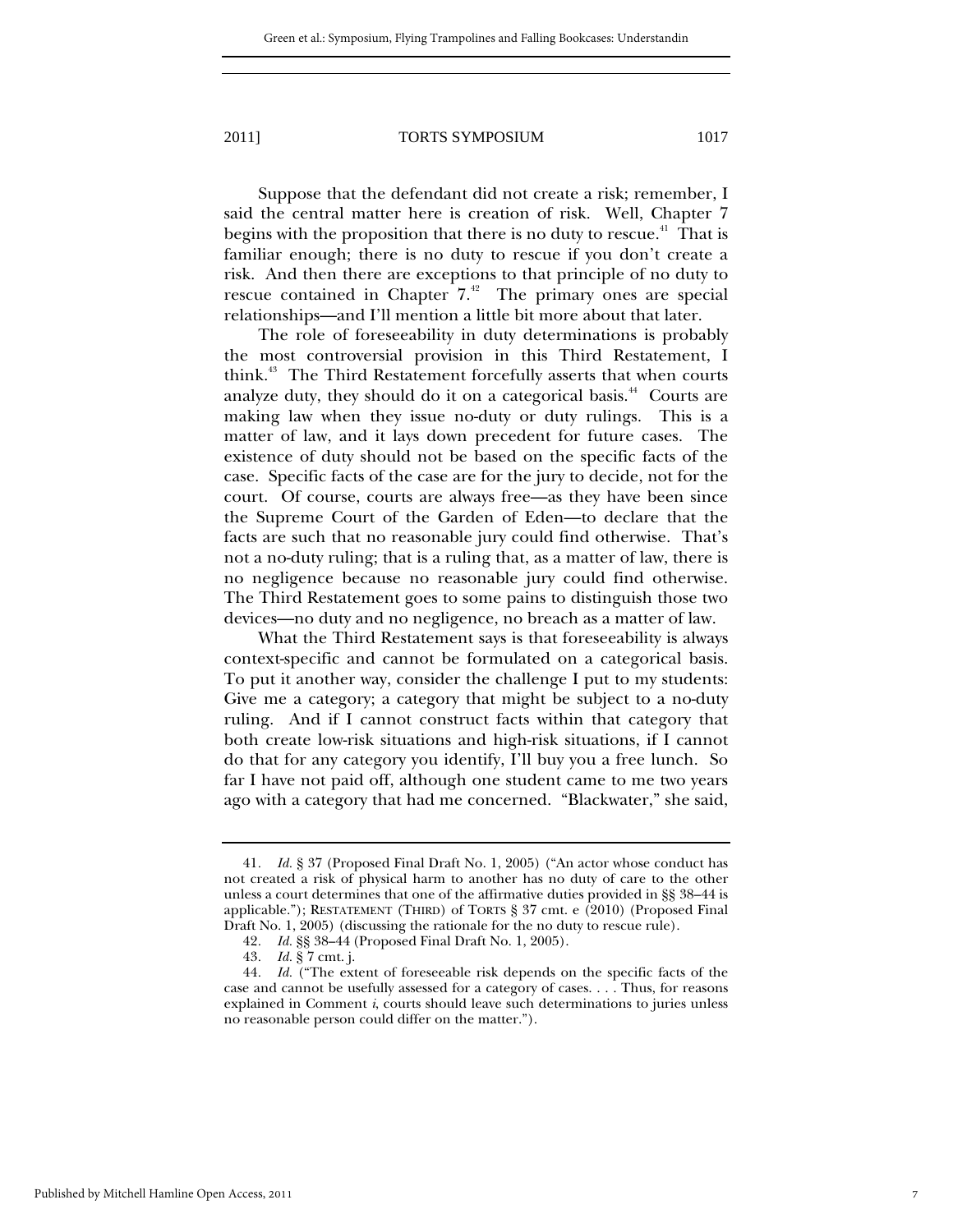"the company that provided private security for government officials in Iraq. Okay, Professor Green, how about the sort of private security provided in war zones by companies like Blackwater?" The Blackwater operations were her challenge, leaving me to construct hypotheticals with a high and low degree of risk within that category. And, of course, the difficulty there was coming up with a factual scenario that was low risk. That was a challenge. I finally scrambled to safety and avoided having to concede my student had won. I said, "Okay. Blackwater has a training facility in the mountains of North Carolina. And they need to equip the facility, and to do so they are buying mattresses to supply the training facility." I said, "I don't see much risk in buying mattresses for a training facility." With that response, I managed to preserve my record of never having to pay off a free lunch on that challenge.

Many courts rely on foreseeability for duty purposes. They like the flexibility it gives them to rule dispositively in a case. But the Restatement position on this is that using foreseeability just obscures what is truly going on. If a court is going to rule that there is no duty here, explain the basis for it. Give us the reason. Remember section 7(b); we need alcohol in social relations without liability.<sup>45</sup> But don't use foreseeability to do it. Recently, there was one courageous court, I can say, that was willing to sacrifice and give up the security blanket of foreseeability. That was the Iowa Supreme Court last November in *Thompson v. Kaczinski*,<sup>46</sup> in which Justice Daryl Hecht said, in effect: "Yes, we're going to break our addiction to foreseeability. We're not going to use it in the future for duty purposes. We have kicked the habit."<sup>47</sup> We'll have to see how many courts are able to do that in the future.<sup>48</sup>

<sup>45</sup>*. Id.* § 7 cmt. a (discussing how courts sometimes modify the ordinary duty of reasonable care in circumstances where a social host serves alcohol and his or her guests subsequently drive).

 <sup>46. 774</sup> N.W.2d 829 (Iowa 2009); *see also* Gipson v. Kasey, 150 P.3d 228 (Ariz. 2007) (citing positively to and adopting the Third Restatement's approach to duty determination by eliminating a foreseeability inquiry); Behrendt v. Gulf Underwriters Ins. Co., 768 N.W.2d 568 (Wis. 2009) (same). *But see* Riedel v. ICI Americas Inc., 968 A.2d 17 (Del. 2009) (declining to adopt any sections of the Third Restatement).

<sup>47</sup>*. Thompson*, 774 N.W.2d at 835–36.

 <sup>48.</sup> Since the time of this conference, the Nebraska Supreme Court also decided to banish considerations of foreseeability in determining duty. The court emphasized that foreseeability remained important in a tort case, but for purposes of breach rather than duty. *See* A.W. v. Lancaster County Sch. Dist. 0001, 784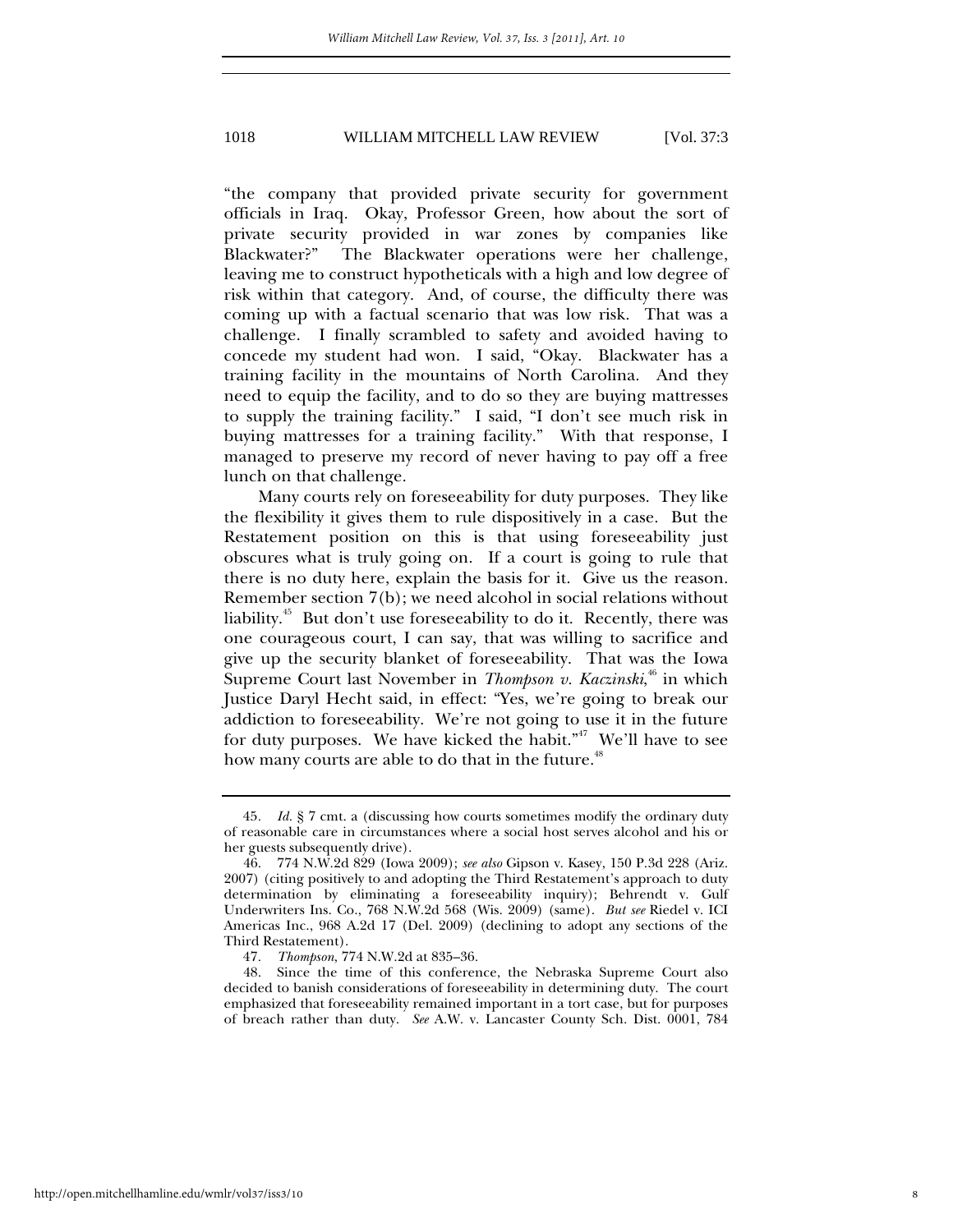I should add that there is a wonderful article that was written by a student here at William Mitchell about this issue in the context of a recent Minnesota Supreme Court decision. Maija Varda wrote on *Foss v. Kincade*, 49 and she did a magnificent job of critiquing the court's decision.<sup>50</sup>

One of the things that the Third Restatement does is to separate factual cause from proximate cause. Section 29 explains the rationale for this cleavage.<sup>51</sup> Often in a case, only one or the other is at issue. Why should we combine them and have to deal with both when only one is at issue? This separation enables us to focus on what is truly at issue. It then enables clear and more focused analysis of the one issue that is at stake. And finally, it seeks to avoid use of the word "cause" for purposes of dealing with what is known as "proximate cause." The Third Restatement adopts new language, employing "scope of liability" to replace proximate cause.53 Scope of liability is what proximate cause is really about. This issue arises when the defendant has been negligent, the defendant's negligence has caused harm, but nevertheless we are not going to subject the defendant to liability because liability simply can't extend forever.

So scope of liability seems like a more accurate term to use than proximate cause. Proximate cause confuses juries. There was a study conducted about what juries hear and understand when they're told about proximate cause, and many jurors thought it was about an approximate cause. $54$  Well, that doesn't really quite do it to inform the jury of the task at hand. It is not about proximity, it is not about cause, it is about where we're going to say "This is the line we're going to draw on the extent of liability and beyond that we will not hold a defendant liable." We'll see whether the scope of

N.W.2d 907 (Neb. 2010).

 <sup>49. 766</sup> N.W.2d 317 (Minn. 2009).

 <sup>50.</sup> Maija Liisa Varda, Note, *Torts: Childproofing the Gate to Landowner Liability: How Judges Misuse the Concept of Foreseeability to Keep Cases from the Jury–*Foss *ex rel*. Foss v. Kincade, 36 WM. MITCHELL L. REV. 354 (2009).

 <sup>51.</sup> RESTATEMENT (THIRD) OF TORTS: LIAB. FOR PHYSICAL & EMOTIONAL HARM § 29 cmt. b (2010).

<sup>52</sup>*. Id.*

<sup>53</sup>*. Id.* § 6.

 <sup>54.</sup> Robert P. Charrow & Veda R. Charrow, *Making Legal Language Understandable: A Psycholinguistic Study of Jury Instructions*, 79 COLUM. L. REV. 1306, 1353 (1979) ("[T]he term 'proximate cause' was misunderstood by 23% of the subjects in Experiment I. They interpreted it as 'approximate cause,' 'estimated cause,' or some fabrication.").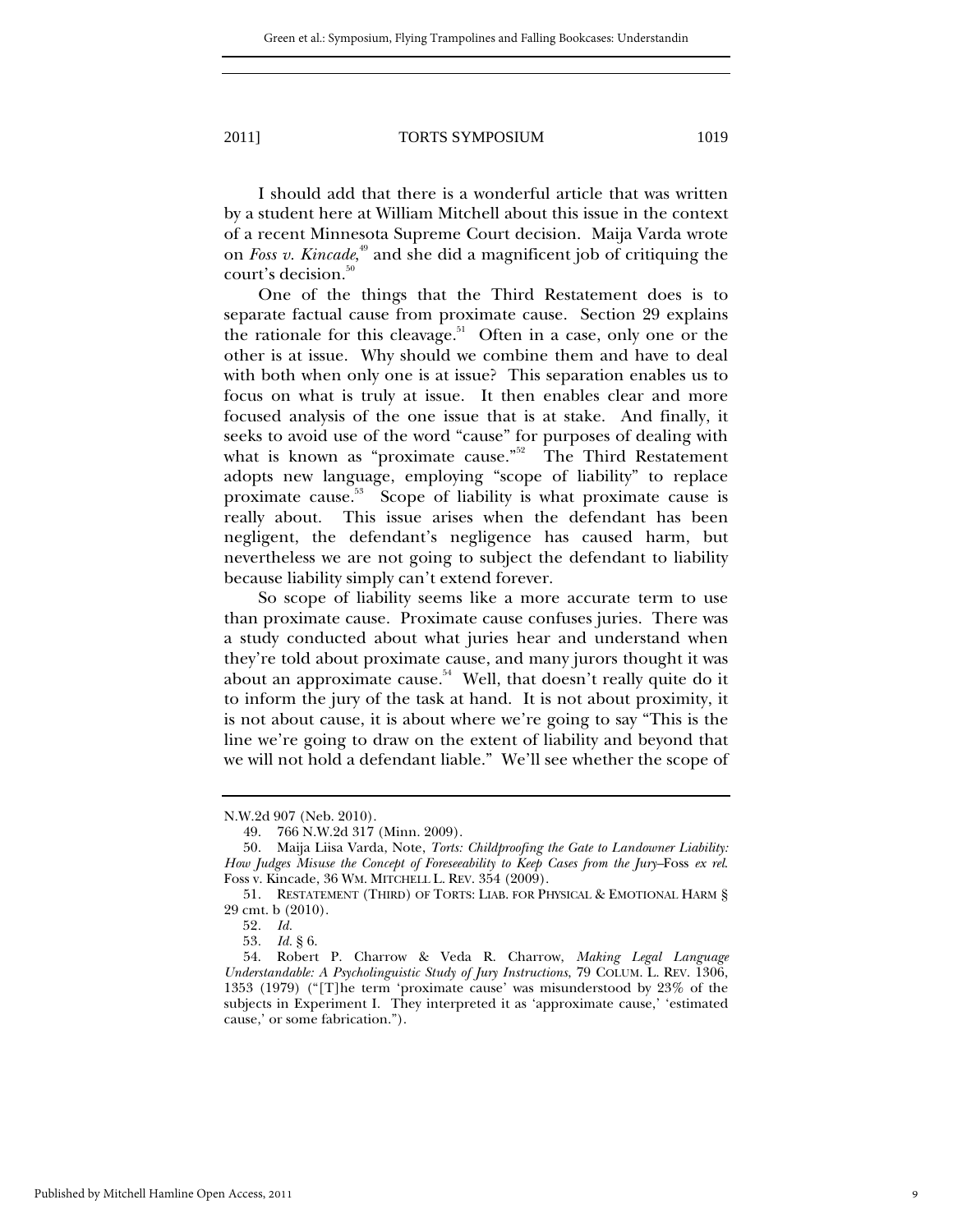liability language is attractive to courts and gets adopted or not.<sup>55</sup> Factual causation is straightforward. Section 26 adopts a "but-for" standard.<sup>56</sup> There's really no way to do factual cause without that concept. We've been dazed and confused with the substantial factor test for way too  $\text{long.}^{57}$ 

Section 27 addresses multiple sufficient causes.<sup>58</sup> Remember in your law school torts class, your professor used the hypothetical of two negligently and independently started fires. They join together, and they burn down plaintiff's house. Did D1 cause the destruction of the house? Well, no, because it would have happened to the house anyway due to D2's fire. Did D2 cause the destruction of the house? Well, no, because it would have happened anyway due to D1's fire. So we're left with the conclusion that nobody caused the destruction of the house even though there is a pile of ashes there. And, of course, this is the classic situation where both fires were of tortious origin. It makes no sense, we might say, that because of the other tortious conduct, the complementary tort is not a cause. Section 27 addresses this issue.59 This issue was actually the primary purpose of the substantial-factor standard in the Second Restatement, $60$  and the Third Restatement reaches the same result but does it without employing substantial-factor terminology.<sup>61</sup> Likewise, substantial factor is rejected for use either in section 26 on factual cause, or in

 <sup>55.</sup> One should be modest in their expectations about the Institute's ability to change usage. The first two restatements of torts used "legal cause" to encompass both factual cause and proximate cause. As the Third Restatement reports, the effort to embed legal cause in torts terminology failed. RESTATEMENT (THIRD) OF TORTS: LIAB. FOR PHYSICAL & EMOTIONAL HARM ch. 6 (2010). Yet, despite having just been published (although the approved final draft had been around for several years), the scope of liability language has already been explicitly adopted by one state supreme court, for its application see *Thompson v. Kaczinski*, 774 N.W.2d 829 (Iowa 2009), and employed by several others. *See, e.g.,* Reiswerg v. Statom, 926 N.E.2d 26 (Ind. 2010); Leavitt v. Brockton Hosp., Inc., 907 N.E.2d 213 (Mass. 2009).

 <sup>56.</sup> RESTATEMENT (THIRD) OF TORTS: LIAB. FOR PHYSICAL & EMOTIONAL HARM § 26 (2010).

<sup>57</sup>*. See* Jane Stapleton, *Legal Cause: Cause-in-Fact and the Scope of Liability for Consequences*, 54 VAND. L. REV. 941, 972–78 (2001).

 <sup>58.</sup> RESTATEMENT (THIRD) OF TORTS: LIAB. FOR PHYSICAL & EMOTIONAL HARM*.* § 27 (2010).

<sup>59</sup>*. Id.*

 <sup>60.</sup> RESTATEMENT (SECOND) OF TORTS § 432(2) & cmt. d (1965).

 <sup>61.</sup> RESTATEMENT (THIRD) OF TORTS: LIAB. FOR PHYSICAL & EMOTIONAL HARM*.* § 27 (2010).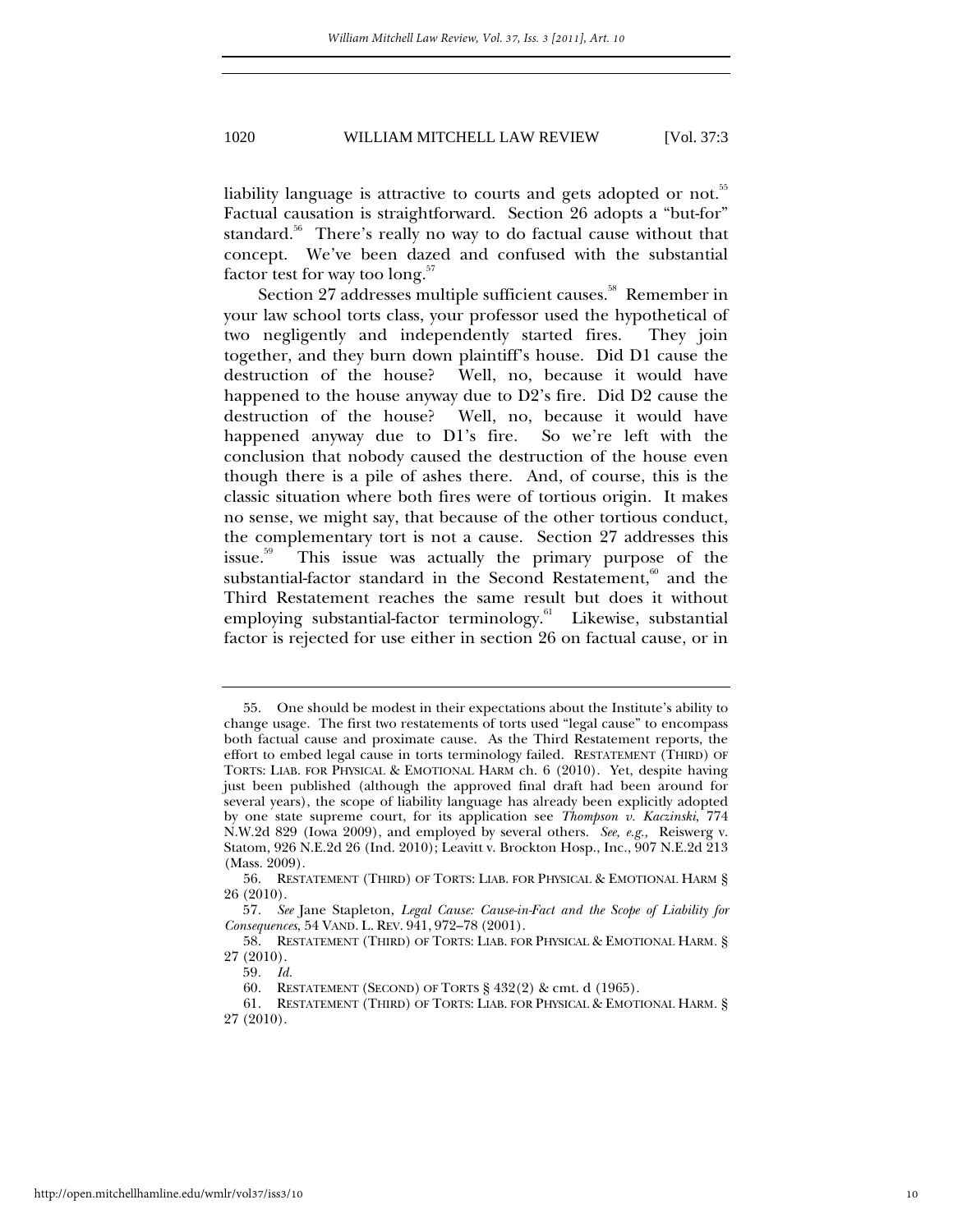section 29 on scope of liability. $62$  The test for scope of liability is not whether the defendant's conduct was a substantial factor in causing the harm. So we see substantial factor relegated to the dustbin of history.

I acknowledge that substantial factor is often used and quite popular. I see Minnesota cases in which substantial factor is used for cause in fact, as it was in a  $2008$  case.<sup>63</sup> But two years earlier, in 2006, in *Lietz v. Northern States Power Co.*,<sup>64</sup> it was used to mean scope of liability. That confuses me, and, when I am confused, I am unhappy. I like to have neat categories and boxes that deal with the elements of a tort case. When they start leaking between each other, that upsets my brain. Doing away with substantial factor and, I might add, proximate cause, should increase happiness among those who, like me, prefer conceptual clarity.

I think I said that foreseeability as an aspect of duty was the most controversial issue in the Third Restatement. I now think that is wrong. I think it was actually section 28, comment  $c^{65}$  that was the most controversial. I know one of our panelists here would agree with me, right Hildy?<sup>66</sup> This comment was difficult to do. It was very controversial. Fortunately, we got help in the process of doing this; a member of the ALI said, "You know, maybe we should ask some scientists, because this, after all, is about scientific proof. Neither Green nor Bill Powers [my co-reporter at the time] are scientists. And the members of the ALI are lawyers, not scientists." So we had a wonderful day at the National Academy of Sciences. They brought in a variety of scientists—toxicologists, epidemiologists, and a doctor, I think. We went through the draft comment c and listened to their comments, criticisms, and suggestions. It was a very enlightening and helpful session. This is probably the longest comment that the ALI ever placed in a restatement. It attempts to provide a framework for proving causation in cases that involve toxic substances, and you see on the slide above the five subsections that are contained in this

 <sup>62.</sup> RESTATEMENT (THIRD) OF TORTS: LIAB. FOR PHYSICAL & EMOTIONAL HARM §§ 26 cmt. j, 29 cmt. a (2010).

 <sup>63.</sup> Osborne v. Twin Town Bowl, Inc., 749 N.W.2d 367, 375–76 (Minn. 2008).

 <sup>64. 718</sup> N.W.2d 865, 872 (Minn. 2006).

 <sup>65.</sup> RESTATEMENT (THIRD) OF TORTS: LIAB. FOR PHYSICAL & EMOTIONAL HARM § 28 cmt. c (2010).

 <sup>66.</sup> Hildy Bowbeer, *Flying Trampolines and Falling Bookcases: Understanding the Third Restatement of Torts (Spring 2010)*, 37 WM. MITCHELL L. REV. 1034 (2011).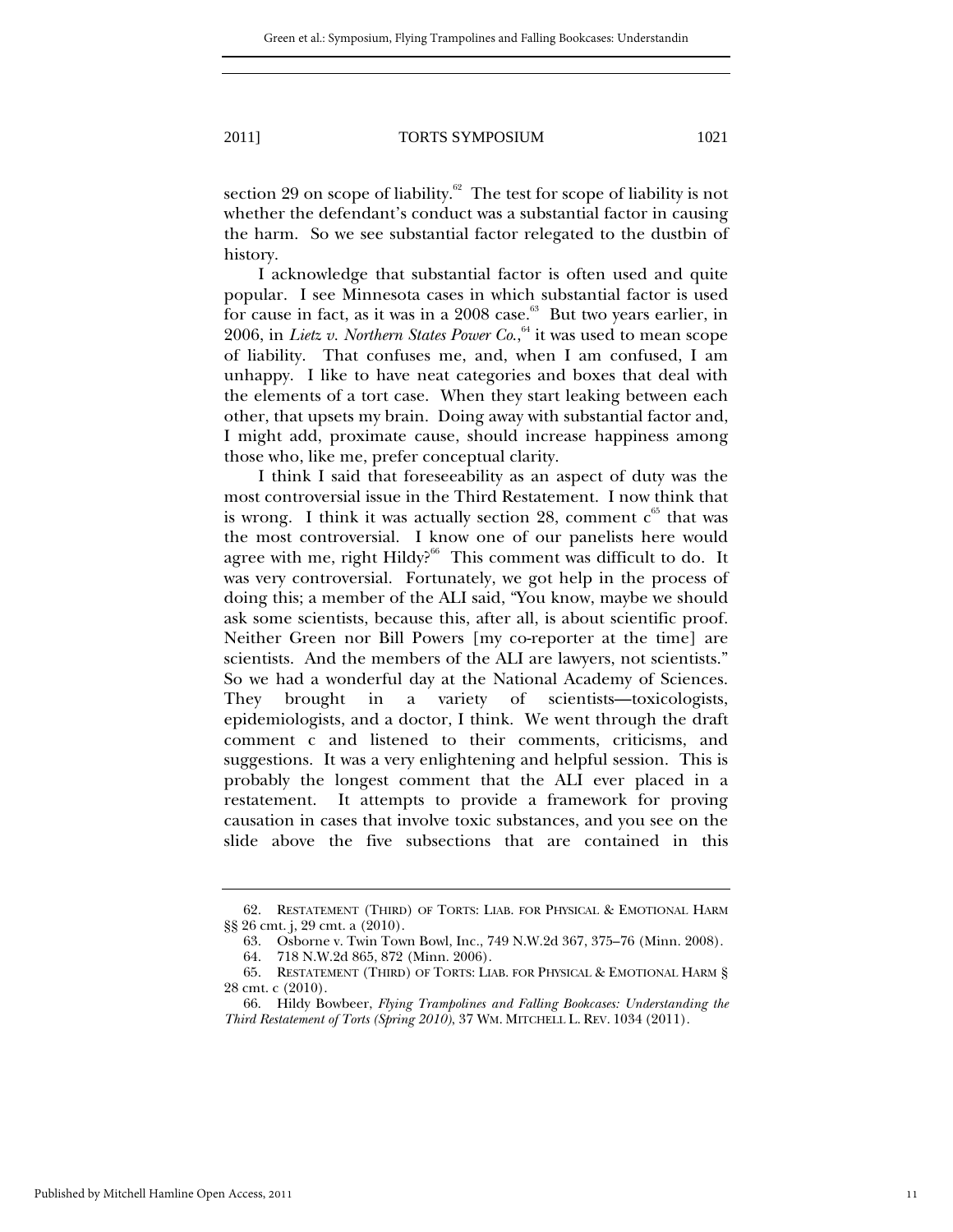comment.<sup>67</sup> Also, in the reporters' notes, we try to cite the major cases that have been influential in this area. $68$  There is no provision on toxic substance causation in the Second Restatement.<sup>69</sup> This is really a product of an area of torts that has developed in the years since the Second Restatement was published.

Let me address the intersection of toxic substance causation and the multiple sufficient causes that we discussed earlier. Consider this hypothetical: There is a car parked on the edge of a parking lot on the top of a cliff. It's a lookout point. And three people lean on the parked car. The force of the three people starts the car rolling and it goes over the cliff. The pressure from any two of those persons would have been enough to send the car over the cliff. One person's force, however, would not. So, it takes two. Is each or any of those three persons a cause of the car's destruction? C says "it was A and B, not me." B says, "no, it's A and C." And A says B and C. You can see this is an expansion of the two fires hypothetical. This is with three tortious actors. This issue exists to a large extent today in asbestos litigation, although it is rarely recognized as such. It exists in asbestos litigation because employees over a lifetime are exposed to more asbestos than the threshold required for contracting asbestotic disease. Thus, what we're seeing is litigation over whether exposure to a little bit of a given defendant's asbestos was a "substantial factor" in the plaintiff's asbestotic disease. So there are these cases around the country where somebody worked with defendant's asbestos for three days out of thirty years.

Section 29, which deals with scope of liability,<sup>70</sup> says that if there is minimal contribution in this multiple sufficient cause situation—if we have one person contributing one-hundred percent of the force required to push the car over the cliff, and another person contributes one percent—well, it's overdetermined. We could take the small contribution and say we're not going to impose liability here. And section 29 does that—when the contribution to an overdetermined causal situation is trivial, section 29 says that defendant's conduct is not within the

 <sup>67.</sup> RESTATEMENT (THIRD) OF TORTS: LIAB. FOR PHYSICAL & EMOTIONAL HARM § 28 cmt. c (2010).

<sup>68</sup>*. Id.* § 28 cmt. c reporters' note.

 <sup>69.</sup> Referring generally to the Restatement (Second) of Torts (1965).

 <sup>70.</sup> RESTATEMENT (THIRD) OF TORTS: LIAB. FOR PHYSICAL & EMOTIONAL HARM § 29 (2010).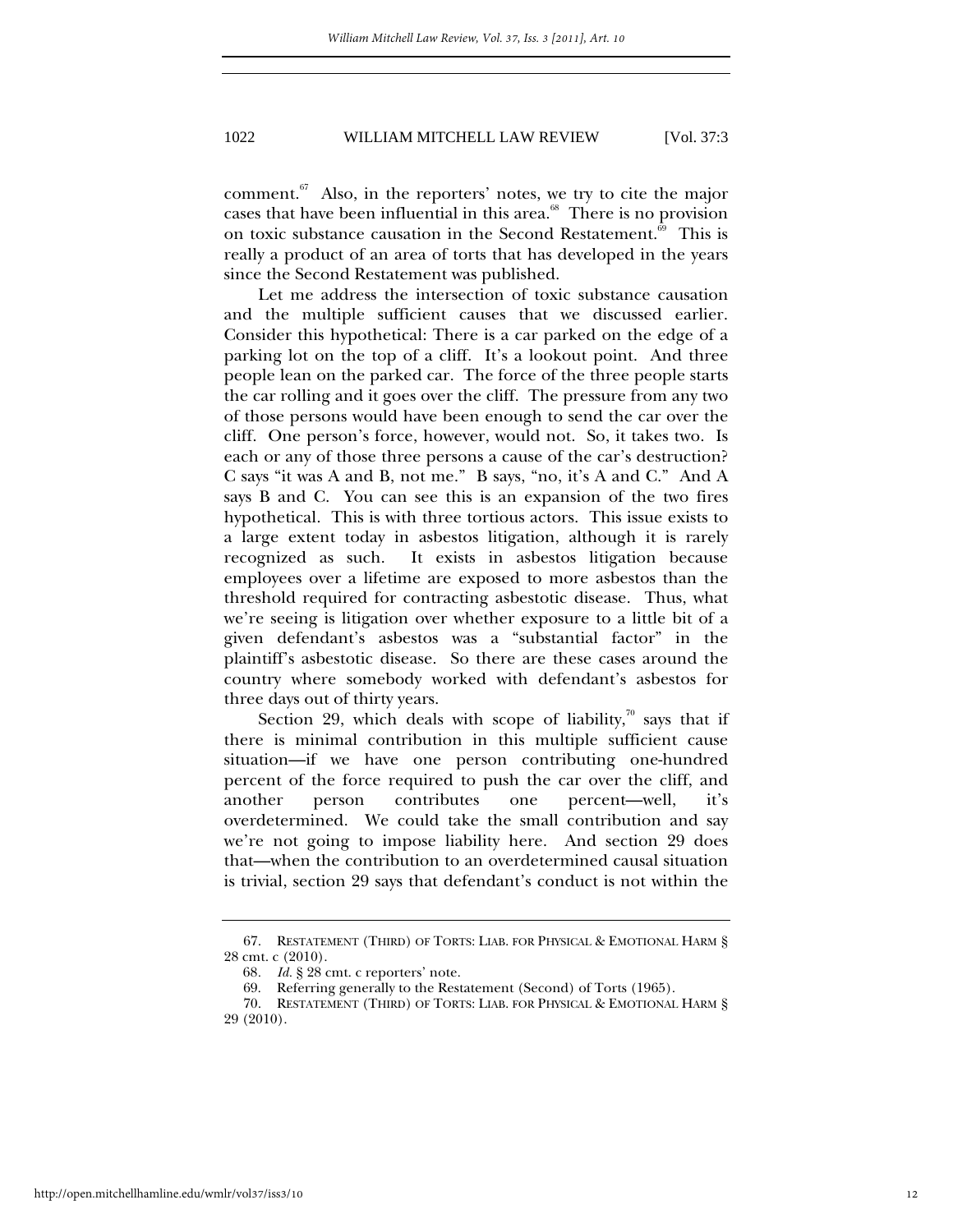scope of liability. $\frac{1}{1}$  In the Second Restatement that was another use of substantial factor, and the Third Restatement reaches the same result, but does it as a matter of scope of liability rather than as a matter of causation and substantial factor. $\frac{72}{2}$ 

There are some new special relationships in the affirmative duties. You probably recall the psychotherapist in *Tarasoff v. Regents of the University of California*, 73 which has become a classic torts case. The *Tarasoff* case occurred after the Second Restatement and was widely followed by many other state supreme courts. The Second Restatement says nothing about psychotherapists, patients, or a duty to third persons when the patient reveals that he or she has violent tendencies that threaten that third person.<sup>74</sup> The modernizing of the restatement to reflect this development is contained in Chapter  $7<sup>75</sup>$ 

Schools and students have emerged in the last forty years as another relationship imposing an affirmative duty on schools with regard to their students' safety. Sometimes it is as property owners when they are renting dormitory space to students. Sometimes it's simply as students. But the student-school relationship is recognized in Chapter 7 as justifying an affirmative duty.<sup>76</sup>

Finally, in this Chapter there is an open-ended comment<sup>77</sup> that might accommodate a case like, and I don't know how to pronounce the plaintiff's name. Do you have any better idea? Bjerke?? Scandinavian I am not, so I always have trouble pronouncing such names. But *Bjerke v. Johnson*<sup>78</sup> is a case in which a woman agreed to have an adolescent live with her, agreed to look after this adolescent, and told the parents that she would act as a surrogate parent. $\frac{79}{10}$  In this case, the Minnesota Supreme Court recognized an affirmative duty on the part of the surrogate parent.<sup>80</sup> The suit arose because the adolescent then ended up in a

<sup>71</sup>*. Id.*

<sup>72</sup>*. Compare* RESTATEMENT (SECOND) OF TORTS § 432(2) cmt. d (1965), *with*  RESTATEMENT (THIRD) OF TORTS: LIAB. FOR PHYSICAL & EMOTIONAL HARM § 29 (2010).

 <sup>73. 551</sup> P.2d 334 (Cal. 1976).

<sup>74</sup>*. See generally* RESTATEMENT (SECOND) OF TORTS (1965).

 <sup>75.</sup> RESTATEMENT (THIRD) OF TORTS: LIAB. FOR PHYSICAL & EMOTIONAL HARM § 40 (2010).

<sup>76</sup>*. Id.*

<sup>77</sup>*. Id.* at cmt. o.

 <sup>78. 742</sup> N.W.2d 669 (Minn. 2007).

<sup>79</sup>*. Id.* at 664–65.

<sup>80</sup>*. Id.* at 667.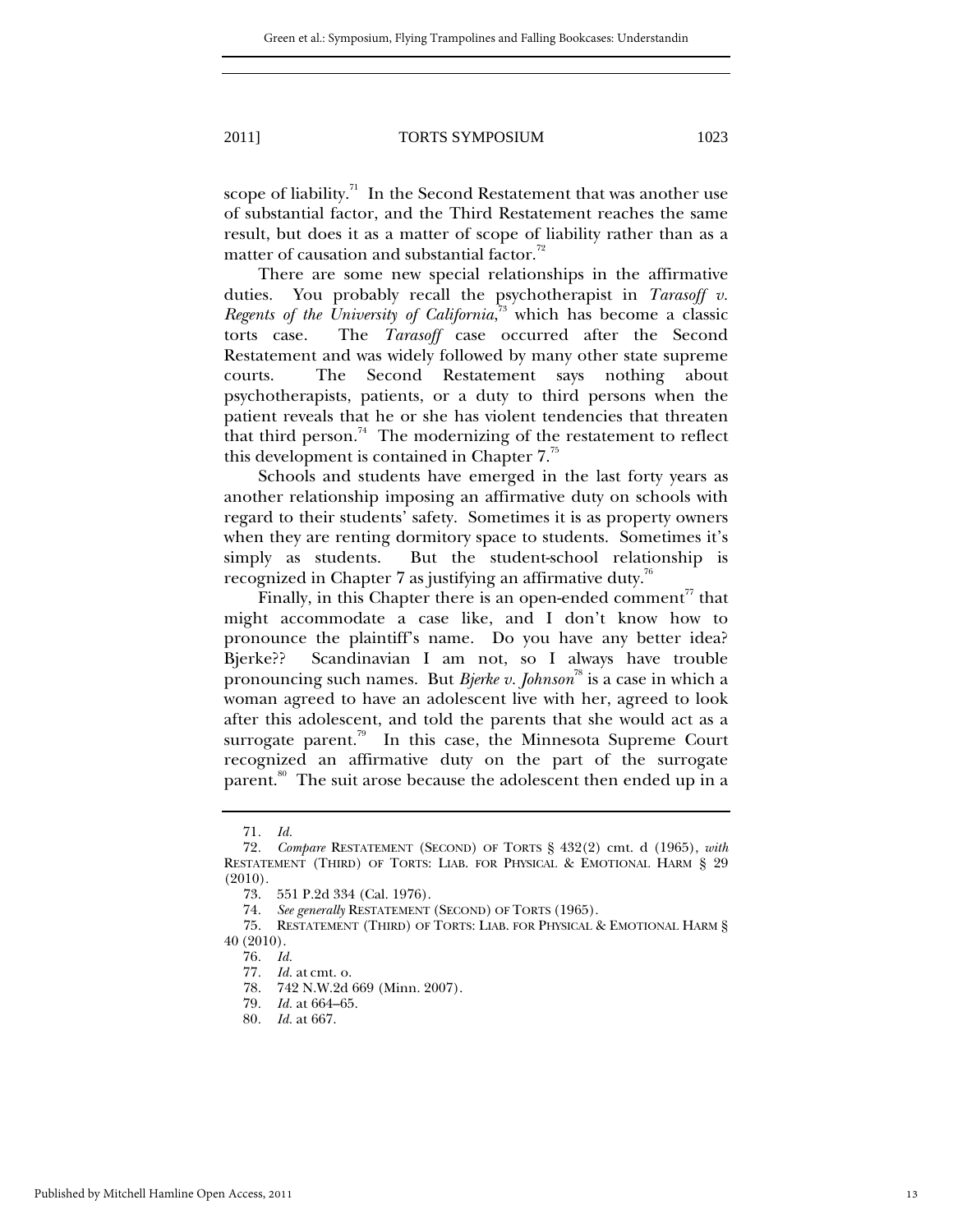sexual relationship (with the boyfriend of the surrogate parent) that was plainly inappropriate, and the question was whether the surrogate parent had a duty to protect her charge in that situation.<sup>81</sup>

So there are a couple of open-ended comments that say maybe relationships such as this might be the basis for future recognition of special relationships imposing a duty of care.<sup>82</sup> Maybe in the Fourth Restatement of Torts, we will see coalescence over some family relationships resulting in a duty of reasonable care to protect another family member.

Let me stop at this point. We can talk about negligent and intentional infliction of emotional distress during the question and answer period if there are audience members who would like to do that. What I want to avoid is the fate of the speaker who continued on well past the allocated time, droning beyond any reasonable period. And then as he quit, he apologized and said, "I'm sorry, but I can't see the clock on the back of the wall." At which point a disgruntled member of the audience said, "Yes, but can't you see the calendar?"

Thank you very much. I look forward to listening to other speakers during the remainder of the program**.**

<sup>81</sup>*. Id.* at 665.

 <sup>82.</sup> RESTATEMENT (THIRD) OF TORTS: LIAB. FOR PHYSICAL & EMOTIONAL HARM § 40 cmt. o (2010).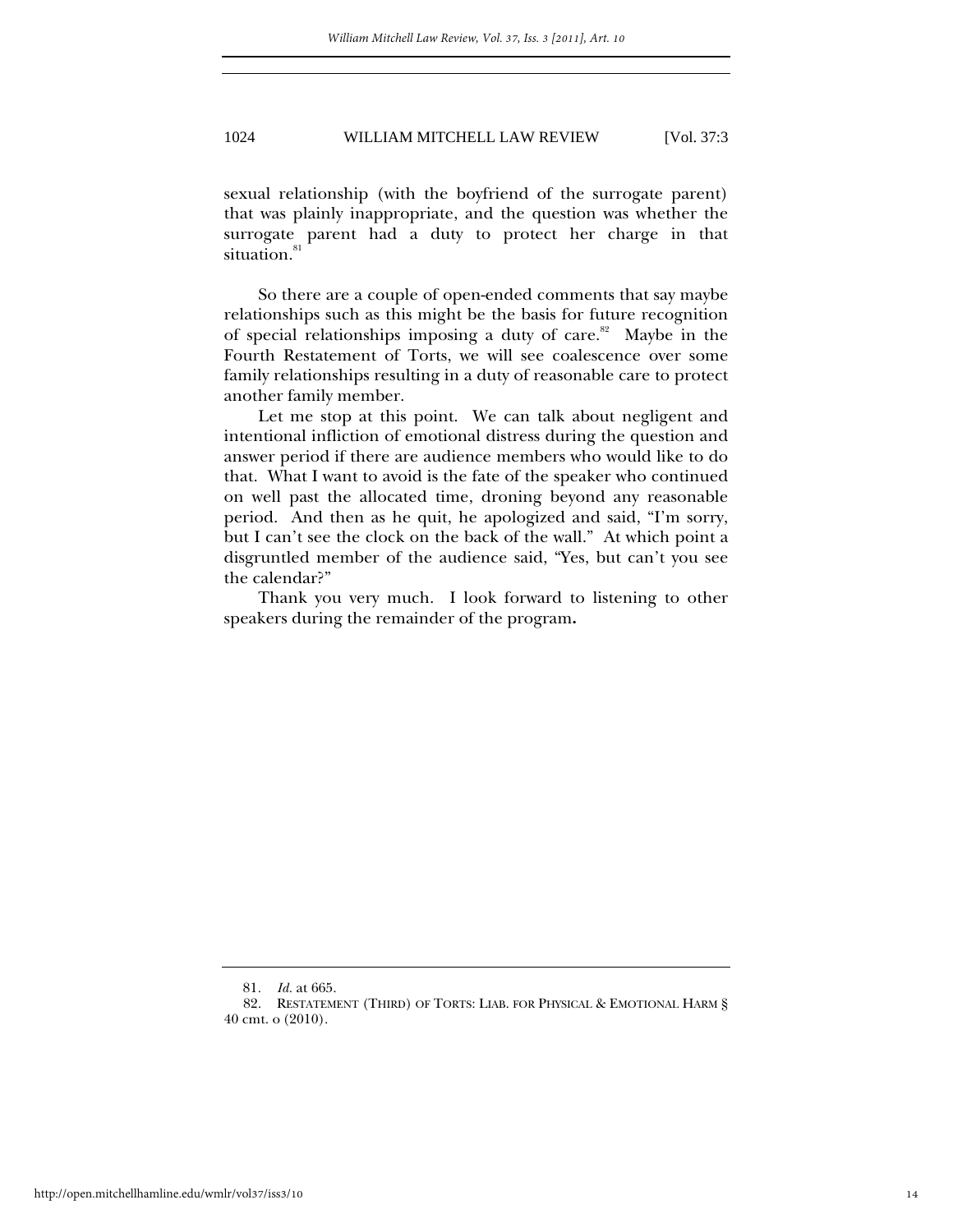### **SYMPOSIUM, FLYING TRAMPOLINES AND FALLING BOOKCASES: UNDERSTANDING THE THIRD RESTATEMENT OF TORTS (SPRING 2010)**

#### By Justice Daryl Hecht

David Prince<sup>1</sup>: Our next speaker is Justice Daryl Hecht from the Iowa Supreme Court, another Iowa influence. Justice Hecht is a native of northwestern Iowa. He got his undergraduate degree from Morningside College in Sioux City and his law degree from the University of South Dakota, and practiced law in my home town, Sioux City, for over twenty years before he was appointed to the Iowa Court of Appeals in 1999,<sup>2</sup> and has been on the supreme court since 2006.<sup>3</sup> One of the things that always impresses me is people who make the commitment in their hearts and minds and then take the time to go back to school and pursue a degree when they're well into their professional career. And Justice Hecht also has an LL.M.<sup>4</sup> from the University of Virginia that he received about five or six years ago.

Justice Hecht is the author of the Iowa Supreme Court's opinion in *Thompson v. Kaczinski*, 5 a case that Mike Green mentioned,<sup>6</sup> in which that court adopted the position taken in section  $7$  of the Third Restatement of Torts<sup>7</sup> to leave foreseeability

5. 774 N.W.2d 829 (Iowa 2009).

6*. See* Michael D. Green, *Flying Trampolines and Falling Bookcases: Understanding the Third Restatement of Torts (Spring 2010)*, 37 WM. MITCHELL L. REV. 1011 (2011).

7. The Restatement says:

(b) In exceptional cases, when an articulated countervailing principle or policy warrants denying or limiting liability in a particular class of cases, a

<sup>1</sup>*.* J. David Prince, Professor of Law, William Mitchell College of Law.

<sup>2</sup>*. See* SUPREME COURT, http://www.iowacourtsonline.org/Supreme\_Court /Justices/Daryl\_L\_Hecht/ (last visited Feb. 3, 2011).

<sup>3</sup>*. Id.*

 <sup>4.</sup> An LL.M. is an abbreviation for a Master of Laws Degree. BLACK'S LAW DICTIONARY 434 (3rd pocket ed. 2006). A Master of Laws Degree is a "degree conferred on those completing graduate-level legal study, beyond the J.D. or LL.B." *Id.* at 450.

<sup>(</sup>a) An actor ordinarily has a duty to exercise reasonable care when the actor's conduct creates a risk of physical harm.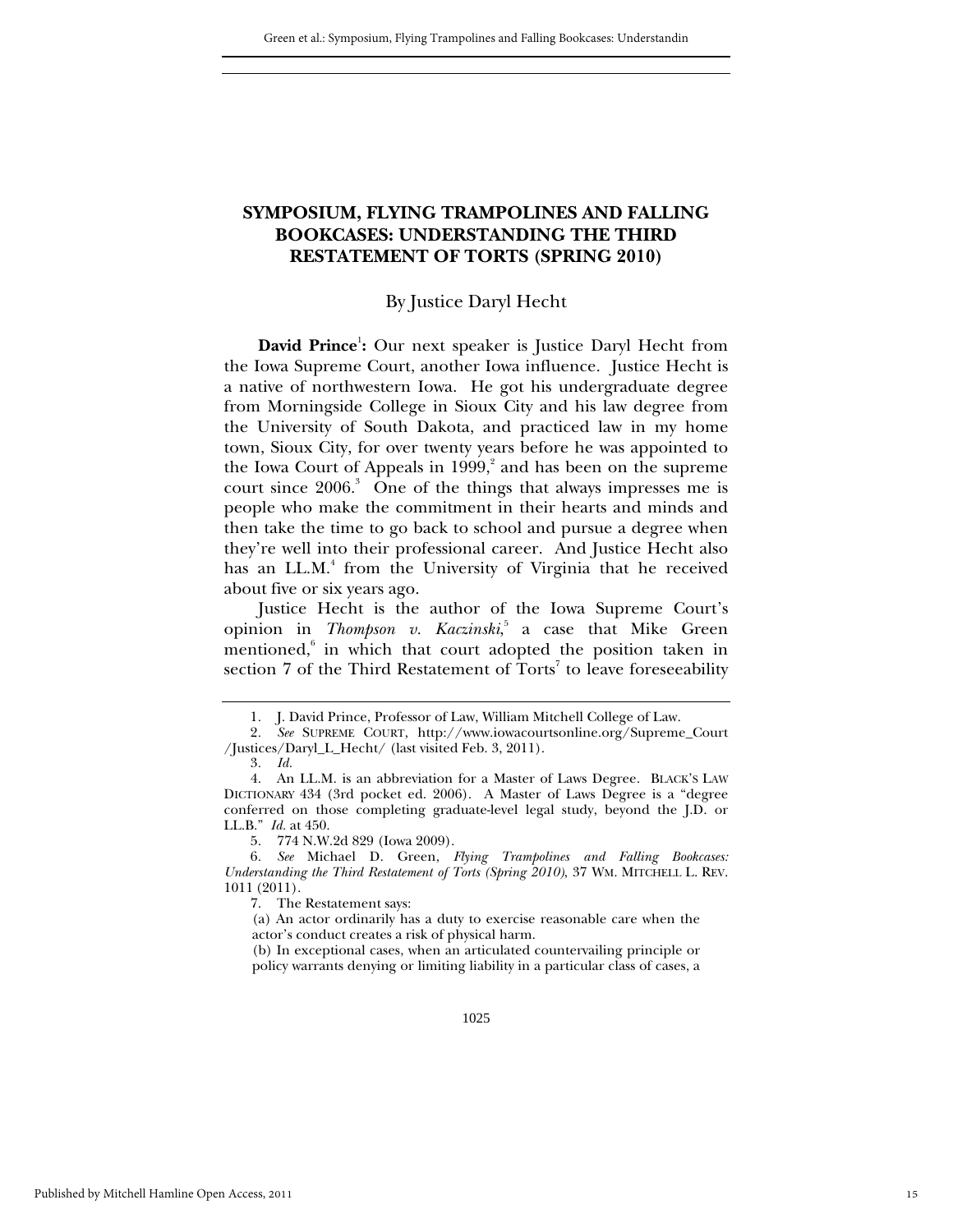as a consideration in determining the duty question.<sup>8</sup>

Judge, again, thank you so much for taking a day to come up and join us; I'll be very interested to hear your perspectives on these issues.

**Justice Hecht:** Thank you David for that kind introduction. It's actually a great pleasure for me to be here this morning. The work of an appellate judge tends to be rather solitary, and unlike professors who get to come to class and have regular interchanges with students or lawyers who constantly have interactions with clients and other lawyers and judges, appellate judges can spend most of their time reading and writing, largely by themselves. And so it's really fun for me to get out from time to time and have interactions with folks in this kind of setting.

I commend the law school for sponsoring this interesting symposium on the Third Restatement. It's my view that the Restatement (Third) on Physical and Emotional Harm<sup>9</sup> represents an outstanding piece of scholarship and I hope that you will find our discussion today informative and useful. As the case of *Thompson v. Kaczinski*<sup>10</sup> is the main reason Professor Prince invited me to speak here today, I'll turn immediately to a discussion of the case.

Pastor Thompson was driving to church one Sunday morning about 9:30 and as he crested a hill on a gravel road, he noticed and swerved to avoid a large object on the roadway.<sup>11</sup> He lost control of

court may decide that the defendant has no duty or that the ordinary duty of reasonable care requires modification.

RESTATEMENT (THIRD) OF TORTS: LIAB. FOR PHYSICAL & EMOTIONAL HARM § 7 (2010). References to the "Third Restatement," unless otherwise made clear, herein refer to the Restatement (Third) of Torts: Liability for Physical and Emotional Harm (2010).

<sup>8</sup>*. See Thompson*, 774 N.W.2d at 835. The Third Restatement omits foreseeability when discussing the duty analysis:

<sup>(</sup>a) An actor ordinarily has a duty to exercise reasonable care when the actor's conduct creates a risk of physical harm.

<sup>(</sup>b) In exceptional cases, when an articulated countervailing principle or policy warrants denying or limiting liability in a particular class of cases, a court may decide that the defendant has no duty or that the ordinary duty of reasonable care requires modification.

RESTATEMENT (THIRD) OF TORTS: LIAB. FOR PHYSICAL & EMOTIONAL HARM § 7 (2010). 9*. See generally* RESTATEMENT (THIRD) OF TORTS: LIAB. FOR PHYSICAL & EMOTIONAL HARM (2010).

 <sup>10. 774</sup> N.W.2d 829 (Iowa 2009).

<sup>11</sup>*. Id.* at 831.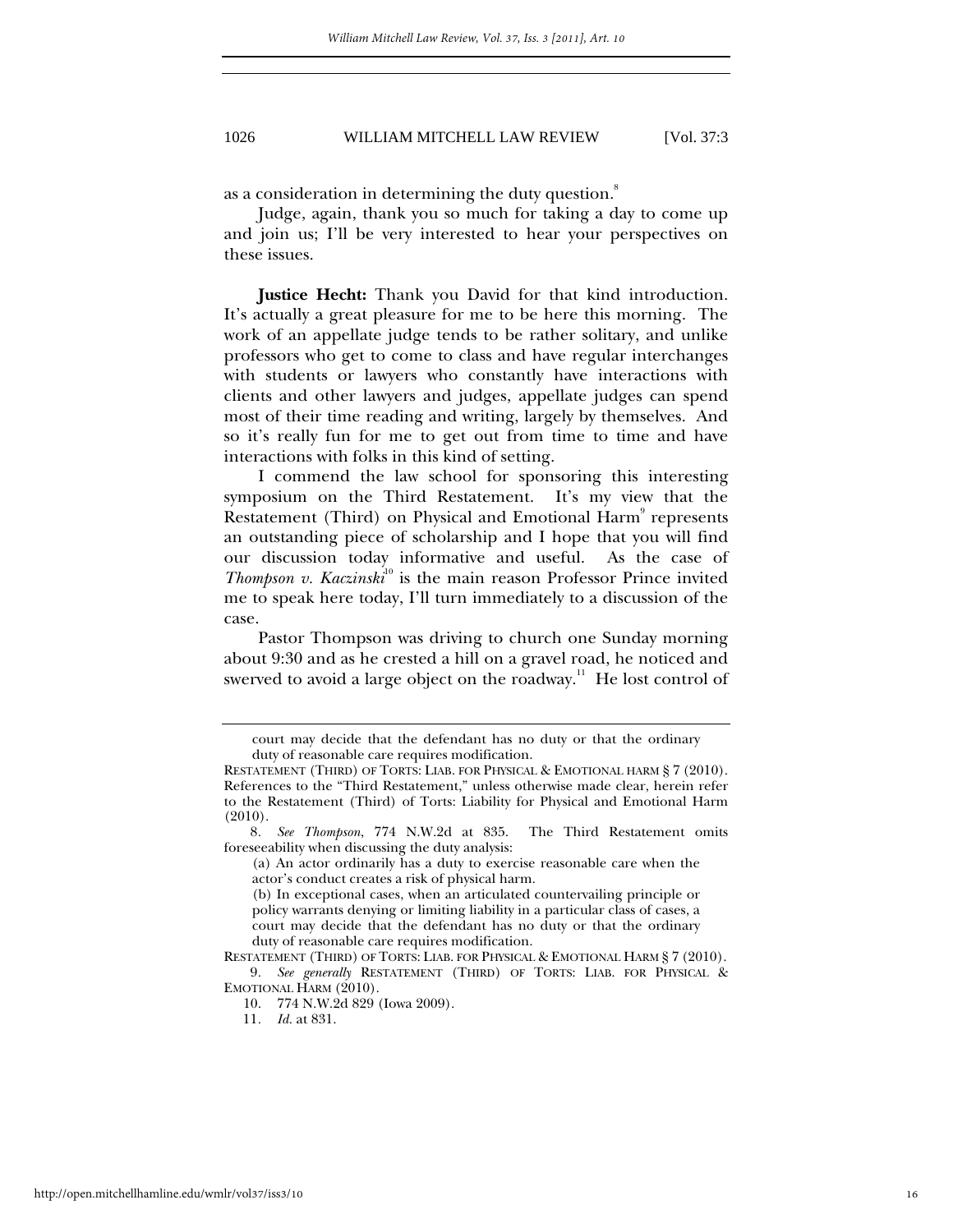the vehicle he was driving. $12$  The car veered into the ditch, and Thompson was badly injured. $13$  The object on the roadway was, in fact, the top of a trampoline owned by James Kaczinski and Michelle Lockwood, whose residential property abutted the gravel road and sat right at the top of this hill.<sup>1</sup>

Discovery responses in the case revealed that Kaczinski and Lockwood had disassembled their trampoline and placed its component parts on their yard, approximately forty feet from the road just a few weeks before the crash.<sup>15</sup> On the evening before Pastor Thompson came by, a rain storm with relatively high winds blew through the area and displaced the top of the trampoline from the yard to the surface of the road.<sup>16</sup> The following morning, Kaczinski and Lockwood were awakened by Pastor Thompson's screams for help.<sup>17</sup>

Pastor Thompson and his wife then sued Kaczinski and Lockwood alleging that the defendants' breach of statutory and common law duties caused severe physical injury to Pastor Thompson resulting in loss of consortium to his wife.<sup>18</sup> The statutory duty alleged by the plaintiffs was based on an Iowa statute, section 318.3, which provides "a person shall not place or cause to be placed an obstruction within any highway right-of-way" or an impediment or hindrance which impedes, opposes, or interferes with free passage along the highway right-of-way.<sup>19</sup>

The defendants filed an answer, of course, denying negligence and soon thereafter filed a motion for summary judgment.<sup>20</sup> In their motion, the defendants asserted that they owed no duty to the plaintiffs, because the wind's displacement of the top of the trampoline to the surface of the roadway was not foreseeable.<sup>21</sup>

I'll now refer briefly to the district court's summary judgment ruling. The court concluded that the defendants owed neither a statutory nor a common law duty to the plaintiffs under the circumstances. $2^2$  First, the court reasoned that the statute only

<sup>12</sup>*. Id.* 

<sup>13</sup>*. Id.* at 832.

<sup>14</sup>*. Id.* at 831.

<sup>15</sup>*. Id.*

<sup>16</sup>*. Id.*

<sup>17</sup>*. Id.* at 832.

<sup>18</sup>*. Id.*

 <sup>19.</sup> IOWA CODE § 318.3 (2010).

<sup>20</sup>*. Thompson*, 774 N.W.2d at 832.

<sup>21</sup>*. Id.*

<sup>22</sup>*. Id.*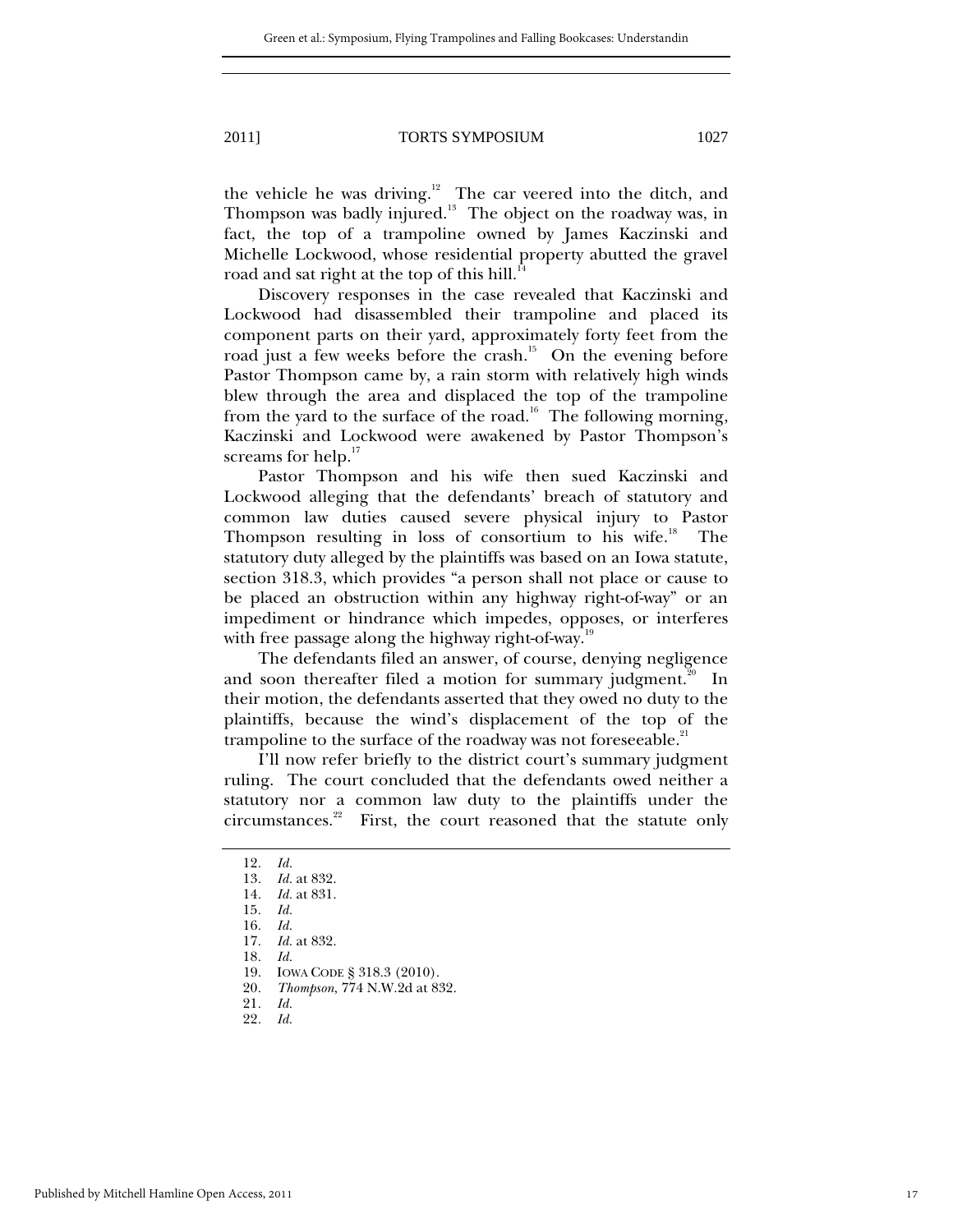proscribes the intentional placement of obstructions on the roadway, and as the defendants didn't intend to put their trampoline on the top of the roadway, the court believed no duty arose under the statute.<sup>23</sup> Second, the court concluded that the defendants owed no common law duty because the wind's displacement of the trampoline to the roadway was not foreseeable. $24$  And although the defendants didn't claim entitlement to summary judgment on the ground of causation, the district court's summary judgment ruling nonetheless resolved that issue as a matter of law against the plaintiffs on the same foreseeability ground.<sup>25</sup>

So the plaintiffs brought their appeal and we—the supreme court—transferred the case, as we do most of the cases appealed to the Iowa Supreme Court, to the court of appeals for a decision.<sup>26</sup> The court of appeals affirmed and we then granted the plaintiffs' application for further review.<sup>27</sup>

In our decision that was filed on November 13 of last year, we addressed three issues. First, relative to the statutory duty question, did the district court err in concluding the defendants owed no duty under the statute?<sup>28</sup> Second, did the district court err in concluding that the defendants owed Pastor Thompson no common law duty of reasonable care under circumstances?<sup>29</sup> And finally, the third issue, did the district court err in resolving the causation question as a matter of law at the summary judgment stage?<sup>30</sup> I'll discuss briefly each of those issues and our court's resolution.

First, with the respect to the statutory duty, we interpreted the statute as a prohibition of only intentional placement of obstructions along roadways.<sup>31</sup> And I realize our analysis of that issue really isn't germane to the discussion here this morning, so I'll simply note that we concluded the statutory framework which authorized criminal sanctions for the placement of obstructions signaled the legislation's intention that only intentional conduct

31*. Id.* at 832.

<sup>23</sup>*. Id.*

<sup>24</sup>*. Id.* at 835.

<sup>25</sup>*. Id.* at 836.

<sup>26</sup>*. Id.* at 832.

<sup>27</sup>*. Id.*

<sup>28</sup>*. Id.* at 832–34.

<sup>29</sup>*. Id.* at 834–36.

<sup>30</sup>*. Id.* at 836–40.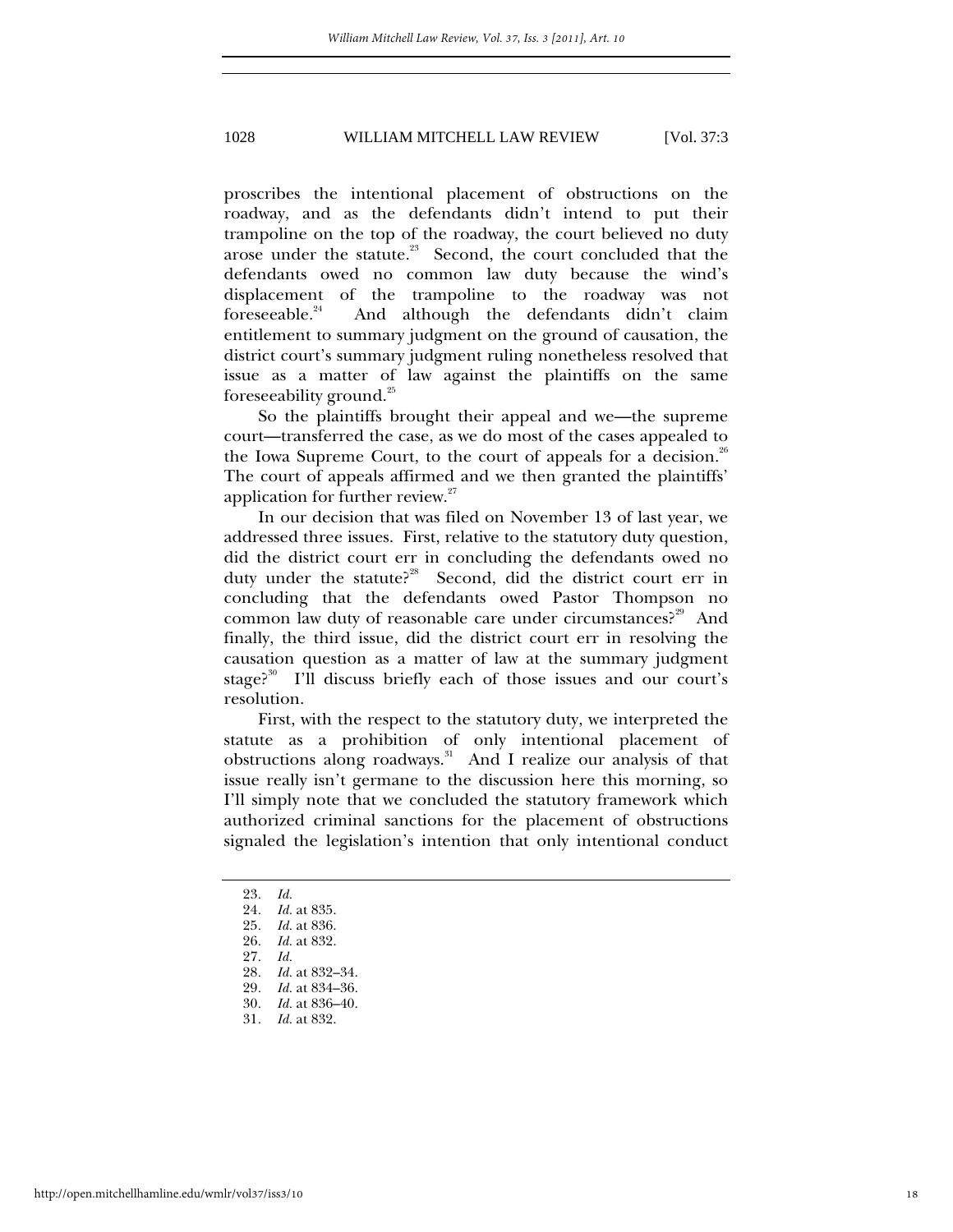was proscribed by the statute. $32$  And so we affirmed the district court's ruling that the statutory basis for the claimed duty did not exist.<sup>33</sup>

Next, with respect to the common law duty question, we first noted that our prior decisions had included the concept of foreseeability as an important feature of the common law duty analysis.<sup>34</sup> We quickly turned our attention, however, to the proposed final draft, number 1, section 7(a) of the Third This section, as Professor Green has already indicated, $36$  at least from my analysis, establishes what I describe as a default position for the analysis of common law duty in negligence cases alleging physical injury.<sup>37</sup> The default position is that "an actor ordinarily has a duty to exercise reasonable care when the actor's conduct creates a risk of physical harm."<sup>38</sup> On this default position, courts need not concern themselves with the existence or content of this ordinary duty in most cases involving physical harm.<sup>39</sup>

This general duty of reasonable care is displaced or modified, as has already been noted, under the Third Restatement formulation only in exceptional cases. An exceptional case, according to the drafters, is one in which "an articulated countervailing principle or policy warrants denying or limiting liability in a particular class of cases." $40$  When a court wishes to limit liability for conduct based on principle or policy, it can do so in the duty analysis, and duty is usefully employed if a court seeks to make a general pronouncement about when actors may, or on the other hand, may not be liable.<sup>41</sup> Most importantly, in my view, the drafters noted that reasons of policy and principles justifying a departure from the general duty to exercise reasonable care do not depend on the foreseeability of harm, based on the specific facts of

<sup>32</sup>*. Id.* at 833–34.

<sup>33</sup>*. Id.* at 834.

<sup>34</sup>*. See id.*

 <sup>35.</sup> *Id.* at 834; RESTATEMENT (THIRD) OF TORTS: LIAB. FOR PHYSICAL & EMOTIONAL HARM § 7(a) (Proposed Final Draft No. 1, 2005).

<sup>36</sup>*. See supra* note 33 and accompanying text; Green, *supra* note 6.

<sup>37</sup>*. See* RESTATEMENT (THIRD) OF TORTS: LIAB. FOR PHYSICAL & EMOTIONAL HARM § 7(a) (Proposed Final Draft No. 1, 2005).

<sup>38</sup>*. Id*.

<sup>39</sup>*. See id.*

<sup>40</sup>*. Id.* § 7(b)*.* 

<sup>41</sup>*. See id.* § 7 cmt. a.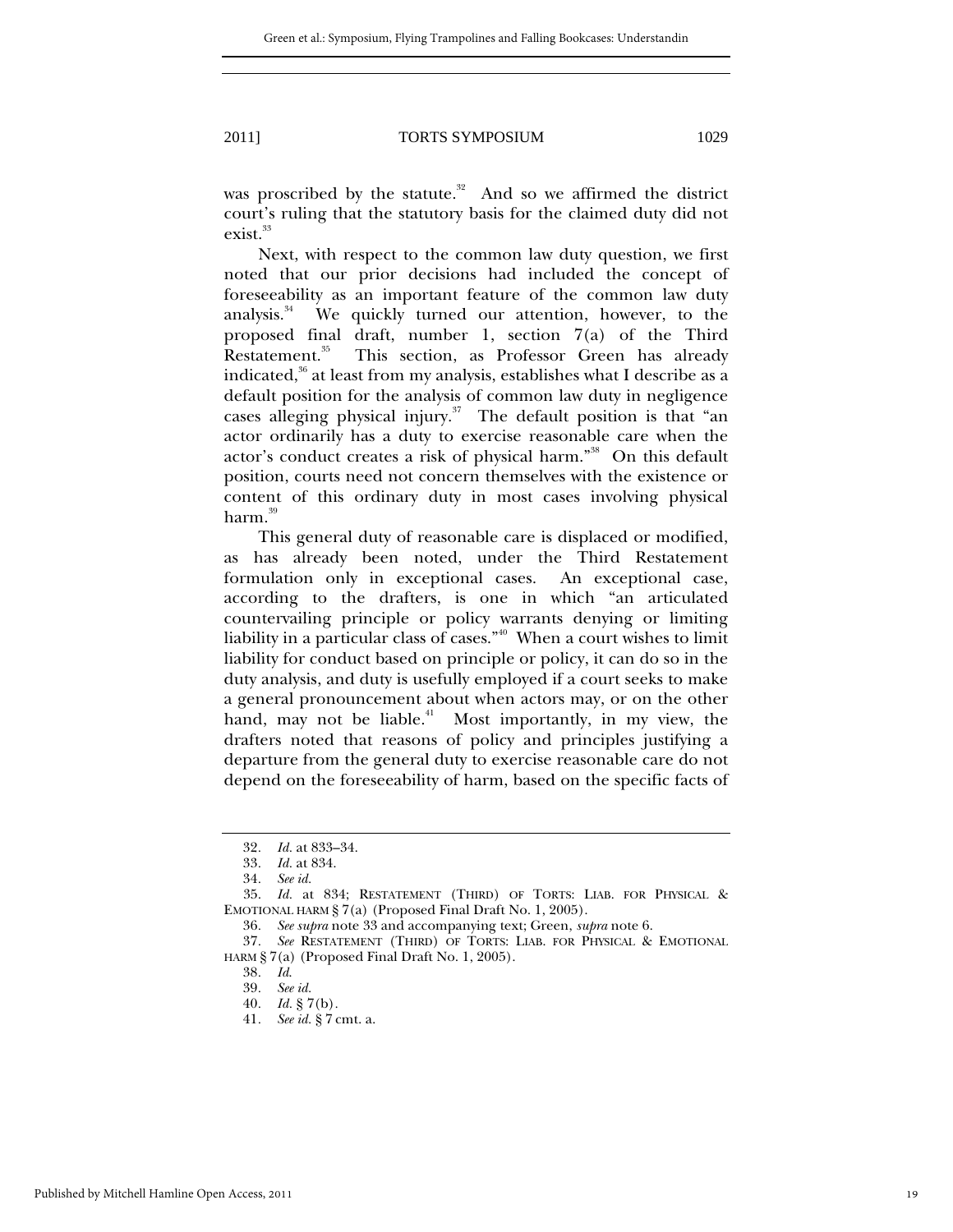a case.<sup>42</sup> Simply put, when departing from the general duty because of a principle or policy, the drafters caution courts against using foreseeability as an analytical criterion.<sup>43</sup>

So in *Thompson v. Kaczinski*, the Iowa Supreme Court concluded that the *Thompson* case didn't fall within a particular class of cases for which a countervailing principle or policy warranted denying or limiting the landowner's duty to exercise reasonable care.<sup>44</sup> I emphasize at this juncture that our court's decision in *Thompson*, reversing the district court's conclusion that the landowners owed no common law duty because the hazard was not foreseeable, $45$  should not be viewed as a determination that the significance of foreseeability has been diminished in the determination of tort liability for physical injuries in Iowa. Foreseeability, of course, remains a crucial element in the analysis of whether the general duty has been breached, $46$  and in the determination of whether the harm claimed by the plaintiff is within the scope of liability. $47$ 

I'll now turn to the third issue in the *Thompson* case, which involves the scope of liability. As I noted earlier, the district court concluded in its summary judgment ruling that the defendants were entitled to summary judgment under the then-prevailing principles of proximate cause,<sup>48</sup> concluding that the displacement of the trampoline from the yard to the roadway was not foreseeable.49 The court concluded that any breach of duty on the part of the landowners wasn't the legal cause of the passenger's injuries. $50^{\circ}$  And that, of course, as I suggested, was consistent with the proximate cause analysis in our earlier cases.<sup>51</sup>

But our court, the Iowa Supreme Court, took issue with the district court's conclusion on causation as well. We began our discussion of the causation question by reviewing the Iowa precedent, which was based on Restatement (Second) of Torts

<sup>42</sup>*. Id.* § 7 cmt. j.

<sup>43</sup>*. Id.*

 <sup>44. 774</sup> N.W.2d 829, 835 (Iowa 2009). 45*. Id.* at 836.

<sup>46</sup>*. See* RESTATEMENT (THIRD) OF TORTS: LIAB. FOR PHYSICAL & EMOTIONAL HARM § 3 (2010).

<sup>47</sup>*. See id.* § 29 cmt. d.

<sup>48</sup>*. Thompson*, 774 N.W.2d at 836.

<sup>49</sup>*. Id.* 

<sup>50</sup>*. Id.*

<sup>51</sup>*. See supra* note 34 and accompanying text.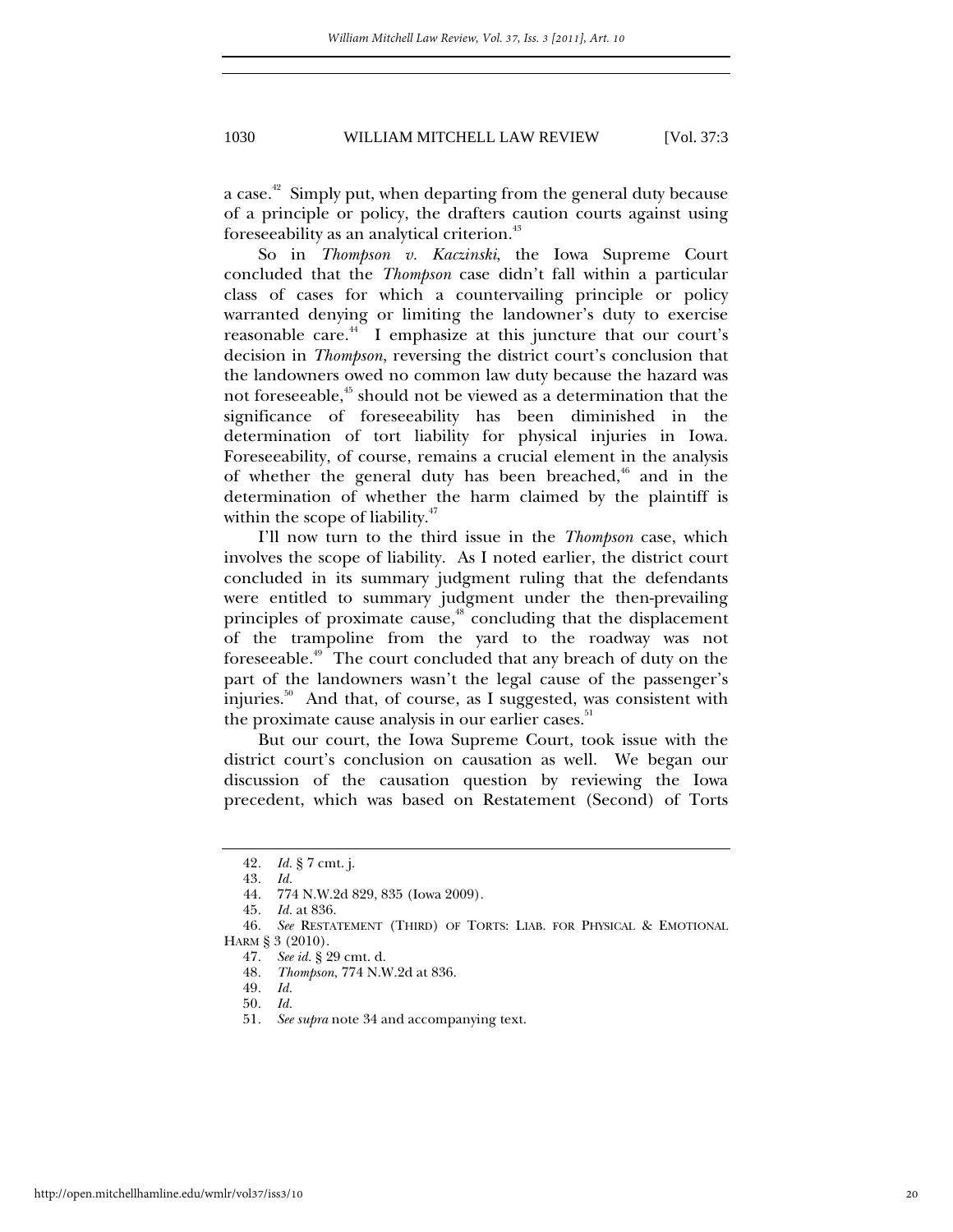(Second Restatement), section  $431$ .<sup>52</sup> You'll recall that the standard stated in section 431 and related sections, established that legal causation requires a determination of (1) whether the defendant's conduct was a substantial factor in bringing about the harm, and (2) whether there's a rule of law relieving the defendant from liability.53 In our discussion of *Thompson*, we noted that the Second Restatement framework for analysis of legal causation has been criticized because it blends factual determinations—that is, whether the defendant's conduct was a substantial factor in bringing about the harm—with policy judgments—that is, whether there's a rule of law precluding liability.<sup>54</sup>

The Iowa Supreme Court's opinion in *Thompson* acknowledged that the court's prior decisions in this area had applied the legal causation framework quite unevenly in the past as part of the proximate cause analysis.<sup>55</sup> Attributing this inconsistency of our proximate cause analysis to the confusing nature of the standard rather than to a lack of mental acuity of the justices, we looked to the Third Restatement in an effort to clarify this area of Iowa law. In our opinion in *Thompson*, we jettisoned the confusing vernacular of proximate cause and adopted the Restatement's formulation of scope of liability.<sup>56</sup> On this formulation, the concept of factual causation is separated from the policy consideration of whether the law should attach legal liability to a particular act or omission. Under the Third Restatement scope of liability formulation, an actor's liability is, as has already been noted, limited to those physical harms that result from the risks that made the actor's conduct tortious.<sup>57</sup> This principle, referred to as the risk standard, is intended to prevent the unjustified imposition of liability by confining liability's scope to the reasons for holding the actor liable in the first place.<sup>58</sup>

<sup>52</sup>*. Thompson*, 774 N.W.2d at 836–37.

 <sup>53.</sup> RESTATEMENT (SECOND) OF TORTS § 431 (1965); *accord* Kelly v. Sinclair Oil Corp., 476 N.W.2d 341, 349 (Iowa 1991).

<sup>54</sup>*. Thompson*, 774 N.W.2d at 836.

<sup>55</sup>*. Id*.

<sup>56</sup>*. See id.* at 837–39.

 <sup>57.</sup> RESTATEMENT (THIRD) OF TORTS: LIAB. FOR PHYSICAL & EMOTIONAL HARM § 29 (2010).

<sup>58</sup>*. Id.* § 29 cmt. d.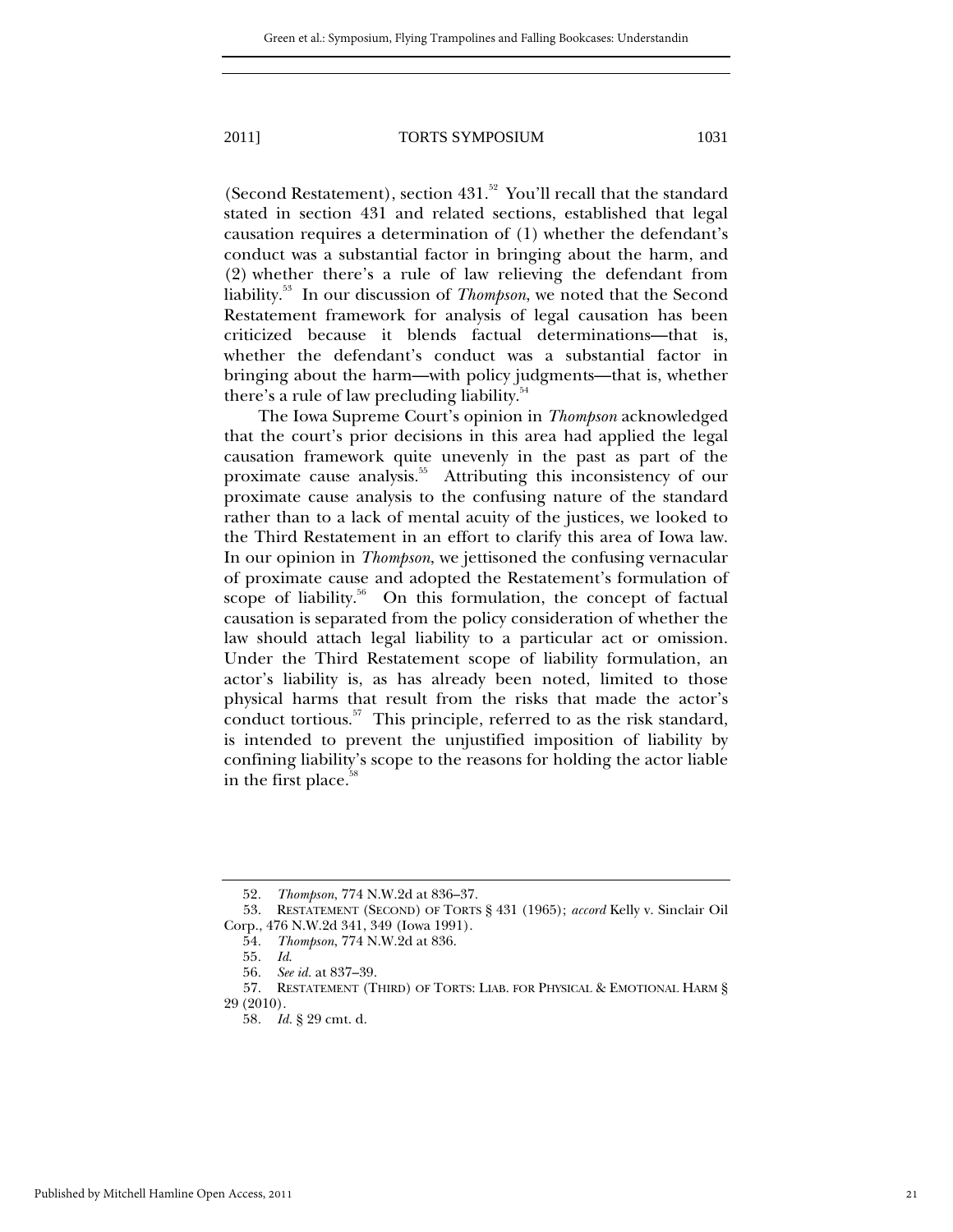The Third Restatement drafters make it clear that scope of liability is to be treated as a question of fact for the fact-finder, and this has already been mentioned.<sup>59</sup> When the limits of liability imposed require careful attention to the specific facts of the case and difficult, often amorphous, evaluative judgments for which a modest difference in the factual circumstances may change the outcome, the scope of liability is a more flexible and preferable device than duty for placing limits on liability. And that, I think, is a very, very sound analysis and one of the primary reasons why our court was convinced to make this change.

The scope of liability issue is fact-intensive, as it requires consideration of the risks that made the actor's conduct tortious and a determination of whether the harm at issue is a result of any of those risks.<sup>60</sup> When a defendant challenges the plaintiff's claim on scope of liability grounds before trial, the court must initially consider all of the range of harms risked by the defendant's conduct that the jury could find as a basis for determining the defendant's conduct tortious. The court then must compare the plaintiff's harm with the range of harm risked by the defendant's conduct to determine whether a reasonable jury might find the plaintiff's harm was within that range. $61$ 

In *Thompson*, the Iowa Supreme Court concluded at the summary judgment stage that a reasonable juror could find the harm suffered by Pastor Thompson was within the range of harms risked by the defendant's conduct in leaving the disassembled and untethered components of the trampoline on the yard near the roadway.<sup>62</sup> Put another way, the court concluded a reasonable factfinder could find it was reasonably foreseeable that a top of a disassembled, untethered trampoline might become airborne like a frisbee in the wind and be deposited on the surface of the nearby road, causing a hazard for motorists.

It was, therefore, the function of the jury to determine whether the harm was within the defendants' scope of liability. We, therefore, reversed the district court's summary judgment ruling and remanded to the district court for further proceedings.<sup>63</sup> It remains, of course, to be seen if the *Thompson* case is tried, whether

<sup>59</sup>*. Id.*

<sup>60</sup>*. See id.*

<sup>61</sup>*. Id.* 

<sup>62</sup>*. See* Thompson v. Kaczinski, 774 N.W.2d 829, 839 (Iowa 2009).

<sup>63</sup>*. Id.* at 840.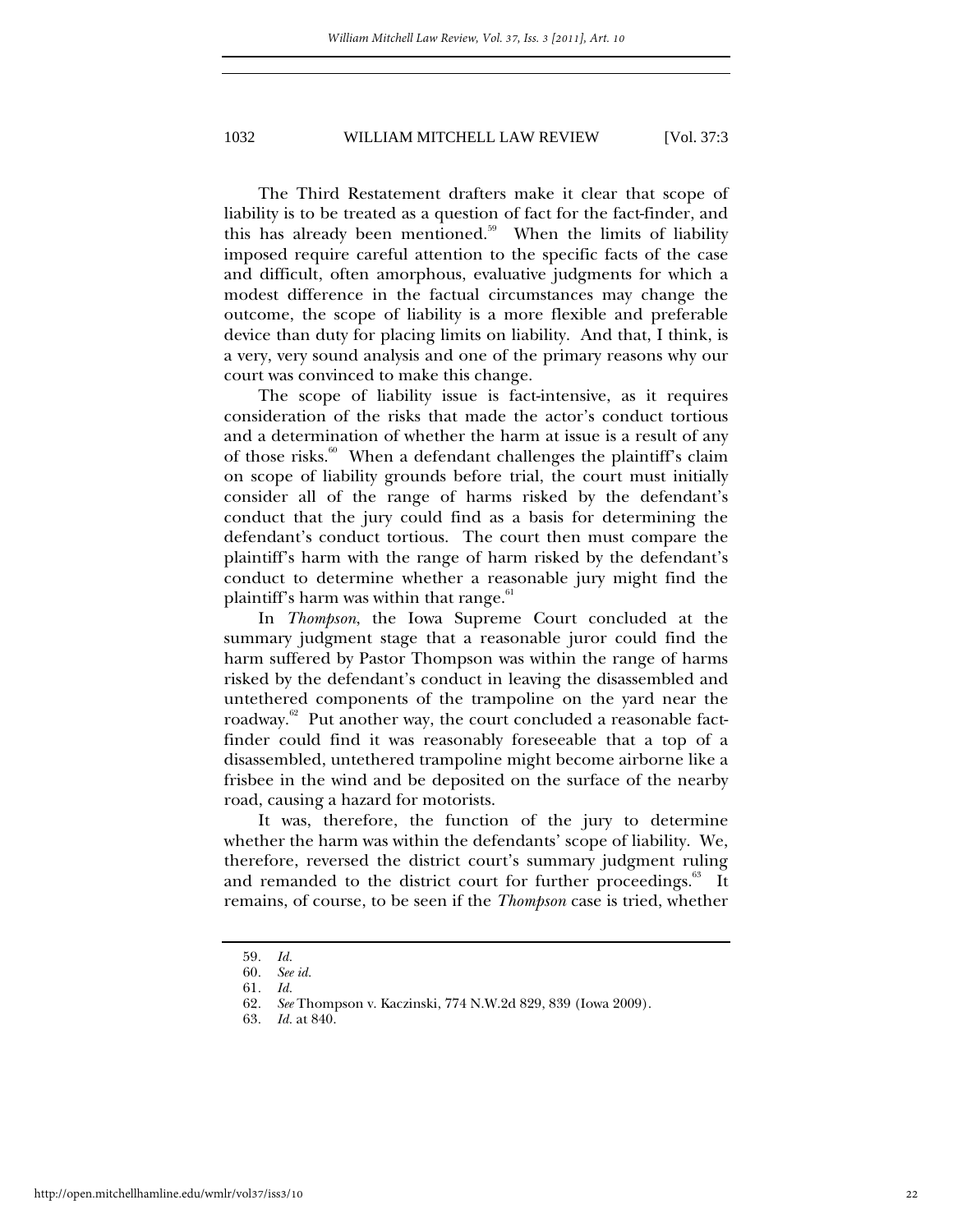the fact-finder will (1) find a breach of the general duty of care, and (2) find that the plaintiffs' harm was within the range of harms risked by the defendants' conduct.

In my view, the Restatement (Third) formulations of duty and scope of liability will make analysis of tort law easier for courts, attorneys, and jurors. Now there is really no need to complicate the duty analysis with foreseeability, as that concept is more than adequately covered in the analysis of breach and scope of liability. And the retention of the concept of foreseeability in those two determinations, the breach and scope of liability endeavors, preserves for the court sufficient flexibility to resolve cases which can be resolved as a matter of law because there is no legitimate fact question for resolution by the fact-finder.

There will be an adjustment period for Iowa trial courts and attorneys as they develop the pattern jury instructions to comport with the principles announced in the Third Restatement and adopted in our *Thompson* decision. And I'm sure there will be a period of frustration as lawyers get used to this new formulation. But I think once we're passed that period of adjustment, Iowa courts and attorneys will agree that the Third Restatement formulation of duty and scope of liability will make life easier.

Thank you. It's been a pleasure to be here.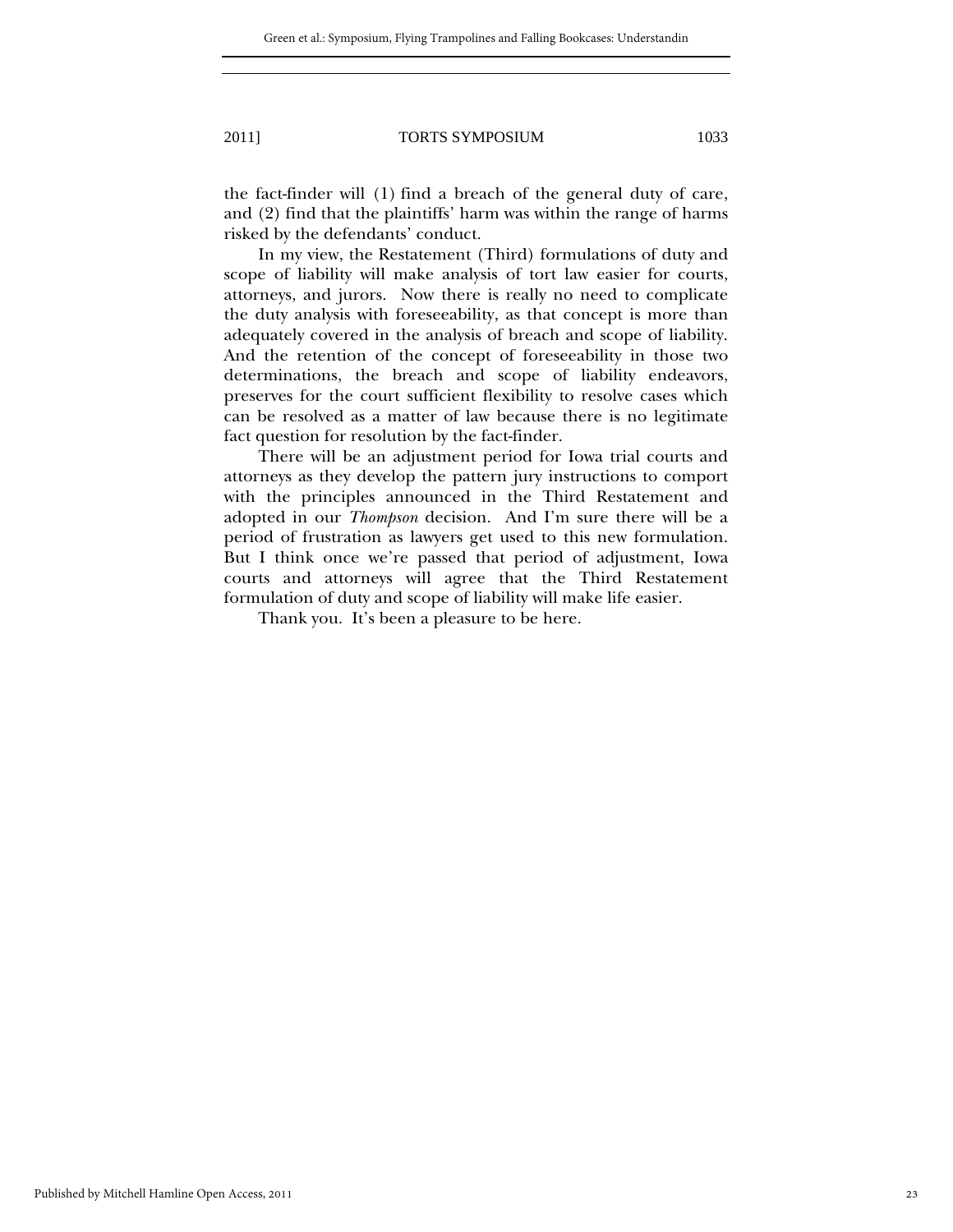### **SYMPOSIUM, FLYING TRAMPOLINES AND FALLING BOOKCASES: UNDERSTANDING THE THIRD RESTATEMENT OF TORTS (SPRING 2010)**

#### By Justice Paul H. Anderson

Justice Anderson: Thank you, David,<sup>1</sup> for that nice introduction. It is a pleasure to be here with you at William Mitchell Law School this morning for your symposium on the Restatement of Torts. I regret that I was unable to be here for the first part of the symposium, but our court held Special Term this morning. Like so many things these days, the issues before us were complicated, so it took longer than I expected. Unfortunately, I did not have a chance to hear Mike Steenson's<sup>2</sup> comments on our court's jurisprudence in the area of product liability, tort law, and in particular, on falling bookcases. Thus, I feel a little bit behind the eight-ball because I have not had the complete context of previous speakers' remarks.

Because of this circumstance, my presentation will not be overly case-specific. Rather, I hope to give you some insight into how judges look at the Restatement of Torts. Here, of course, I will be talking about the Third Restatement<sup>3</sup> because in most instances, it is the most recent Restatement. But there will be some crossover between the Third Restatement and the Second Restatement<sup>4</sup> because the Third Restatement is a work in progress.<sup>5</sup> It is a work in progress that has been going on for almost two decades.<sup>6</sup>

 <sup>1.</sup> J. David Prince, Professor of Law, William Mitchell College of Law.

 <sup>2.</sup> Michael K. Steenson, Professor of Law, Kelly Chair in Tort Law, William Mitchell College of Law.

 <sup>3.</sup> RESTATEMENT (THIRD) OF TORTS: LIAB. FOR PHYSICAL & EMOTIONAL HARM (2010).

 <sup>4.</sup> RESTATEMENT (SECOND) OF TORTS (1965).

<sup>5</sup>*. Current Projects*―*Restatement Third, Torts: Liability for Physical and Emotional Harm*, THE AMERICAN LAW INSTITUTE, http://www.ali.org/index.cfm?fuseaction =projects.proj\_ip&projectid=16 (last visited Feb. 3, 2011) ("The second volume, dealing with affirmative duties, emotional harm, landowner liability, and liability of actors who retain independent contractors, is expected to be published in late 2011.").

<sup>6</sup>*. See* THE AMERICAN LAW INSTITUTE, PAST AND PRESENT ALI PROJECTS 1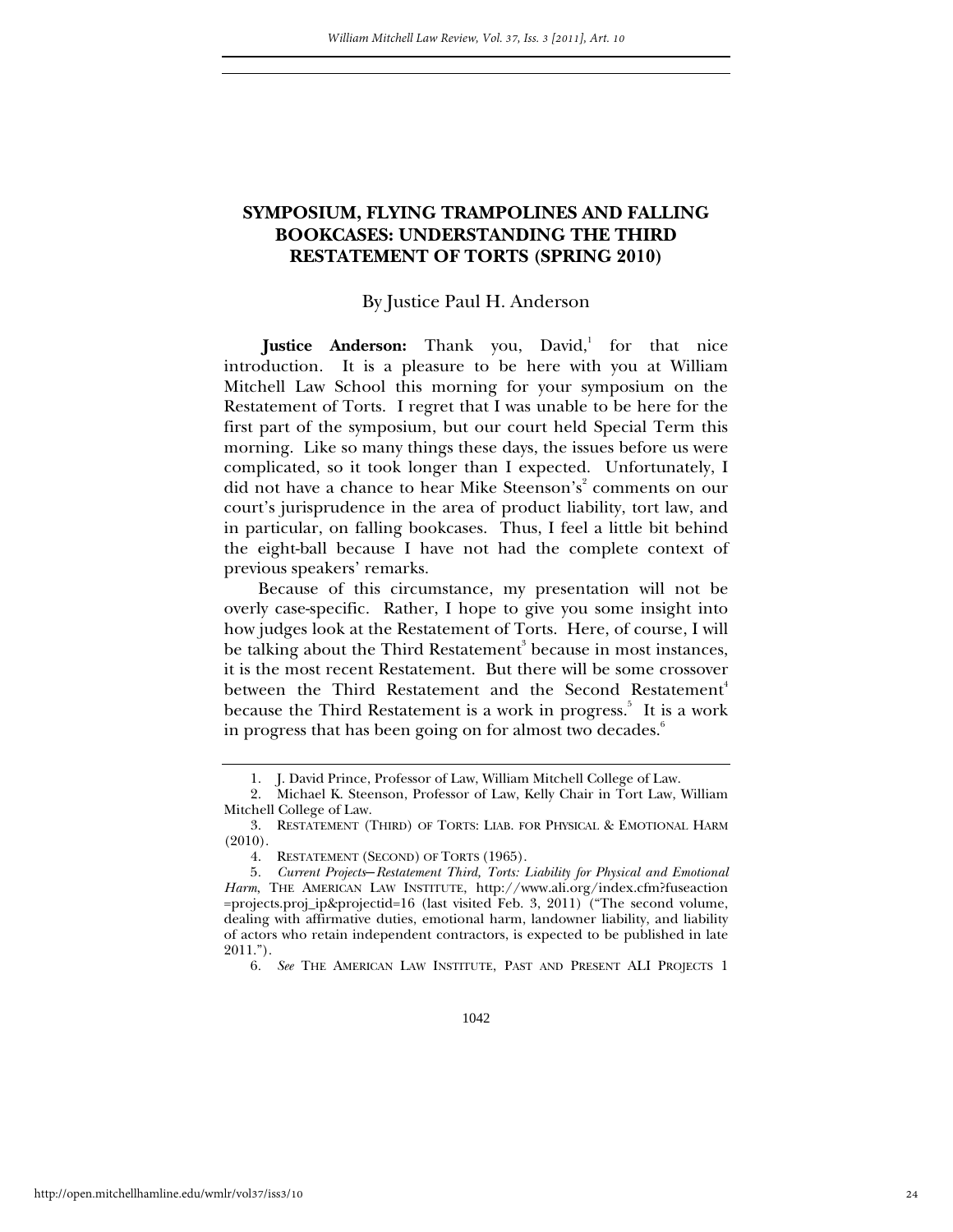The questions I have been asked to address are—how do judges look at the Restatement? Do we find it useful, or is it, at worst, mostly irrelevant, or at best, of marginal assistance to us? To begin with, we as appellate judges must always first look to our own law as precedent. We are bound by our precedent and must treat any deviation from our precedent quite gingerly. As a state court, we also look to the United States Supreme Court's precedent. We look to the Supreme Court precedent on matters that fall under the U.S. Constitution because that Court has the final say under the Federal Constitution. But lawyers should be aware that in Minnesota, like all other states, we have our own constitution, so we will go to our own state constitution when we deem it necessary and appropriate to do so.

There are occasions when, after looking at what the U.S. Supreme Court has said, we conclude that we will not follow that Court but rather look to our own constitution and our own case law. For more specific information on when we will look to our own constitution, I refer you to a recent law review article that I coauthored with St. Thomas Law School Professor Julie Oseid.<sup>7</sup> The article is called, *A Decision Tree Takes Root in the Land of 10,000 Lakes: Minnesota's Approach to Protecting Individual Rights Under Both the United States and Minnesota Constitutions.* The article appears in Volume 70 of the *Albany Law Review* at page 865, and was published in  $2007.^\mathrm{s}$ 

In the *Albany Law Review* article, I note that the Supreme Court sometimes changes its own jurisprudence.<sup>9</sup> The question then arises, how do we as a state supreme court deal with such changes? A few years ago, this topic came up at a seminar where a prominent federal circuit court judge told those of us on state supreme courts that we must learn to adjust to the current change in Supreme Court precedent. In essence, the judge said—live with it. He said the reality of the current legal/judicial landscape is that the Supreme Court has changed, and we need to follow its lead. At this point, I raised my hand in response to these comments and

<sup>(2010)</sup> *available at* http://www.ali.org/doc/past\_present\_ALIprojects.pdf (listing the date range for the Products Liability portions of the Third Restatement of Torts as "1991–1998").

 <sup>7.</sup> Julie Oseid, Associate Professor, University of St. Thomas School of Law.

 <sup>8.</sup> Paul H. Anderson & Julie A. Oseid, *A Decision Tree Takes Root in the Land of 10,000 Lakes: Minnesota's Approach to Protecting Individual Rights Under Both the United States and Minnesota Constitutions*, 70 ALB. L. REV. 865 (2007).

<sup>9</sup>*. Id.* at 866.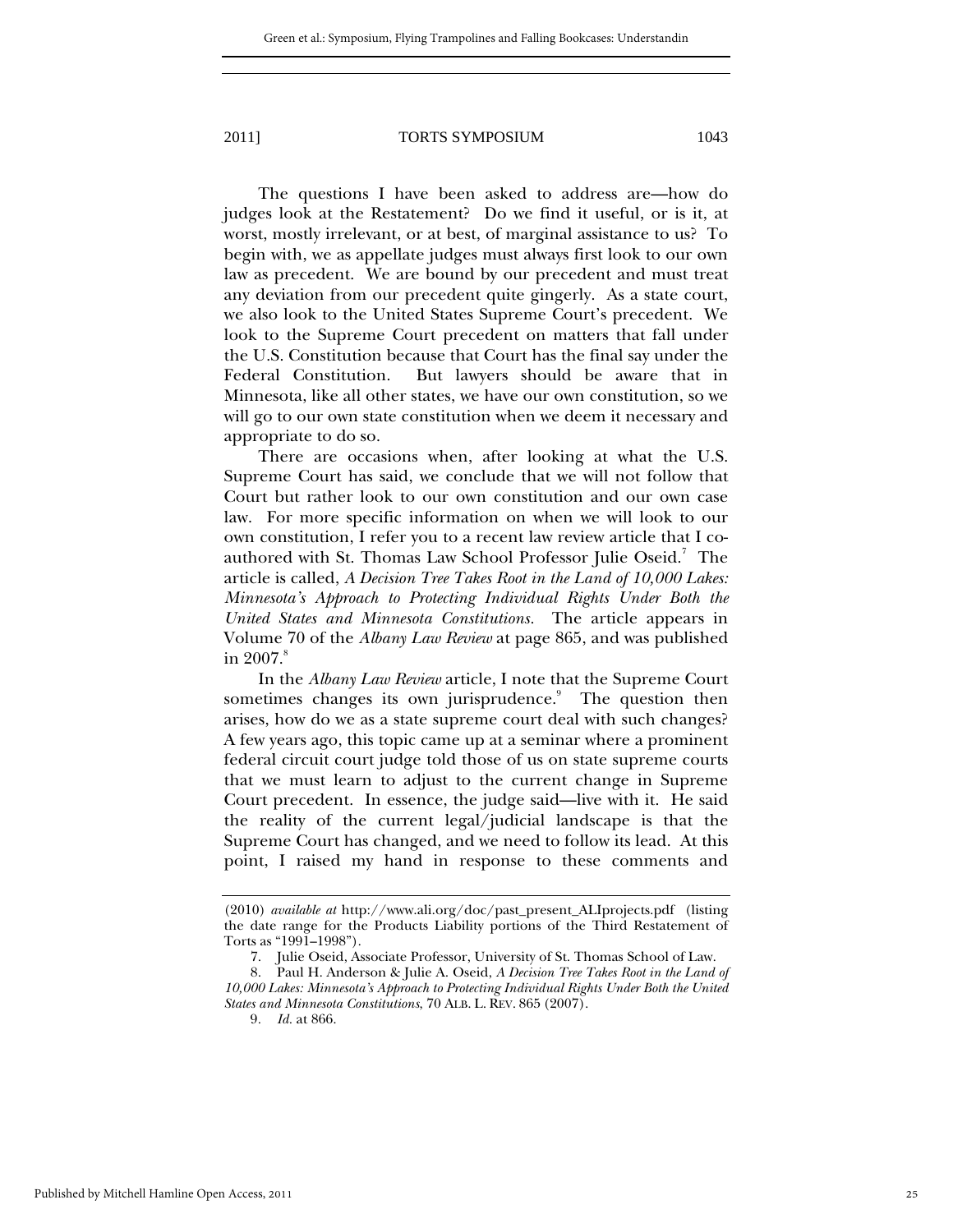essentially said the following,

Your honor, I am from Minnesota, and we have a slightly different perspective in our state. Many of you do not know where Minnesota is—we are that state you fly over as you go from coast to coast. We are tucked into the north central part of the United States. Many of you think we are Canadians—almost, but not quite.

I then went on to give the following illustration on how we, in Minnesota, sometimes view changes in Supreme Court precedent.

Elmer and Ethel are a retired farm couple living in west central Minnesota. They have recently turned the operation of their farm over to their children. It is Saturday afternoon, they are driving their pickup into town where they will get some groceries and perhaps stop at the local cafe for coffee and dessert. Elmer is behind the steering wheel; Ethel is seated to his right, next to the passenger door. They see a red convertible with the top down coming from the other direction. The man and the woman in the car are seated so close to one another that you could not fit a blade of straw between them. Ethel looks at the young couple and with a nostalgic tone she says, "You know, Elmer, we used to sit like that." Elmer responds, "Well, Ethel, I haven't moved, I'm still sitting where I used to sit."

The point I attempted to convey by telling this story is that state courts are different. We have our own constitutions. We have and are bound by our own precedent. Like Elmer, we often see ourselves as sitting where we have been sitting for a long time. While Supreme Court decisions have considerable sway, states have separate constitutions and separate precedents. Thus, if the Supreme Court acts like Ethel and moves too far to one side, we may look to our own constitution to stay behind the wheel where we have been sitting for decades, if not longer. As petitioners before our court, you need to understand this important concept.

Once we get beyond the fundamental principle of following our precedent and our constitution, the question arises as to how we treat other legal sources—federal court decisions, other state court decisions, commentaries, treatises, and documents such as the restatement. Just where does the restatement fit into this hierarchy of sources of the law? I can assure you that the

 <sup>10.</sup> *See id*. at 865–66.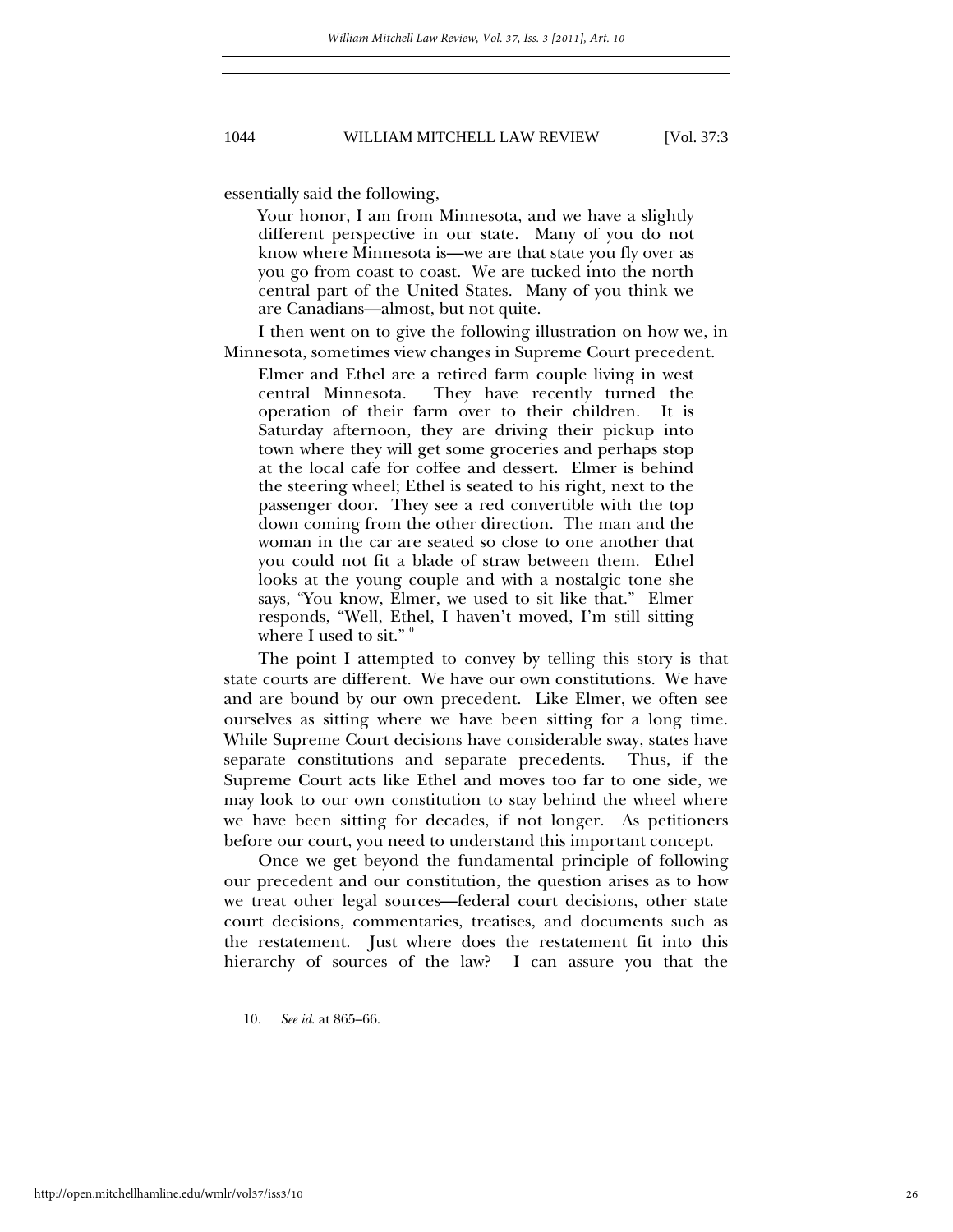restatement is not at the lower rung of the hierarchy where you will most likely find journals, articles and commentaries or even note comments such as those that appear in the William Mitchell Law Review.<sup>11</sup> The restatement is more persuasive than these other sources. Moreover, different judges will have different perspectives with respect to the restatement, and so to a certain extent, my comments that follow will represent a personal perspective.

I remember when I first became an appellate judge and particularly when I first joined our supreme court. It was during my first year on the court when the chief justice addressed the question of how we respond to the restatement and a party's argument urging us to adopt the restatement. In particular, what do we do when facing a question of whether we will recognize a new tort? The chief justice noted that despite what the restatement says, we need to be very careful when and if we adopt a new tort. Another justice echoed the same sentiment and a discussion followed as to how courts need to move with caution as we develop our tort law. There was further discussion to the effect that just because something is included in the restatement, it is not necessarily something that is the best thing for us to do. I remember another colleague making the comment that, while the restatement is a valuable resource, it is not necessarily the best thing since sliced bread.

I remember my reaction to this discussion. I felt a bit in awe of the fact that we can develop and even change our tort law, but wondered under what circumstances we should make a change. Also, I was proceeding tentatively because tort law had not been a major practice area for me. This fact made me willing to defer to my colleagues. I also remember being impressed and even persuaded by the logic and the depth of the restatement's analysis; nevertheless, in the case before us that day, I ultimately came to the conclusion that just because something is in the restatement, it did not necessarily mean that our court should or must agree with it. I concluded that as a supreme court exercising our sovereign power, we needed to proceed carefully and sometimes this means that we will go in different directions from the restatement.

As I previously noted, judges will approach the restatement from many different perspectives. I found that out from my experience on the court. Further, judges will most likely approach

 <sup>11.</sup> WM. MITCHELL L. REV. (1974–2011).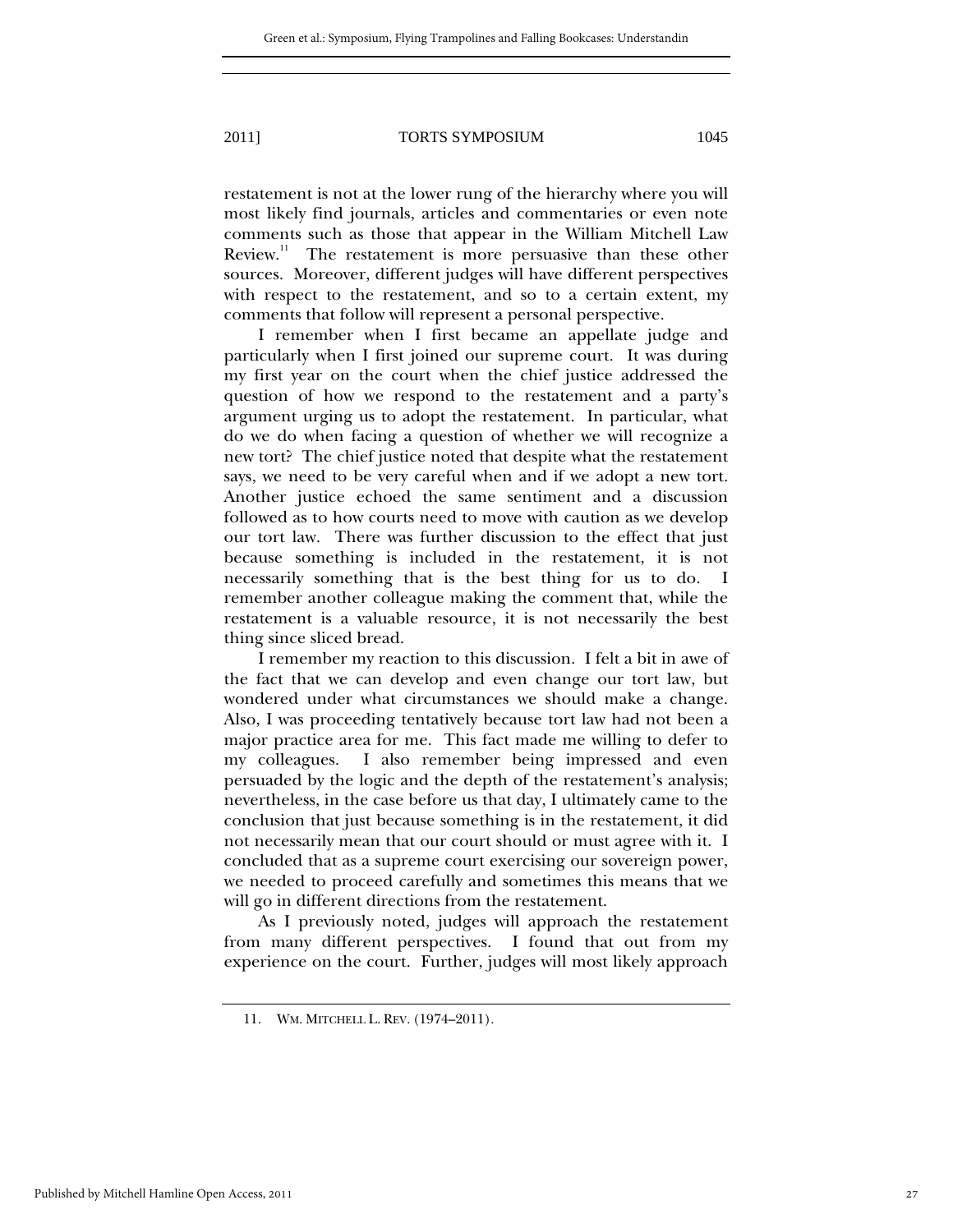the restatement differently than do members of the academy. Last night it was interesting listening to David talk about the Third Restatement of Torts. When David spoke, there was more than a hint of excitement about the Restatement and what a great piece of legal work it was and how proud he is of it. I am devoid of such feelings because I am not so sure that the Restatement is such a marvelous body of work. The Restatement Third does not take my breath away. For me, it is another tool to use when looking for the right answer to a legal question. Further, I do not look at the Restatement as one complete body of work. There are pieces of specific information in it that I will need on a specific occasion. When I need this information, I will go to the restatement, but—to put my attitude in vernacular terms—I do not genuflect when I walk past the restatement in our library. Thus, it is necessary to appreciate the fact that there is often a difference in perspective on the restatement between members of the academy and members of an appellate court.

Even on our court, we have different perspectives. I have had colleagues who will look at the restatement and essentially conclude that it *is* the best thing since sliced bread. Anytime we have a case where the law is developing, and we find something in the restatement that addresses the development, we can almost always depend on having a colleague cite the restatement and say that we would be wise to follow the restatement. $^{12}$ 

On the other hand, I have other colleagues who, in essence, consider the restatement to be something drafted by a group of pointy-headed elites who have retreated to, and are writing from, an ivory tower. This elite group will sometimes bring "real trial lawyers" in to consult, but it is for the most part devoid of any connection to reality. To these colleagues, even the term "restatement" is a misnomer. Rather, it is a policy/advocacy document and should be treated as such and responded to accordingly. $^{13}$ 

<sup>12</sup>*. See, e.g.*, Larson v. Wasemiller, 738 N.W.2d 300, 306 (Minn. 2007) ("Although we have not specifically adopted this tort, we have frequently relied on the Restatement of Torts to guide our development of tort law."); Hoyt Props. Inc., v. Prod. Res. Group, L.L.C., 736 N.W.2d 313, 318, 324 (Minn. 2007) (concluding that the representation was actionable in the case based on the Second Restatement of Torts); Schafer v. JLC Food Sys., Inc., 695 N.W.2d 570, 575 (Minn. 2005) (adopting RESTATEMENT (THIRD) OF TORTS: PRODS. LIABILITY § 7 (1998)).

 <sup>13.</sup> Andrew F. Popper, *Restatement Third Goes to Court*, 35 TRIAL 54, 55 n.5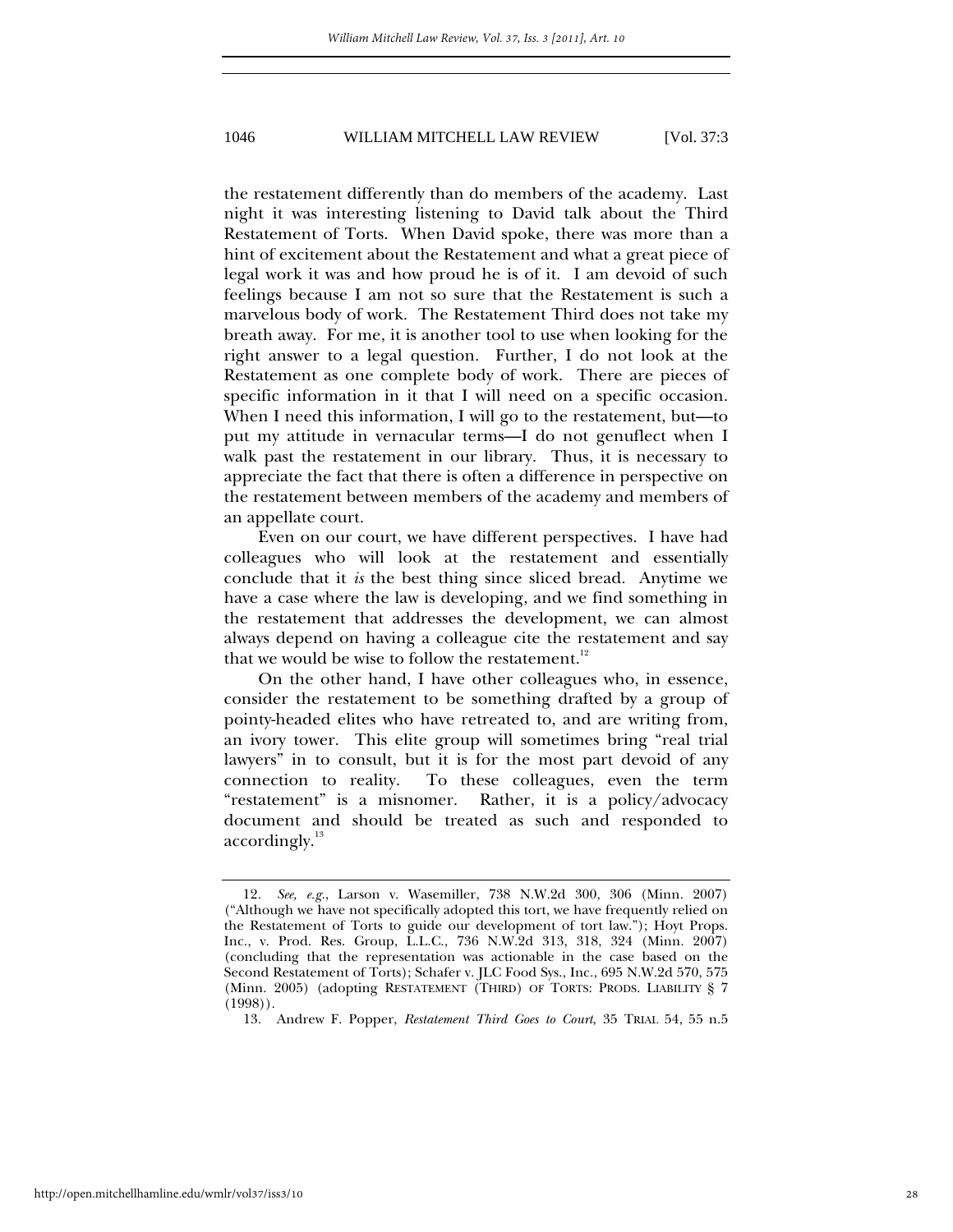I have had other colleagues tell me they do not find the restatement to be that useful. They say it is too nuanced, too opaque, and the concepts that are contained in the restatement are too difficult to explain to a jury. They are reluctant to adopt the restatement language because it is so nuanced. They do not denigrate the restatement or denigrate the people working on it. They reject it because it is the result of compromise expressed in convoluted language—language that breaks down when one tries to translate it to Joe Mechanic who is sitting on a jury. $14$ 

I tend to fall into the group that likes the restatement, but that said, I do not think it is the best thing since sliced bread. I treat it with a certain amount of skepticism, but I am also deferential to and respectful of the work that has gone into drafting it. If you read my opinions in the area of tort law, you will see that on many occasions, I cite the restatement as an important authority.<sup>15</sup>

The lesson you should take from my comments thus far is that if you are arguing a case before our court, it is important to be aware of differing positions on the restatement, and especially my position, because I think my position tends to reflect the position of most judges. The restatement is something that you should use, something you use much the same way that I use case law from the federal circuit and district courts. I often tell my clerks to look at federal case law when they have the opportunity if the federal case law relates to an issue before us. Federal judges generally hire some really good law clerks who spend a significant amount of time researching legal issues. While we are not bound by what a federal court may say, there is often much good legal reasoning that gets incorporated into federal opinions. Further, if a state court opinion or commentary contains good, sound legal reasoning, I am going to take a long, hard look at it.

<sup>(1999) (&</sup>quot;It is important to remember that ALI is in effect a private legislature, and its restatements are policy documents without the force of law.").

<sup>14</sup>*. See, e.g.*, Robert E. Keeton, *Warning Defect: Origins, Policies, and Directions*, 30 U. MICH. J.L. REFORM 367, 398 (1997) (noting that "trial courts often borrow language from appellate opinions and from Restatements, even though appellate opinions and Restatements have rarely been drafted with an explicit purpose of expressing ideas in a form suitable for use in instructing a jury.").

<sup>15</sup>*. See, e.g.*, Swanson v. Brewster, 784 N.W.2d 264, 269 n.6 (Minn. 2010); Foss v. Kincade, 766 N.W.2d 317, 321 (Minn. 2009); Osborne v. Twin Town Bowl, Inc., 749 N.W.2d 367, 372 (Minn. 2008); Clifford v. Geritom Med, Inc., 681 N.W.2d 680, 684–85 (Minn. 2004).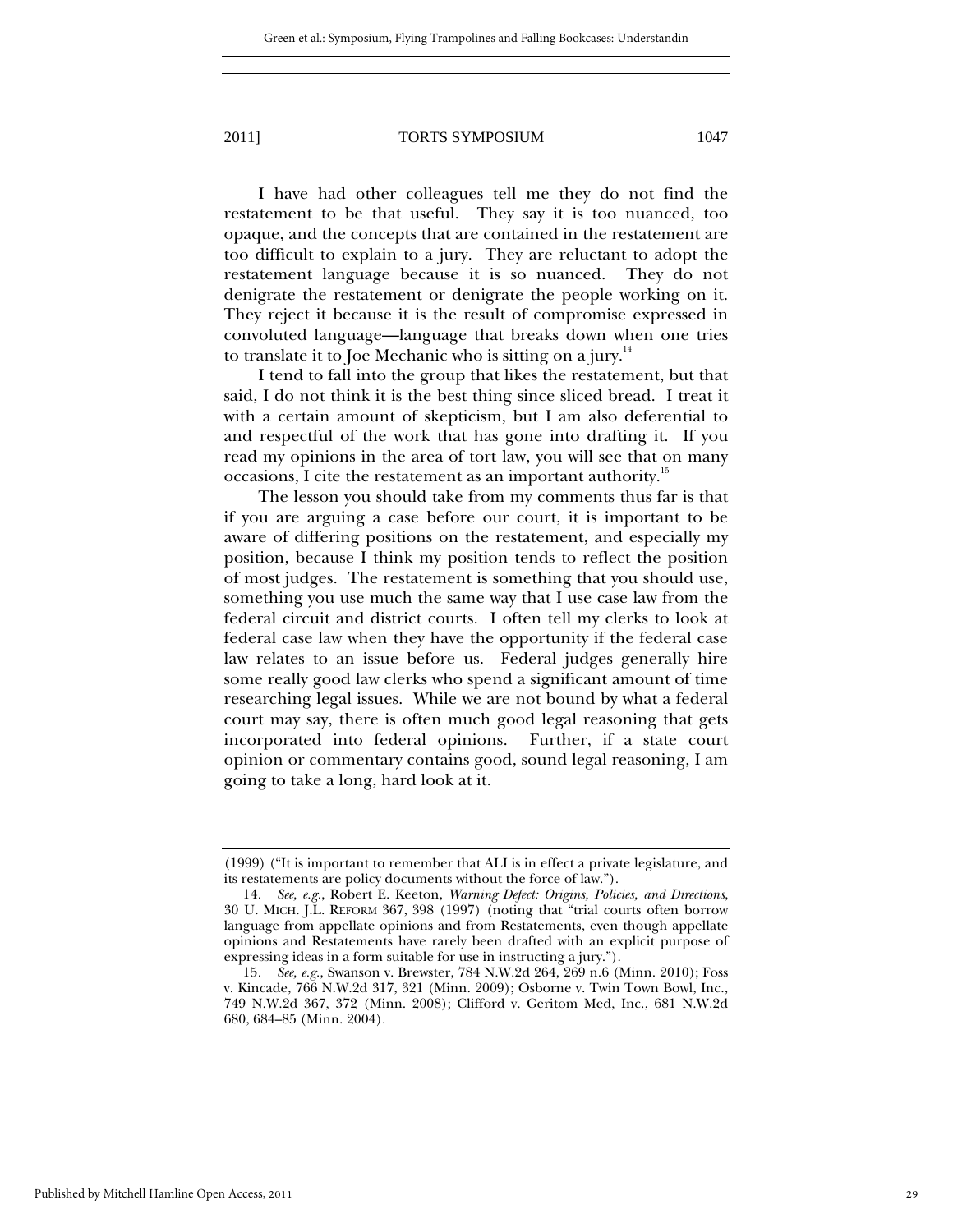I look to the restatement in much the same way. It is a legal document that has been prepared by reasonable people who have put considerable thought into the end product. Thus, it can be very helpful. Again, if you look at my opinions, you will see that I frequently cite to the restatement.<sup>16</sup> Even if I do not adopt it, I often look to the restatement to confirm that we are correct in our legal analysis. I use it to confirm that we have support for the position we have either announced or affirmed.

As an example of what you should do when you have a case where you want us to adopt the restatement, I recommend that you look at a case like *Schafer v. JLC Food Systems, Inc.*<sup>17</sup>In *Schafer*, a person in a restaurant sustained an injury after swallowing part of a pumpkin muffin.<sup>18</sup> In our opinion, we agreed with the parties that when the specific harm-causing object is not known, circumstantial evidence should be available if such evidence is sufficient and other causes are adequately eliminated for purposes of submitting an issue of liability to the jury.<sup>19</sup> What we did in this 2005 case was to look at some of our jurisprudence going back to two cases that involved Coca-Cola.<sup>20</sup> We then cited the law from those cases.<sup>21</sup> But what happened next is important for you to know. We went on to say that our prior law is consistent with the approach taken by the restatement.<sup>22</sup> We then put the exact wording from the restatement in a footnote. $^{23}$  That is how we used it. We first found what was either explicit or implicit in our own case law, and then we went on to see what the restatement said about that issue. If the restatement provides support or direction as it did in the pumpkin muffin case, we will cite the restatement to support the correctness of our reasoning.

I will now review principles you must keep in mind when you are arguing before a policy or doctrine court like our supreme court—a court that is going to determine what the law is. From what I have said, there are three important points that emerge.

<sup>16</sup>*. See* cases cited *supra* note 15.

<sup>695</sup> N.W.2d 570 (Minn. 2005). 18*. Id.* at 572.

<sup>19</sup>*. Id.* at 576.

<sup>20</sup>*. Id.* (citing Lee v. Crookston Coca-Cola Bottling Co., 290 Minn. 321, 330– 31, 188 N.W.2d 426, 433 (1971); Holkestad v. Coca-Cola Bottling Co., 288 Minn. 249, 257, 180 N.W.2d 860, 865–66 (1970)).

<sup>21</sup>*. Id.* at 576–77.

<sup>22</sup>*. Id.* at 576.

<sup>23</sup>*. Id.* at 576 n.2.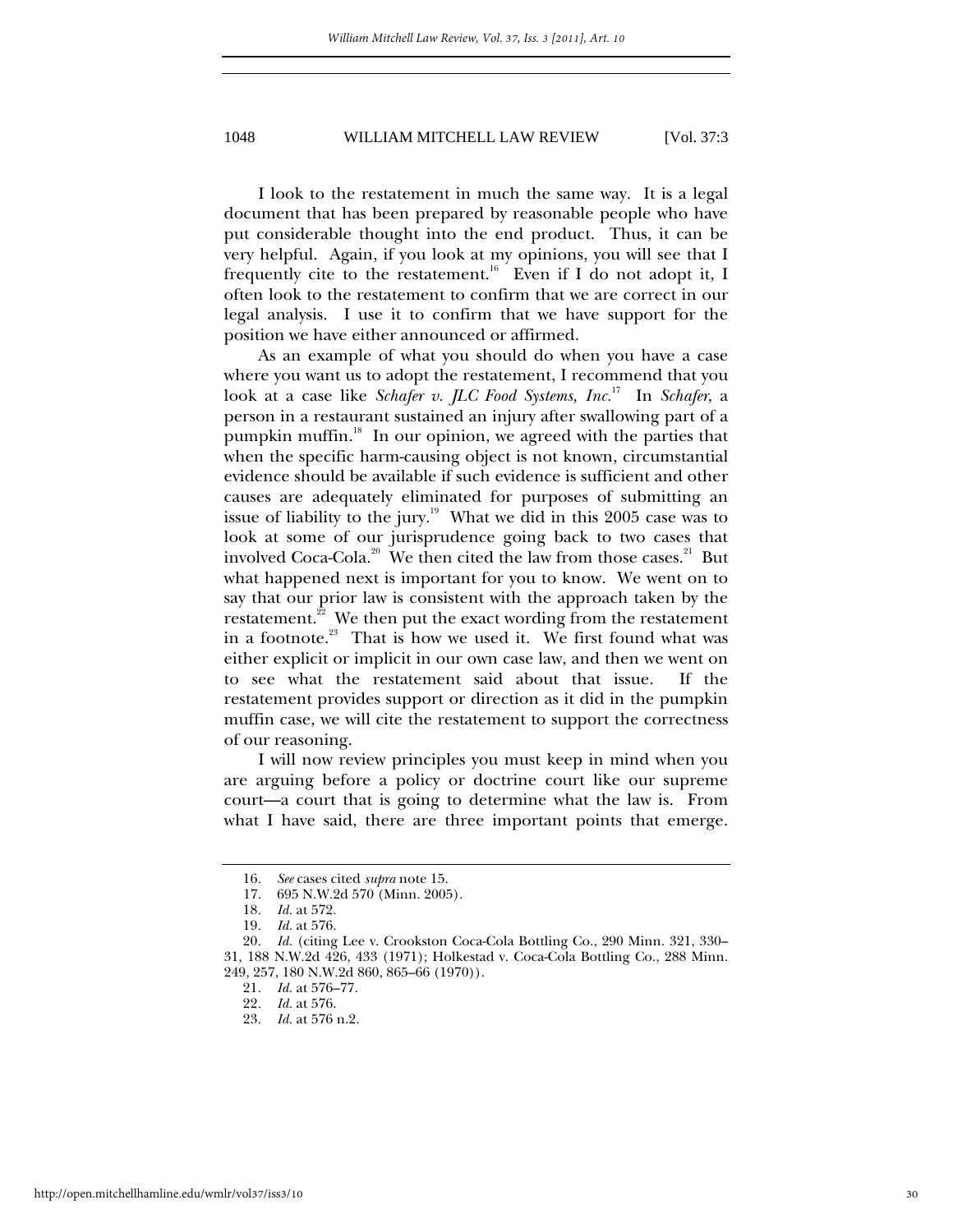First, the restatement is not the Bible to us. We do not view it as the true gospel. Just because the restatement has articulated a principle, it is not the absolute last word for us. Second, judges are different and you will have different judges looking at the restatement in different ways, some with more skepticism, some with greater acceptance. Third, the restatement can be very helpful to you when you make an argument, and that is how you should view it. You should submit it to us and indicate to us that it is helpful to resolving the particular legal issue before us.

I will now give some examples of how the foregoing principles work. We recently issued an opinion that I wrote which dealt with two parties and the issue of which party had the burden of proof. $24$ Here, the language we used with respect to who had the burden of proof on the aggravation issue is of interest. We said:

Our holdings in *Mathews* and *Canada by Landy* are consistent with the Restatement (Second) of Torts, which only shifts the burden of proof to the defendant in situations that involve the combined tortious conduct of two or more actors who are seeking to limit their liability for the harm they have caused . . . .

What we said, and the point that comes through in this opinion, is that on this type of nuanced issue, we first looked to our case law but then checked to see if our case law is "consistent with" the restatement. We concluded that it was consistent. $26$ 

Another case that I can refer to is *Larson v. Wasemiller.*<sup>27</sup> In *Larson*, we referenced the restatement.<sup>28</sup> Here is the exact language we used: "Although we have not specifically adopted this tort, we have frequently relied on the Restatement of Torts to guide our development of tort law in areas that we have not previously had an opportunity to address."29 We then went on to cite the restatement and to recognize the tort as an application of the tort of negligent selection of the independent contractor. $30\degree$  You can see that the language we use is very favorable to the restatement. $31$  In essence,

 <sup>24.</sup> Rowe v. Munye, 702 N.W.2d 729 (Minn. 2005).

<sup>25</sup>*. Id.* at 736.

 <sup>26.</sup> *See id.*

 <sup>27. 738</sup> N.W.2d 300 (Minn. 2007).

<sup>28</sup>*. Id.* at 306, 308.

<sup>29</sup>*. Id.* at 306.

<sup>30</sup>*. Id.*

<sup>31</sup>*. See id.* (noting the court's frequent reliance on the Restatement of Torts and casting the material as generally accepted).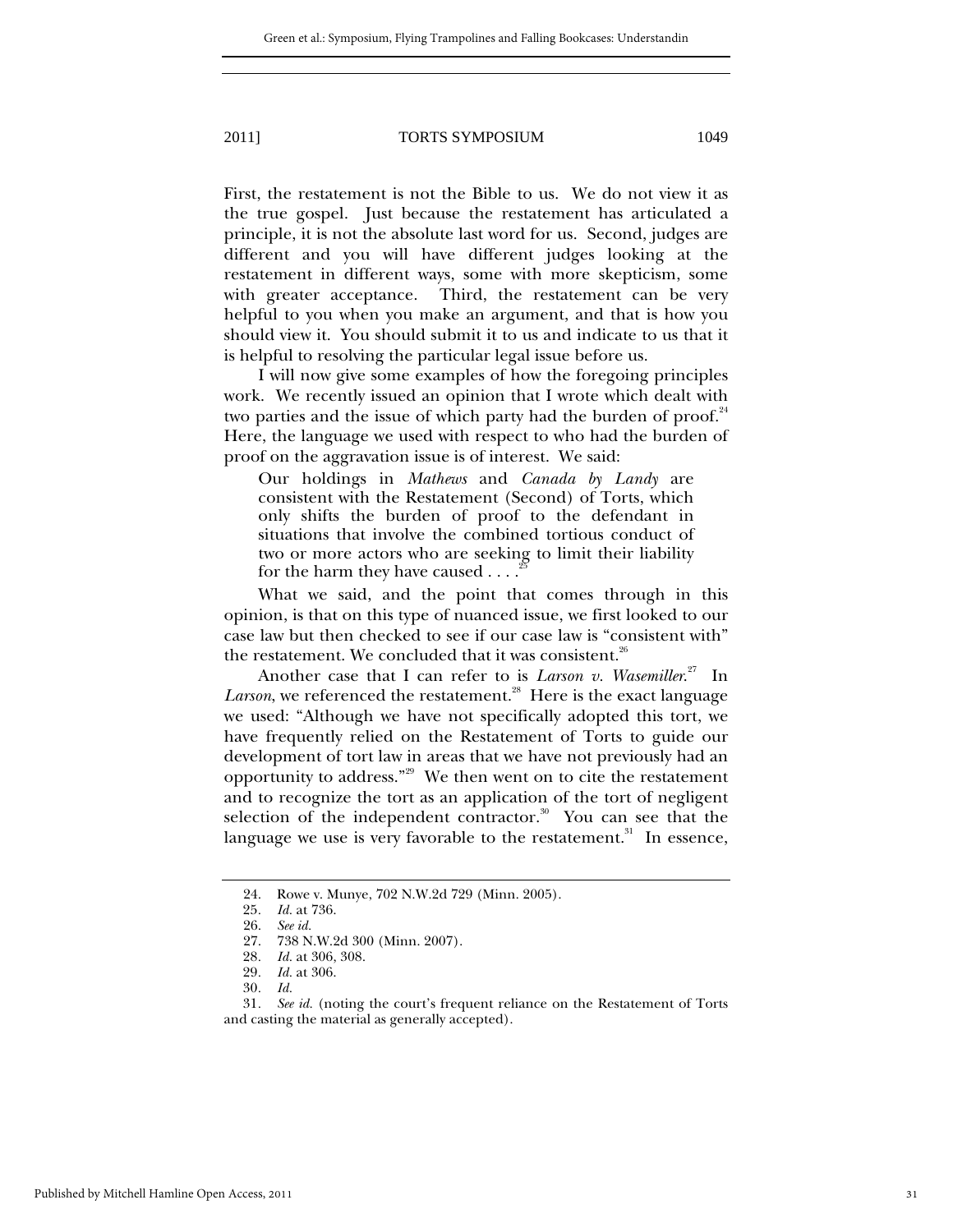we simply said we will go to the language in the restatement for support even though we have not adopted it specifically.<sup>32</sup> We may in fact be telling you that we are not going to specifically adopt the language in the restatement because there is no way that a majority on our court are going to adopt the restatement in this case. Nevertheless a majority of us are comfortable with letting the language in the restatement guide us to a result under our case law that is consistent with the restatement.

I will now point out some language in a third case. It is *Hoyt*  Properties Inc., v. Production Resource Group, L.L.C.,<sup>33</sup> a case that basically dealt with whether a parent corporation misrepresented itself.<sup>34</sup> It is a case where the majority<sup>35</sup> and dissent<sup>36</sup> both used the restatement.<sup>37</sup> The majority found support for its position in the restatement, concluding that two illustrations provided in the restatement supported its position.<sup>38</sup> The dissent talked about the same illustrations and said that the illustrations do not mean what the majority said they do.<sup>39</sup> The dissent said the majority was using the illustration erroneously.<sup>40</sup> The reason I cite this opinion is so you can see what we did here. We are not just looking at the black letter words in the restatement. We are looking at the comments. We are looking at the illustrations that have been used to explain the restatement. Further, when we will look to the comments, and look to the illustrations, we may even disagree, as we did in the *Hoyt* case, about how those comments and illustrations should be used.

There is another thing that I want to point out with respect to the restatement: when the language of the comments changes, we pay attention to those changes. I do not have the specific case in front of me today, but I remember looking at the language in the

<sup>32</sup>*. See id.* (noting the court has not adopted the restatement but will rely on it).  $33.$ 

 <sup>33. 736</sup> N.W.2d 313 (Minn. 2007).

<sup>34</sup>*. See id.* at 316–17.

<sup>35</sup>*. Id.* at 313–21.

<sup>36</sup>*. Id.* at 321–26 (Anderson, P. J., dissenting).

<sup>37</sup>*. Id.* at 318, 319, 324.

<sup>38</sup>*. See id.* at 318–19 (drawing out the distinction between an illustration of an expression of opinion, which is legally non-actionable, and an illustration exemplifying a statement implying facts through a legal opinion, which is  $\arctanable$ ).<br>39. Id.

Id. at 324 (disagreeing with the majority's understanding and arguing that both illustrations are legal opinions that may "imply 'fact[s] susceptible of knowledge'").

<sup>40</sup>*. See supra* notes 38–39 and accompanying text.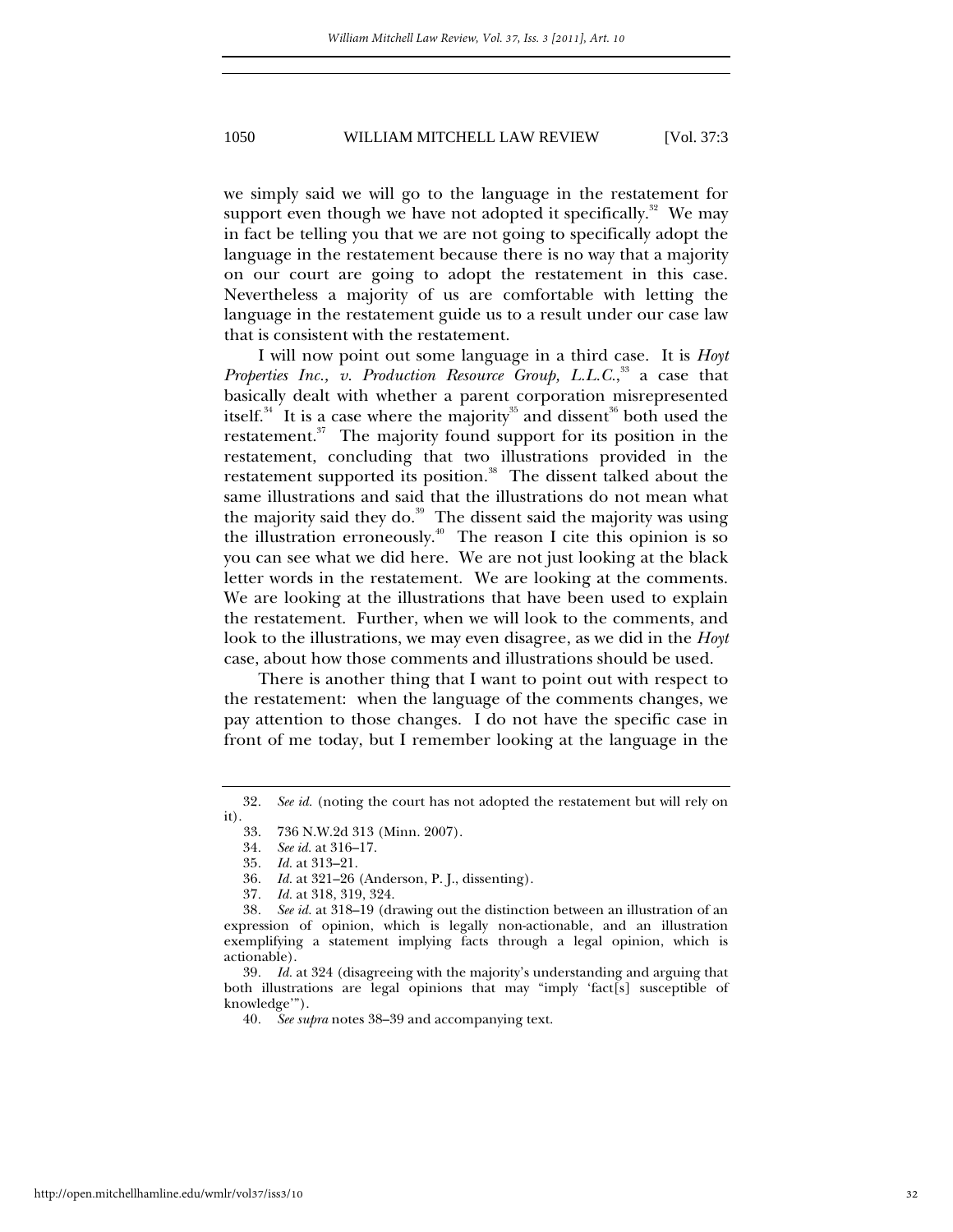comments that explained nuanced changes to some language in the black letter language of the restatement. There was just a subtle difference in the explanation. But it was a change. I grabbed onto that change in the comments to help form what was going on in the one or two word change in the black letter language of the restatement, and this analysis led us in a particular direction.

Thus, when you are looking at the restatement, do not just look at the black letter language in the restatement, pay attention to how the drafters got there. I can guarantee that if it is a tough issue for us, I will have my law clerk research the origins of the language. My law clerk, Sarah McBroom, $41$  a William Mitchell graduate who is here with me today, will back me up on this. If it is an important question, what I will do is say, "Sarah, go back to see what the comments were. See how they changed. Tell me how they got to where they are today." She will then verify the source and the changes. I always say the most important word in the vocabulary of any lawyer is the word "why." Just yesterday, I reiterated to Sarah that things always happen for a reason. And our job is to ask why and then find the answer.

*Lake v. Wal-Mart*<sup>42</sup> is another illustrative case that was decided by our court. The facts of the case are relatively simple. Some female college students had traveled to Mexico for spring break.<sup>43</sup> While in Mexico, they engaged in a bit of horseplay and one of the girls took pictures of another girl as she was coming out of the shower.<sup>44</sup> The latter did not have any clothes on when she came out of the shower.<sup>45</sup> When the photographer returned to When the photographer returned to Minnesota, she took the film to the local Wal-Mart store, most likely forgetting about some of the pictures she took.<sup>46</sup> A few months later, there was a certain buzz of conversation in the community to the effect of "Have you seen the pictures?," "Have you seen the pictures from Mexico?"<sup>47</sup>

 <sup>41.</sup> Sarah McBroom graduated from William Mitchell College of Law in 2009, and clerked for Justice Paul H. Anderson from 2009–2010. In 2010, she received a Skadden Fellowship to work with the Legal Aid Service of Northeastern Minnesota.

 <sup>42.</sup> Lake v. Wal-Mart Stores, Inc., 582 N.W.2d 231 (Minn. 1998).

<sup>43</sup>*. Id.* at 232.

<sup>44</sup>*. Id.*

<sup>45</sup>*. Id.*

<sup>46</sup>*. Id.* at 232–33.

<sup>47</sup>*. See id.* at 233 (explaining appellants had been asked about the photos and learned that they were circulated in public).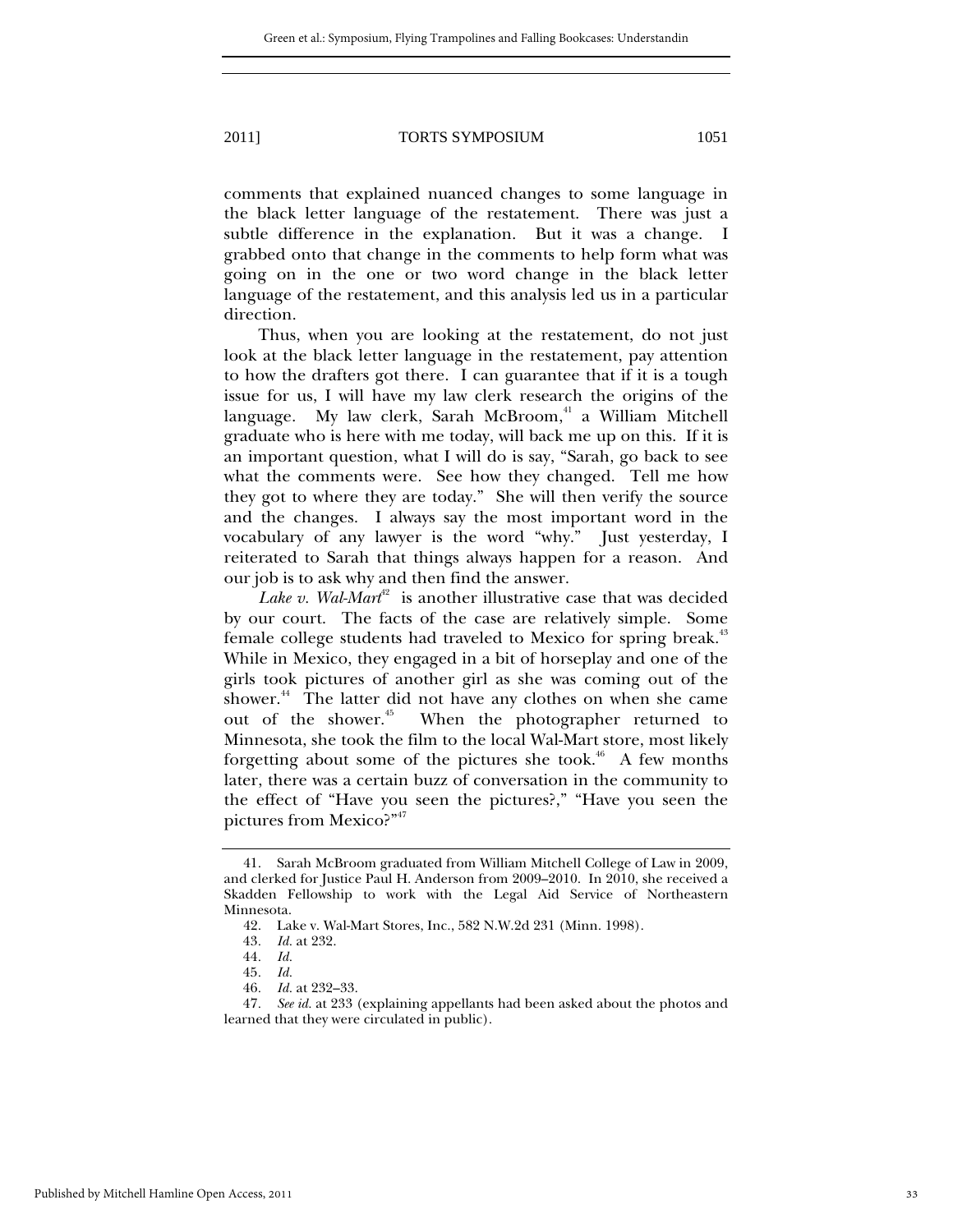What happened is that the young man who was operating the photo developing machine at Wal-Mart had seen this roll of film, made a copy of the pictures that interested him, and then shared those pictures with some friends.<sup>48</sup> Once the young lady, whose picture was taken, learned that the pictures were circulated and about the sequence of events leading up to their circulation, she sued Wal-Mart. The question before us was, do we recognize the tort of invasion of privacy in Minnesota? The chief justice, writing for the court, drafted an opinion that recognized the tort of invasion of privacy.49 When doing so, the chief justice cited the  $restatement<sup>50</sup>$  and adopted three out of four prongs of the restatement.<sup>51</sup> This is how the law gets developed. Two justices dissented.<sup>52</sup> I was in agreement with the majority even though I had some reservations that the majority was going too far, too fast. In any case, *Lake v. Wal-Mart* is a good case to review when considering how courts use the restatement to develop tort law.

At this point I will pause for just a bit to explain how the law gets developed. While the *Wal-Mart* draft opinion was circulating, there was another interesting case before our court dealing with how a trial judge in a Vulnerable Adults Act case should treat the testimony of a victim who had multiple personalities.<sup>53</sup> Which, if any, personality does the judge allow to testify? I was trying to figure out how to treat this testimony at the same time I was reviewing the *Wal-Mart* case, which by then had been in my chambers for about ten days. I was quite anxious that *Wal-Mart* keep moving through the court and felt a certain degree of pressure from other court members to keep the opinion moving. I also remember I was very frustrated by this pressure. Ultimately, I signed off on the majority opinion in *Wal-Mart*, but I sometimes regret doing so because I really wanted to write separately to question whether we should move so quickly to adopt all three of the four prongs of the restatement.

<sup>48</sup>*. See id.* (explaining appellants friends had been shown the photograph by a Wal-Mart employee).

 <sup>49.</sup> *See id.* at 235.

 <sup>50.</sup> *Id.* at 233 n.2 (citing RESTATEMENT (SECOND) OF TORTS § 652B (1977)).

 <sup>51. 582</sup> N.W.2d at 233.

 <sup>52.</sup> *Id.* at 236–37.

 <sup>53.</sup> Wall v. Fairview Hosp. and Healthcare Servs., 584 N.W.2d 395 (Minn. 1998).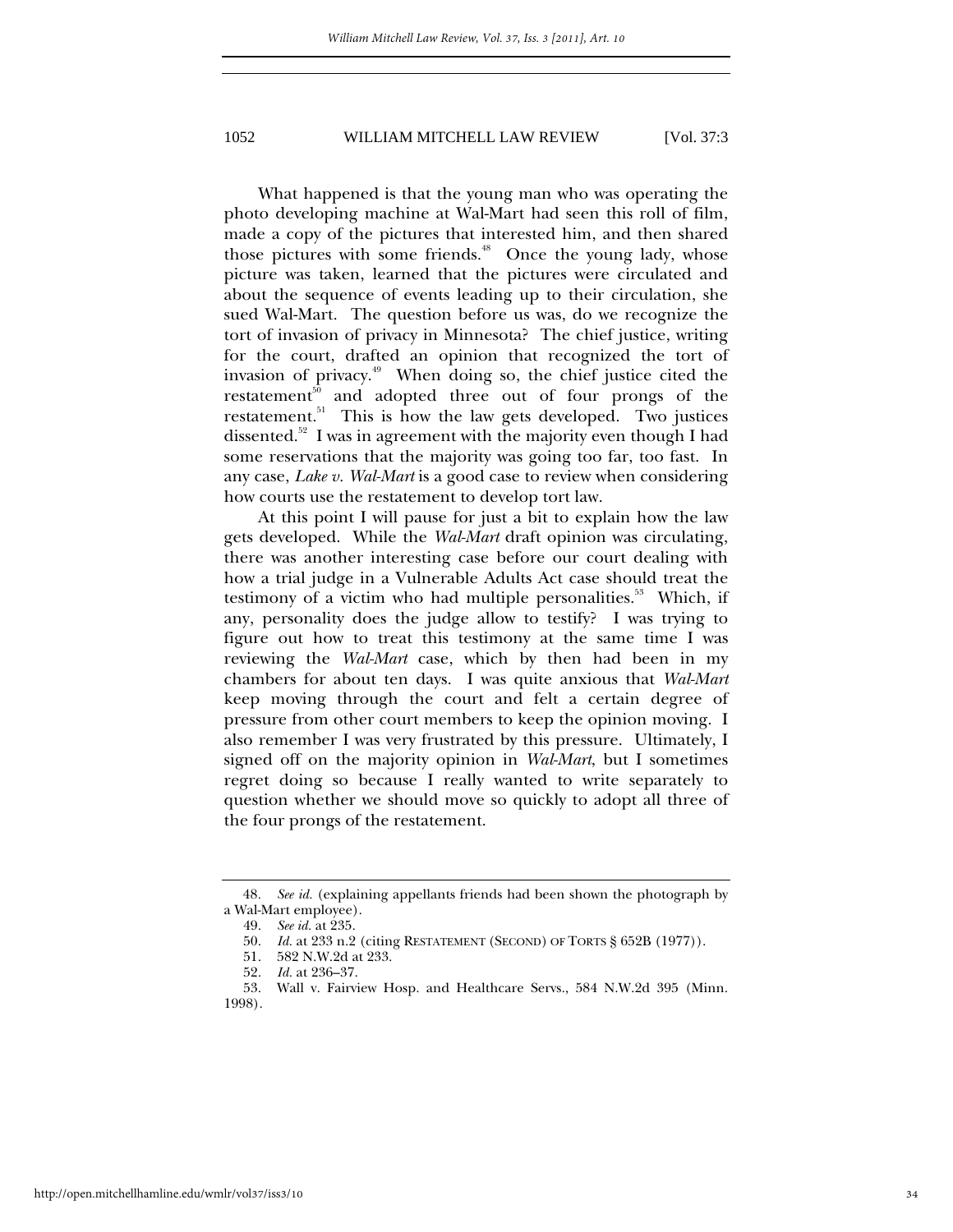Here a statement frequently attributed to Otto Von Bismarck, the former Chancellor of Germany, is relevant. The statement is "to retain respect for sausages and laws, one must not watch them in the making. $554$  Remember that courts are human institutions and are populated by human beings who are fallible and court decisions are driven by fallible human beings who occupy the position of judges. In the right to privacy case, I think we could have developed the law better if we had gone more slowly. This is especially so when I think back to that conversation I had during my first year on the court and remember that we should be very reluctant to adopt new torts and we should move slowly when adopting them. That said, even if we did move more quickly than I would have liked in *Wal-Mart*—the bottom line is that we got it right when we did adopt the restatement.

Finally, I will cite a couple of other cases. I was reminded of these cases when listening to Justice Hecht's comments about how every case comes to the court in the context of a particular set of facts.55 Sometimes the facts are ordinary; sometimes they are sad or even tragic. In *Bjerke v. Johnson*,<sup>56</sup> we had a fact situation where a young girl loved working with horses, and as a result, sought work at a horse stable.57 While working at the stable she was sexually abused by one of the stable hands.<sup>58</sup> The facts were sad and tragic. We were charged with the task of developing a sensible rule of law within the context of these facts.

Another example of a case with sad facts is *Yang v. Voyagaire Houseboats, Inc.*59 This case involved a situation where a recent immigrant to the United States who had become successful organized a family celebration by taking his family on a houseboat trip to Crane Lake.<sup>60</sup> He rented a houseboat that could accommodate six adults and four children.<sup>61</sup> As you review the facts in this case you can just feel the family's excitement about going on

 <sup>54.</sup> It appears that this quote is commonly misattributed to Bismark, and comes in many different forms, but it is unclear to whom the quote should actually be attributed. *See* Marci A. Hamilton, *Political Responses to Supreme Court Decisions*, 32 HARV. J.L. & PUB. POL'Y 113, 118 n.24 (2009).

 <sup>55.</sup> Justice Daryl Hecht, *Flying Trampolines and Falling Bookcases: Understanding the Third Restatement of Torts (Spring 2010)*, 37 WM. MITCHELL L. REV. 1025 (2011).

 <sup>56. 742</sup> N.W.2d 660 (Minn. 2007).

 <sup>57.</sup> *Id.* at 663.

 <sup>58.</sup> *Id.*

 <sup>59. 701</sup> N.W.2d 783 (Minn. 2005).

 <sup>60.</sup> *Id.* at 786.

 <sup>61.</sup> *Id.*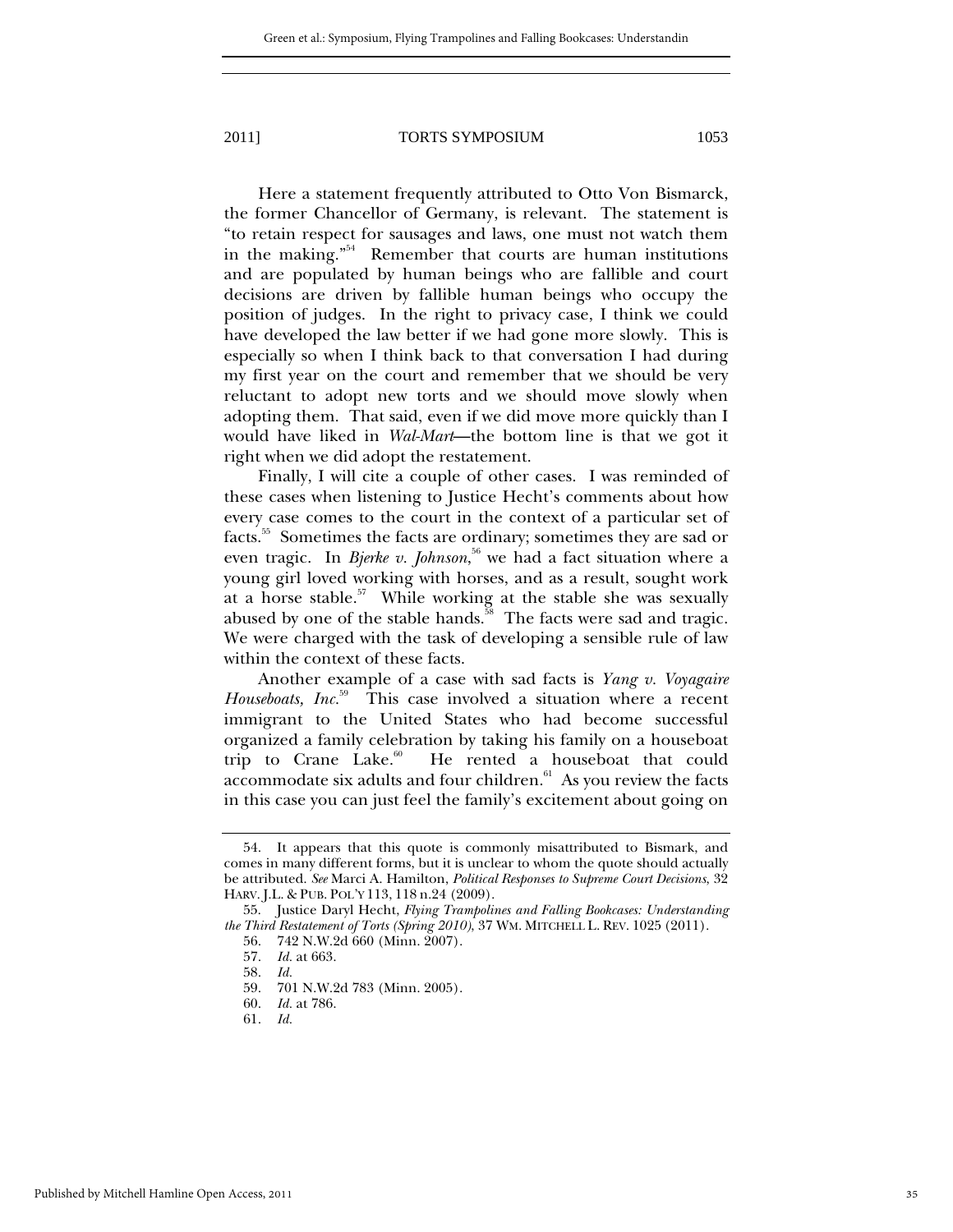a vacation on a northern Minnesota lake. This is what we consider to be the good life in Minnesota. But while on the boat, family members suffered carbon monoxide poisoning.<sup>62</sup> Thus, a grand celebration turned tragic. The question we had to answer is who, if anyone, was responsible—the party who owned the boat and rented it, or the father who was in charge of the boat once he rented it? $63$ The boat owner had the renter sign a waiver assuming all responsibility.64 Did this waiver absolve the owner of all responsibility?65

Well, we looked to the restatement<sup> $66$ </sup> and concluded that that is not the way a waiver works under the circumstances. We concluded that the person who rented the boat is like an innkeeper. $67$  Then we used the restatement<sup>68</sup> and language that states that an innkeeper has a duty to his guests to take reasonable action to protect them against an unreasonable risk of harm. $69$  Once again, while we did not specifically adopt the restatement, we looked at it and used it as a guide. We looked to it and we found it was consistent with where we wanted to go as we developed our tort law and it helped us conclude that we adopted the correct legal principle.

So as the time to conclude my remarks approaches, I will reflect on my key message to you. What is my bottom line? The bottom line is that most judges find the restatement quite valuable. It is very helpful to us. But those of you who are lawyers need to know how you can most effectively utilize it when you are presenting to a court like ours, which is a policy-making court. In this respect, I hope that my remarks today will be helpful to you as advocates who seek to use the restatement effectively.

Thank you very much.

 <sup>62.</sup> *Id.* at 786–87.

 <sup>63.</sup> *See id.* at 785–86.

 <sup>64.</sup> *Id.* at 786–87.

 <sup>65.</sup> *See id.* at 789–791.

 <sup>66.</sup> *Id.* at 789; RESTATEMENT (SECOND) OF CONTRACTS § 195(2)(b) (1981).

 <sup>67. 701</sup> N.W.2d at 790.

 <sup>68.</sup> *Id.* at 791; RESTATEMENT (SECOND) OF TORTS § 314A(2) (1965).

 <sup>69. 701</sup> N.W.2d at 790–91.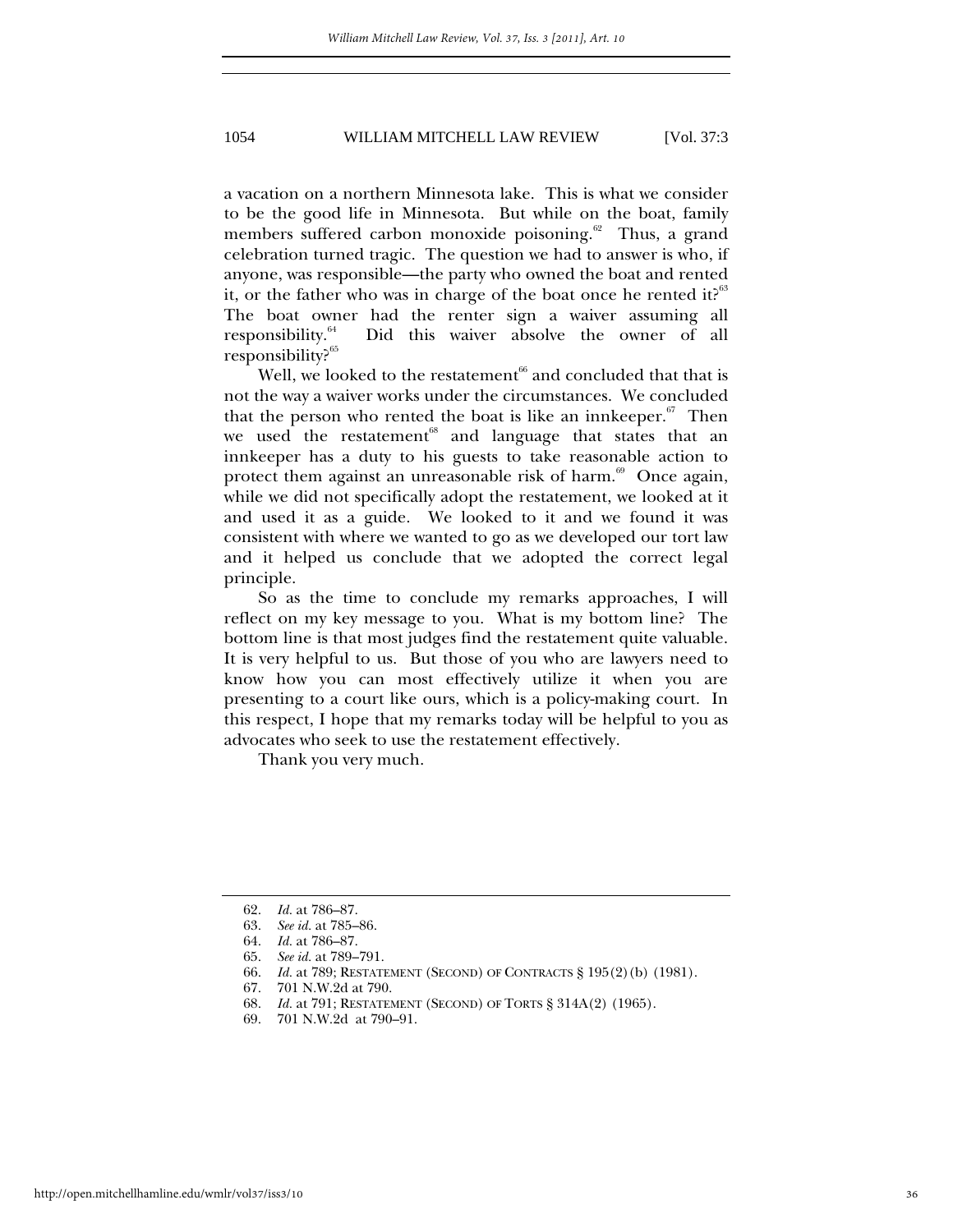### **SYMPOSIUM, FLYING TRAMPOLINES AND FALLING BOOKCASES: UNDERSTANDING THE THIRD RESTATEMENT OF TORTS (SPRING 2010)**

#### By Hildy Bowbeer

David Prince<sup>1</sup>: Our next speaker is Hildy Bowbeer, who is the Assistant Chief Intellectual Property Counsel at 3M, where she manages intellectual property litigation. Before assuming her current position, she managed product liability and mass tort litigation with 3M's Office of General Counsel. Before she joined 3M, Hildy was a founding partner of the law firm Bowman and Brooke where she had a national trial and appellate practice doing product liability defense work. She is an American Law Institute (ALI) member.<sup>2</sup> In addition to the reporters who do the work on these restatement projects, there are advisory committees who provide a lot of assistance, and Hildy was an advisor to this particular Restatement. Her other professional activities include chairing the board of directors at Minnesota  ${\rm CLE},^3$  so I get to see her at our quarterly CLE board meetings. She also chairs the Mediation and Arbitration Committee of the Intellectual Property Owner's Association and is a member of the Governor's Commission on Judicial Selection.<sup>4</sup> She does a lot of speaking at seminars and conferences around the country. She is a Michigan Law graduate, but she's an Iowa native from Clinton as I recall. So again, the Iowa influence here is pretty impressive.

 <sup>1.</sup> J. David Prince, Professor of Law, William Mitchell College of Law.

 <sup>2.</sup> AMERICAN LAW INSTITUTE, http://www.ali.org/ (last visited Feb. 24, 2011) ("The American Law Institute is the leading independent organization in the United States producing scholarly work to clarify, modernize, and otherwise improve the law.").

 <sup>3.</sup> Minnesota CLE is a legal education provider. *About Us*, MINNESOTA CLE, http://www.minncle.org/About.aspx (last visited Feb. 24, 2011).

 <sup>4.</sup> INTELLECTUAL PROPERTY ASSOCIATION, http://www.intellectualpropertyassociation.com/ (last visited Feb. 24, 2011); *What is the Commission on Judicial Selection?*, MINNESOTA HOUSE OF REPRESENTATIVES, http://www.house.leg.state.mn.us/hrd/pubs/ss/ssjudsel.htm#Q9 (last visited Apr. 9, 2011).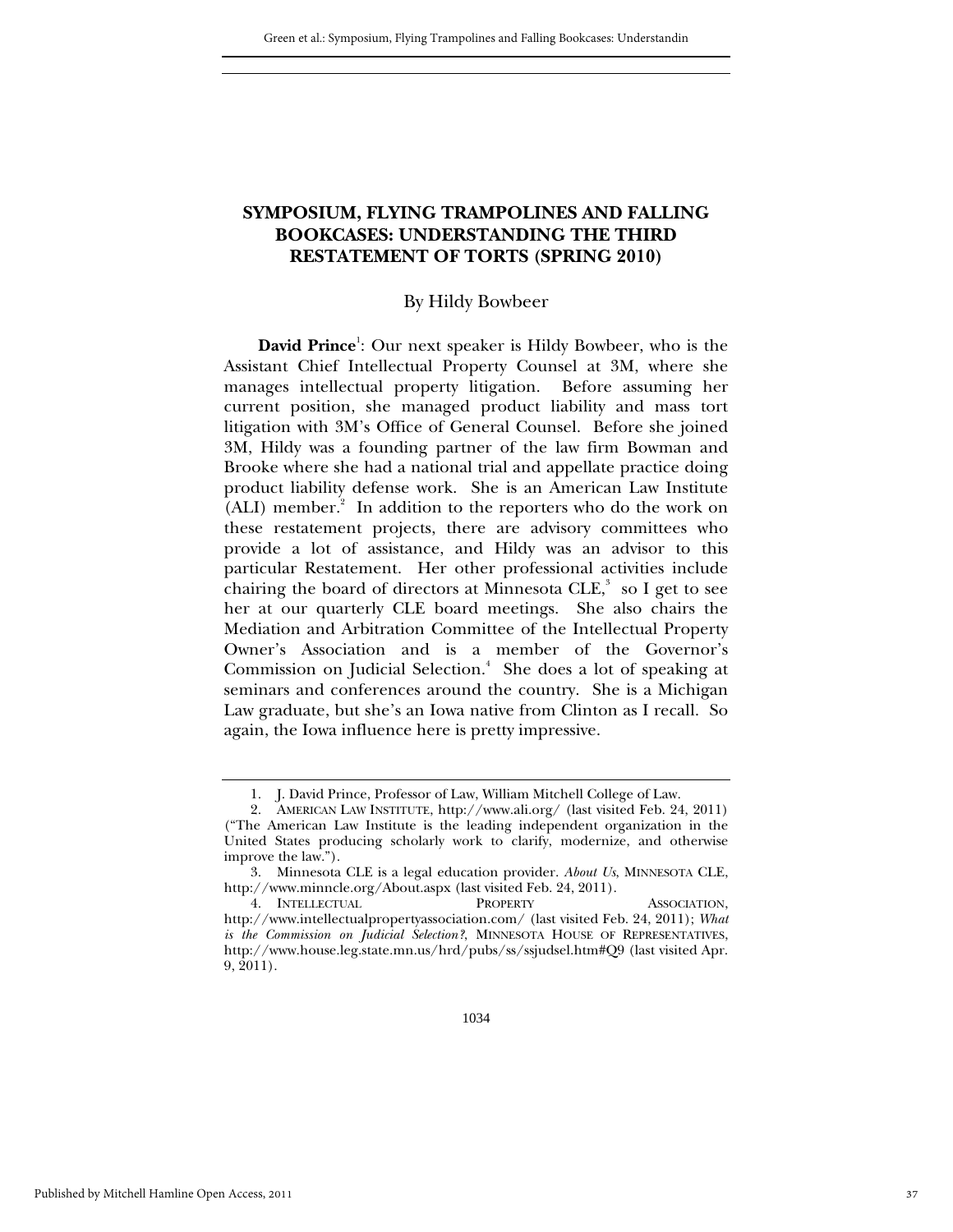**Hildy Bowbeer**: Thank you very much for the opportunity to speak to you. One of the things that's fun about this is that it is a bit of a return to my roots. I've been doing intellectual property litigation for the last nine years, and it's a treat to be able to come back to what had been my life for the preceding twenty-two years.

It has been my pleasure for a number of years to get to work with Mike Green<sup>5</sup> in connection with the various ALI projects in which he's been involved. And, as Mike Steenson<sup>6</sup> and Dave Prince<sup>7</sup> have said, this was a monumental work of scholarship. In some ways I think it was even more difficult than many restatements because torts seems like it ought to be so intuitive. Every first year student in every law school takes torts. We think we know what it means and how it works. But maybe that "I know it when I see it" feeling about torts has made it even more difficult to catch it and pin it down.

So, my first tip, since I'm here talking from the practitioner's point of view, is that regardless of what side of the courtroom your client happens to be sitting on—whether it's on the plaintiff's side or on the defense side—the Third Restatement is an incredible resource, just for the sheer scholarship and the volume of research that's incorporated in it.<sup>8</sup>

What I'm going to try to do with these comments for the next twenty-five minutes or so is not to come at this from a particular point of view—although my point of view as a corporate attorney will slip through from time to time—but to be more agnostic in describing where I think the value of the restatement lies for any practitioner, regardless of the focus of your torts practice.<sup>9</sup>

First, let me return for a moment to the kind of scholarship and research resource that is the Third Restatement.<sup>10</sup> The "black letter" portion is actually a relatively small part of it; the vast majority is comprised of the comments and the reporters' notes. So no matter what issue you may want to look at—and actually

 <sup>5.</sup> Michael D. Green, Bess and Walter Williams Distinguished Chair and Professor of Law, Wake Forest University School of Law.

 <sup>6.</sup> Michael K. Steenson, Professor of Law and Kelley Chair in Tort Law, William Mitchell College of Law.

 <sup>7.</sup> Prince, *supra* note 1.

 <sup>8.</sup> Referring generally to the Restatement (Third) of Torts: Liability for Physical and Emotional Harm (2010) project. References to the "Third Restatement," unless otherwise made clear, herein refer to the Restatement (Third) of Torts: Liability for Physical and Emotional Harm (2010).

<sup>9</sup>*. See id*.

<sup>10</sup>*. See id*.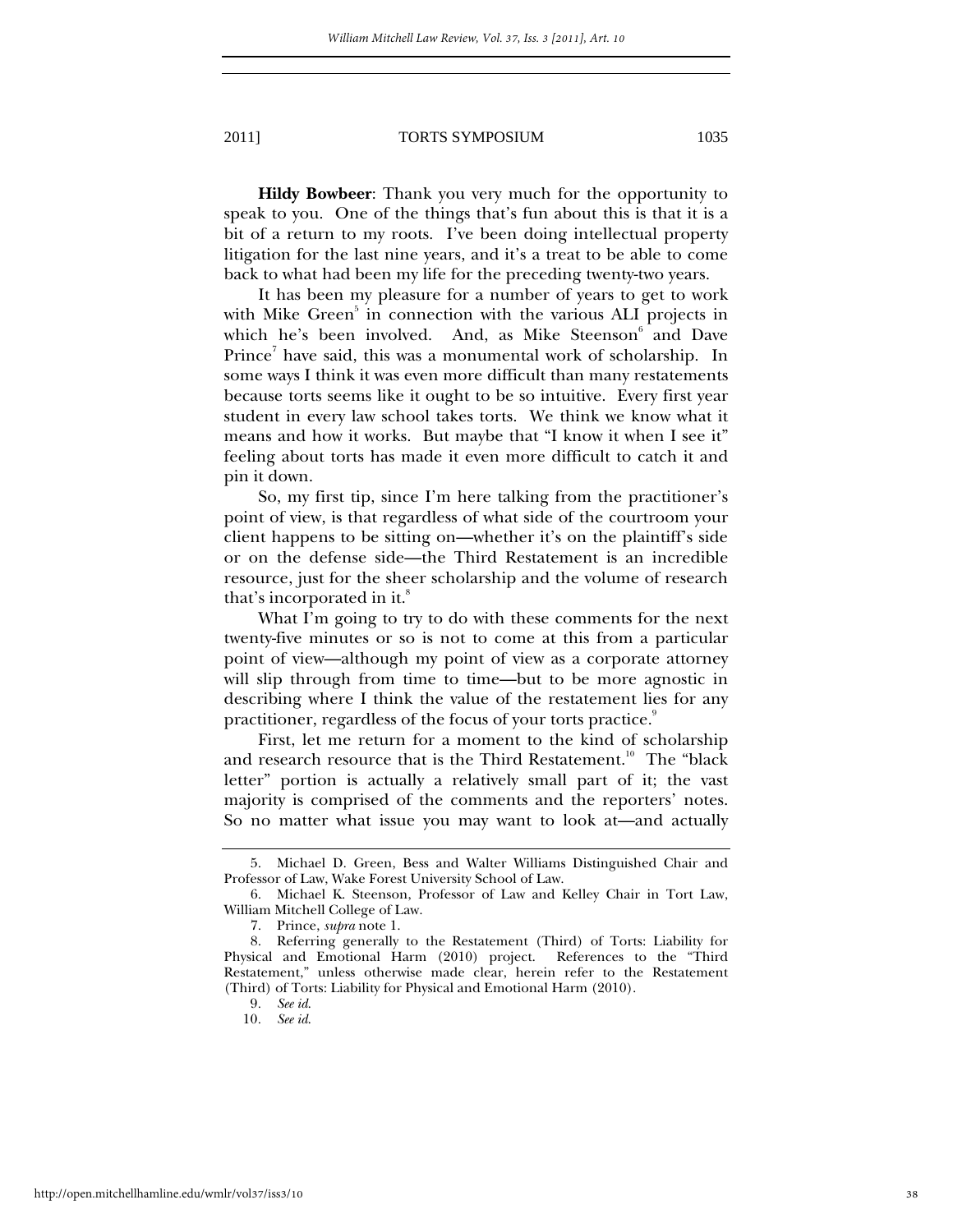these comments refer not only to this volume, to Physical and Emotional Harm, but to the trilogy of the Third Restatement, $11$ which now includes the Products Liability Restatement from twelve years ago, $^{12}$  and the Apportionment Restatement (also the work of Mike Green and Bill Powers<sup>13</sup>) from ten years ago.<sup>14</sup> Regardless of what kind of torts work you do, you need these volumes in your library because they are that good a resource.

So that's tip number one: this is a resource that no good law library at any law firm should be without. That being said, and I think all of the speakers here would agree, it ain't gospel. And despite the prodigious efforts of the reporters and of the ALI and its members to leave clients and points of view at the door and crystallize and articulate the law in an objective fashion, the treatise that is the Third Restatement has a point of view. Sometimes it has multiple competing points of view. And so, it has to be read as a resource, as one way of looking at the law—often an articulate way—but obviously one that needs to be read thoughtfully and put in its proper context, like any other resource in the law. And I think we've seen that the Minnesota Supreme Court has tended to view it that way as well, both with respect to grappling with new issues and, from time to time, to crystallizing existing issues where it seeks to rationalize a variety of holdings over time.<sup>15</sup>

I think it's particularly important for every practitioner to think about these concepts early in your case, not when you're on the steps of the Minnesota Supreme Court, or even the court of appeals. Either you, as lead counsel, or somebody on your team needs to be tasked with thinking, "what is the law that applies to this case, and where should the law be going in this area." At that critical juncture, and throughout the case, one of the resources you would be consulting is the restatement to help you crystallize your thinking as you consider how you might make your case. This is particularly true if you hope eventually to persuade the court to take a different approach from the past, or to articulate a vision of the law in a way it hasn't done previously. If you wait for appeal, you have waited too long. You will have, most likely, waived the

<sup>11</sup>*. See id*.

 <sup>12.</sup> RESTATEMENT (THIRD) OF TORTS: PRODS. LIABILITY (1997).

 <sup>13.</sup> William Powers, Jr., President and Hines H. Baker and Thelma Kelley Baker Chair in Law, University of Texas at Austin.

 <sup>14.</sup> RESTATEMENT (THIRD) OF TORTS: APPORTIONMENT OF LIAB. (2000).

 <sup>15.</sup> Paul H Anderson, *Flying Trampolines and Falling Bookcases: Understanding the Third Restatement of Torts (Spring 2010)*, 37 WM. MITCHELL L. REV. 1042 (2011).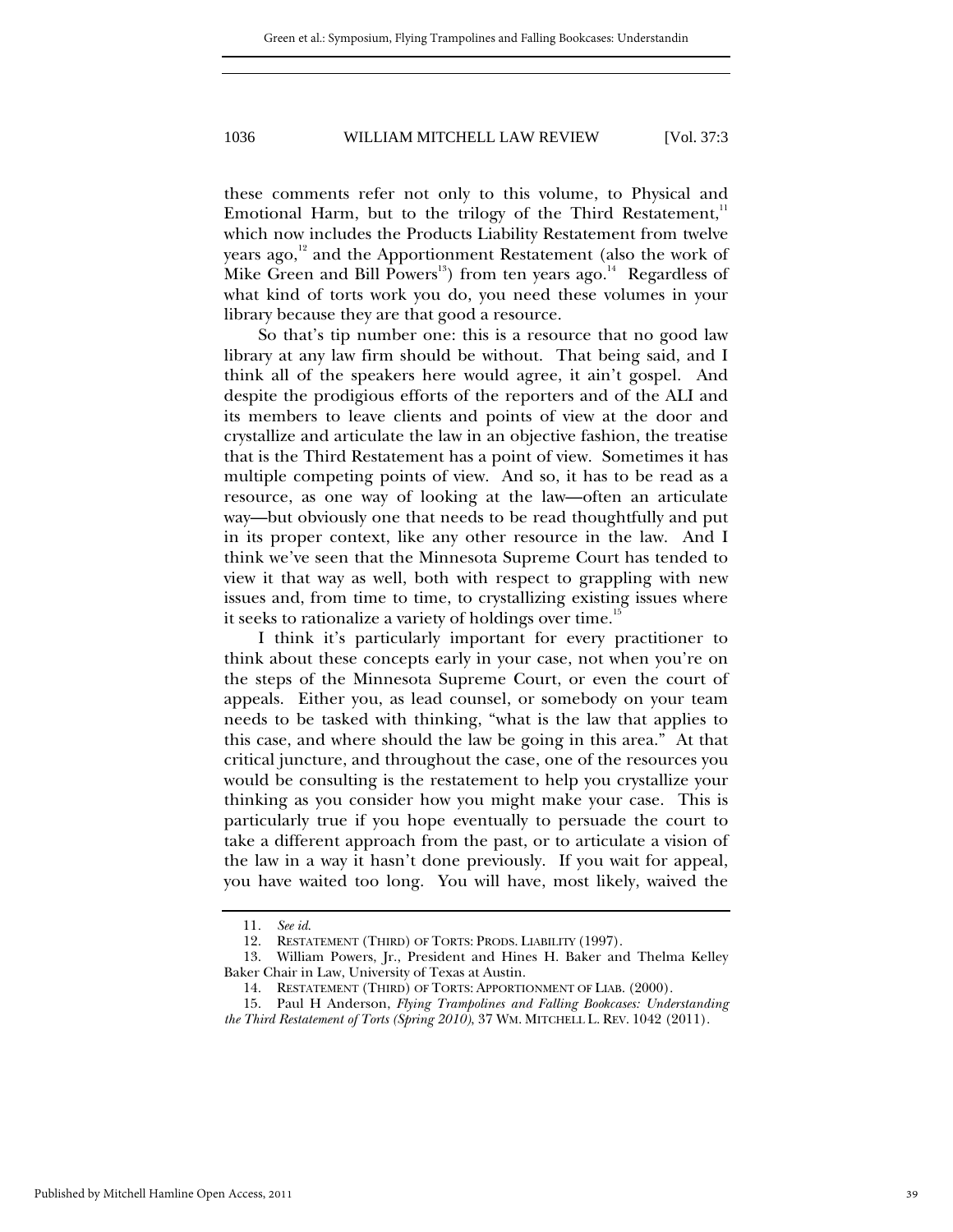issues. And you certainly can't expect that the court in most cases will be reaching outside the bounds of the record below and doing that thinking for you. This is not to say it never happens that way. There were cases I experienced when I clerked for the Minnesota Supreme Court where the court thought both parties had missed the boat, and it reached out to look for an alternative way of thinking. But in general, it is your responsibility to think early and often about where the law ought to be going. And the restatement is one place to go to help you pull that together and to help you support another point of view.

Jury instructions are one of the areas where the restatement can come in handy. In Minnesota, we are blessed with the finest set of jury instruction guides of any state in the country, and Mike Steenson<sup>16</sup> can take a huge amount of credit for that.<sup>17</sup> They are thoughtful, well-supported, and relatively easy for ordinary jurors to understand. But they cannot possibly cover everything. So, one of the important things in any case is to look at what jury instructions you want to request, either because you need to fill in around the edges of the existing instructions, or because you expect you will be urging the court eventually to adopt a different approach to the law. In both instances, you may well need to make that request in the form of a jury instruction. Furthermore, apart from considerations of preserving these legal positions for appeal, I can tell you from experience that jury instructions matter *to the jury*. The *words* matter. So for all of these reasons, you should not wait until you are up on appeal to begin thinking about what standards the jury should have applied when they considered your case. That is simply too late. Thus, to the extent you can turn to a resource like the restatement to help you think about what to communicate to the jury about the standards you want it to apply to your case, and how to communicate that in a way that makes sense, that is a very real value the restatement can bring long before the appeal, and one you should not forgo.

 Mike Green pointed out in his comments that there were some portions of the Restatement that were especially controversial, $18$  and he correctly identified the one that I think is

 <sup>16.</sup> Steenson, *supra* note 6.

 <sup>17.</sup> Michael D. Steenson has co-authored the JURY INSTRUCTION GUIDES CIVIL—MINNESOTA PRACTICE SERIES (5th ed. 2000) with Peter B. Knapp, Professor of Law, William Mitchell College of Law.

 <sup>18.</sup> Michael D. Green, *Flying Trampolines and Falling Bookcases: Understanding*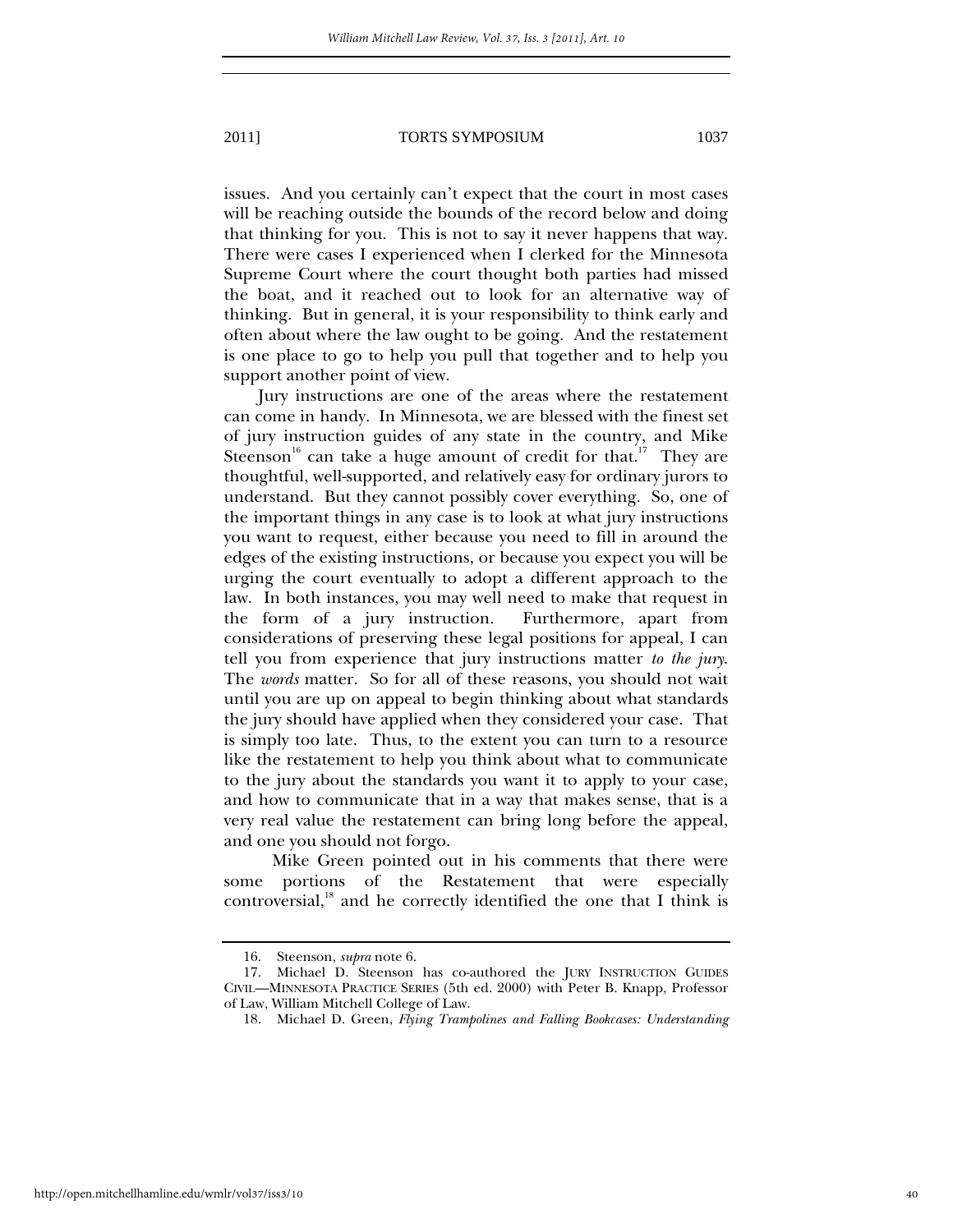the most troubling to a number of us who were actively involved with this project—comment c to section  $28<sup>19</sup>$ , which discusses at some length an approach to dealing with issues of general and specific causation in toxic torts cases.

There are a couple of things that are troubling about section 28—and I'm not saying anything here that I and others have not already shared with Mike.<sup>20</sup> First, I think this comment—the subject matter of the comment—did not belong in the Third Restatement. Setting aside my disagreement with the position taken in comment c, I think it's a discussion that belongs more appropriately in the Federal Judicial Center's Reference Manual on Scientific Evidence<sup>21</sup> or, perhaps, in a restatement on evidence or a restatement on expert evidence, but not in a restatement of torts. I think comment c delves into issues of scientific proof and the admissibility of scientific evidence and expert opinion in a way that simply was not appropriate to the scope of this project.

Second, and more troubling, this comment ventures into a dangerous area far beyond anything supported by the case law or by the very underpinnings of tort law. It suggests that if litigation about a particular substance happens to occur before there is a body of rigorous scientific evidence on causation, then it might be okay for a court to relax its vigilance in its role as gatekeeper for expert evidence.<sup>22</sup> In other words, comment c suggests that in these cases, it might be appropriate for the court to let in whatever proof happens to be available and let the jury sort it out. It even goes so far as to suggest that a court might consider shifting the burden of proof to the defendant when the plaintiff lacks rigorous proof that the substance at issue was capable of causing the plaintiff's illness or injury.<sup>23</sup>

Now, in Minnesota, we are blessed with juries that, by and large, are savvy when it comes to poor science, junk science, or good science. But query whether the case ought to get that far in the first place. So, to the extent comment c to section 28 could be read to suggest that the court shift the burden of proof to the

*the Third Restatement of Torts (Spring 2010)*, 37 WM. MITCHELL L. REV. 1011 (2011).

 <sup>19.</sup> RESTATEMENT (THIRD) OF TORTS: LIAB. FOR PHYSICAL & EMOTIONAL HARM § 28 cmt. c (2010).

 <sup>20.</sup> Green, *supra* note 18.

<sup>21</sup>*. See generally* REFERENCE MANUAL ON SCIENTIFIC EVIDENCE (2nd ed. 2000).

<sup>22</sup>*. See* RESTATEMENT (THIRD) OF TORTS: LIAB. FOR PHYSICAL & EMOTIONAL HARM § 28 cmt. c (2010).

<sup>23</sup>*. See id.*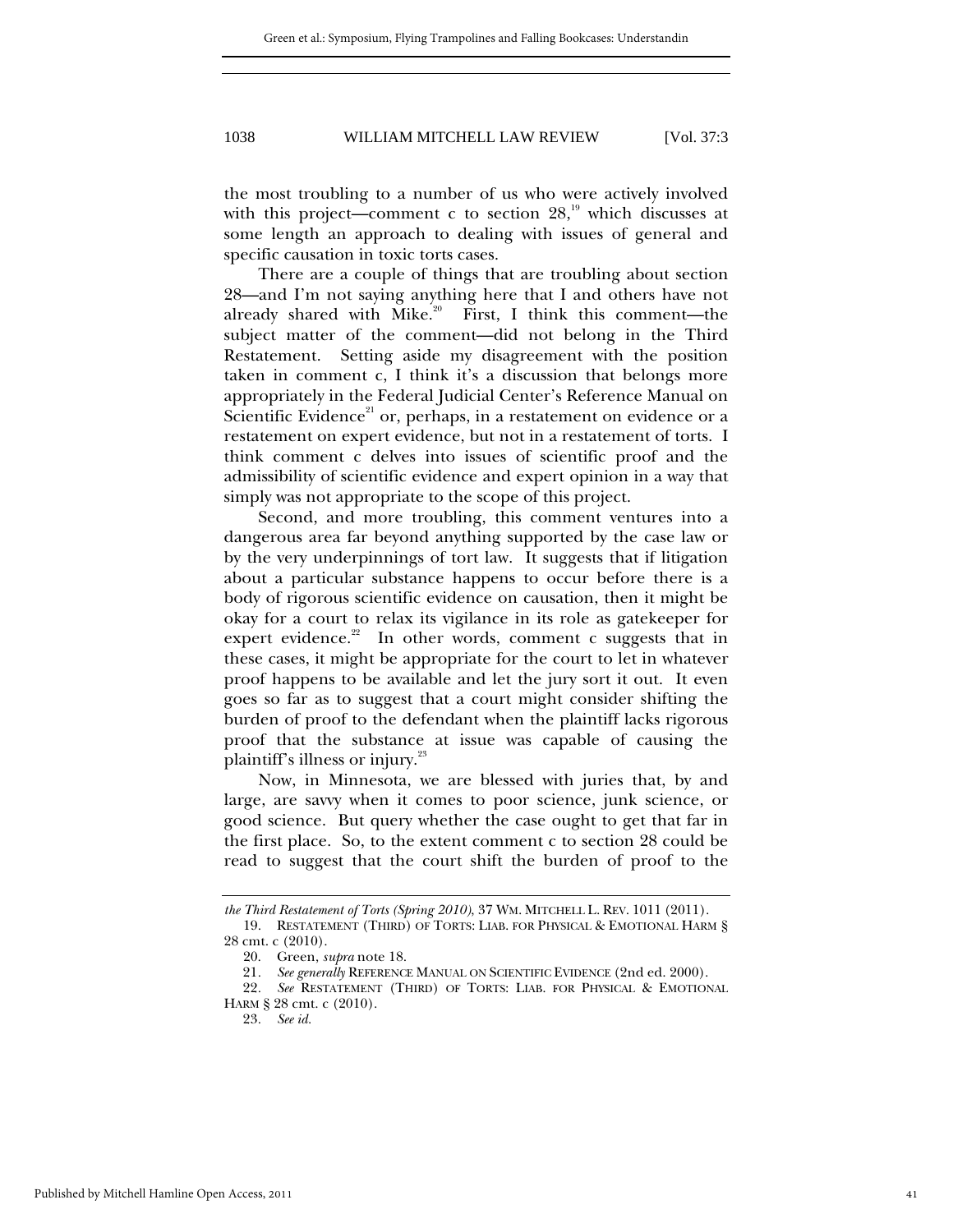defendant when rigorous scientific evidence is not available, $24$  it takes a profoundly troubling turn away from a principled interpretation of the law and from the appropriate role for a restatement. It is also, in my opinion, wrong-headed legal thinking and poor public policy.

Finally, I wanted to talk a little about some of the issues that Mike Green<sup>25</sup> and Mike Steenson<sup>26</sup> have already discussed with respect to foreseeability, the scope of liability, and the role of duty. I'll take as an example—because it was an example that I spent time with in my product liability practice—the issue of duty to warn. This is an area where the Third Restatement and the way it approaches duty and causation may be both consistent with Minnesota law and useful in recasting it in a construct that makes more sense. For example, think about Minnesota precedent that says duty is for the court to decide, and as a matter of law there is no duty to warn of an obvious or well-known risk.<sup>27</sup> Naturally, as an attorney who defends product manufacturers, I think that is a pretty good rule. Actually, I think it is a good rule for consumers as well. A consumer should not want manufacturers plastering products with warnings about obvious or well-known risks. Thus, it makes intuitive sense that a manufacturer should not be held liable for failing to provide a written warning about an obvious risk.

But although this outcome is intuitively and practically correct, is this really a  $duty$  issue, as Minnesota law tends to cast it?<sup>28</sup> While it seems appropriate for the court to decide that the law does not require warnings about obvious risks, does casting this issue in terms of "duty" mean that the court must also resolve as a matter of law whether there was a "duty" to provide a warning in other, more factually ambiguous circumstances? That would be a natural extension of the "duty" framework, and yet it puts the court in the traditional role of the jury, resolving issues of fact.

The Third Restatement gives us some opportunities to recast this issue to get to the same intuitively correct result, but in a way that may even make more sense. A court applying the Third

<sup>24</sup>*. See id*.

 <sup>25.</sup> Green, *supra* note 18.

 <sup>26.</sup> Steenson, *supra* note 6.

<sup>27</sup>*. See, e.g.*, Frey v. Montgomery Ward & Co., 258 N.W.2d 782, 786 (Minn. 1977); Clark v. Rental Equip. Co. Inc., 300 Minn. 420, 220 N.W.2d 507 (Minn. 1974); Westerberg v. Sch. Dist. No. 792, Todd Cnty., 276 Minn. 1, 9, 148 N.W.2d 312, 317 (1967).

<sup>28</sup>*. See, e.g.*, cases cited *supra* note 27.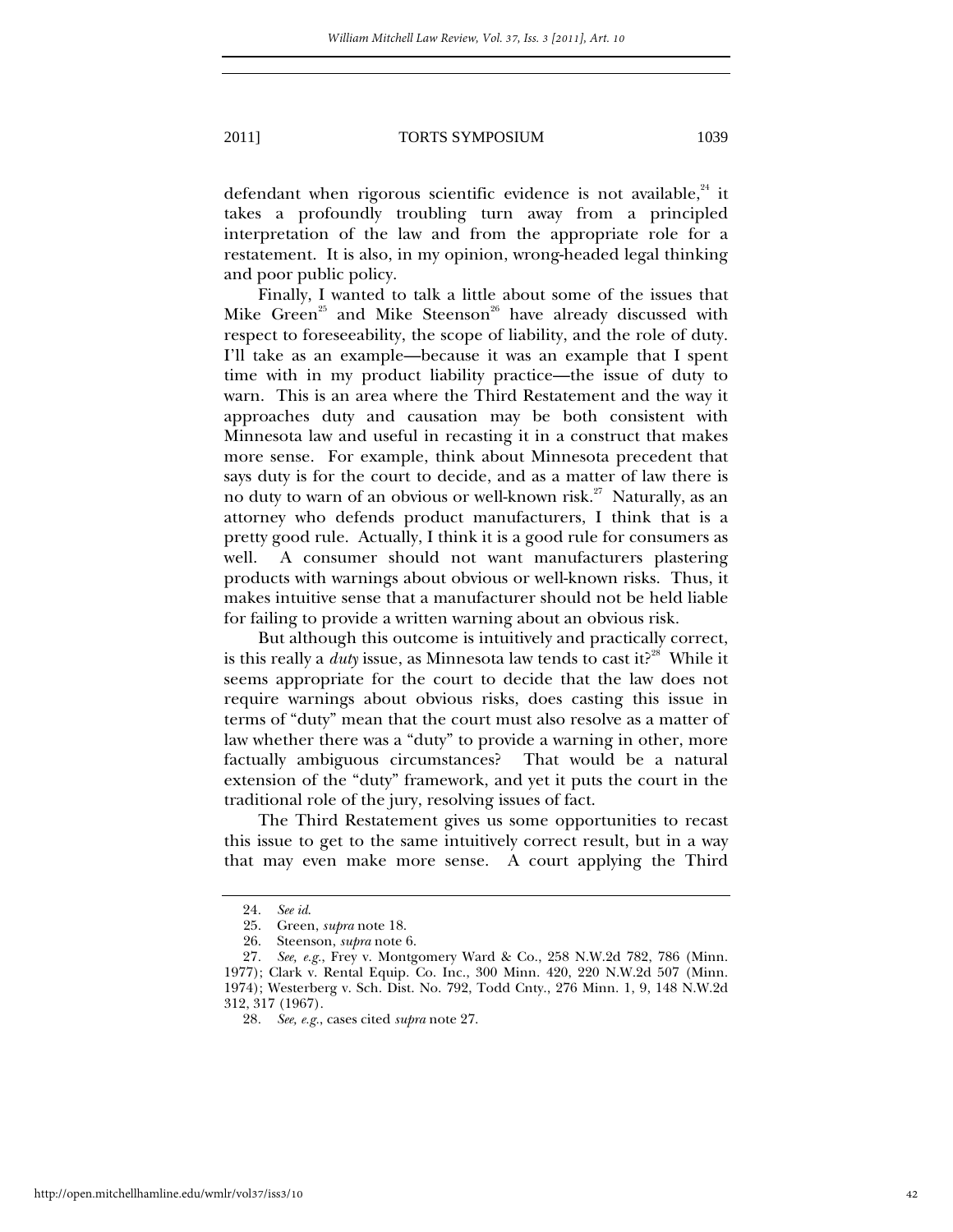Restatement's approach to duty can recognize generally a duty of reasonable care to provide warnings, leaving it to the jury in most cases to determine whether under all the circumstances reasonable care would have required a warning of a particular risk in connection with a particular product. But how, then, are courts to reconcile this with established Minnesota law that manufacturers will not be held liable for choosing not to warn of obvious risks?<sup>29</sup>

One path, as Mike Green pointed out, $30$  is that the Third Restatement tells us there can be limits on duty for policy reasons. $^{\textrm{\tiny{31}}}$ Thus, one way the court can look at this is simply to say: we have decided as a matter of policy there should be no duty to warn of obvious risks, $32$  that limited real estate on products ought to be devoted to risks people are not likely to know about. An alternative path for the court, equally consistent with the Third Restatement, would be to approach it from a summary judgment perspective as a simple question of factual cause—that if this plaintiff ignored this obvious risk, no reasonable jury could conclude the plaintiff would have observed and heeded a written warning about that risk.

In other words, there are ways the restatement can help us crystallize issues and principles that have been fuzzy or difficult to articulate. It may give us a way to get to results that have always seemed intuitively correct, but with a sensible construct that can help us characterize and develop the law going forward.

The last caveat I would offer—and this is true for every restatement—is that for all of its wonderful qualities, you have to be careful not to mine it for sound bites. The comments of this and all restatements are densely packed. There's a lot of explanation, a lot of qualification, a lot of context. So as you are looking at it and thinking "how can I use this and how should the courts use this to advance the law in a sensible but rational way," you have to be careful not to take a sentence here or there out of context. That has happened with prior restatements, and I think it is always a risk. For example, in section 402(a) of the Restatement (Second) of Torts<sup>33</sup>—which at the time was the only section of any restatement that addressed product liability—there was one statement in one

<sup>29</sup>*. See, e.g.*, cases cited *supra* note 27.

 <sup>30.</sup> Green, *supra* note 18.

 <sup>31.</sup> RESTATEMENT (THIRD) OF TORTS: LIAB. FOR PHYSICAL & EMOTIONAL HARM § 7(b) (2010).

<sup>32</sup>*. See id.*

 <sup>33.</sup> RESTATEMENT (SECOND) OF TORTS § 402(a) (1965).